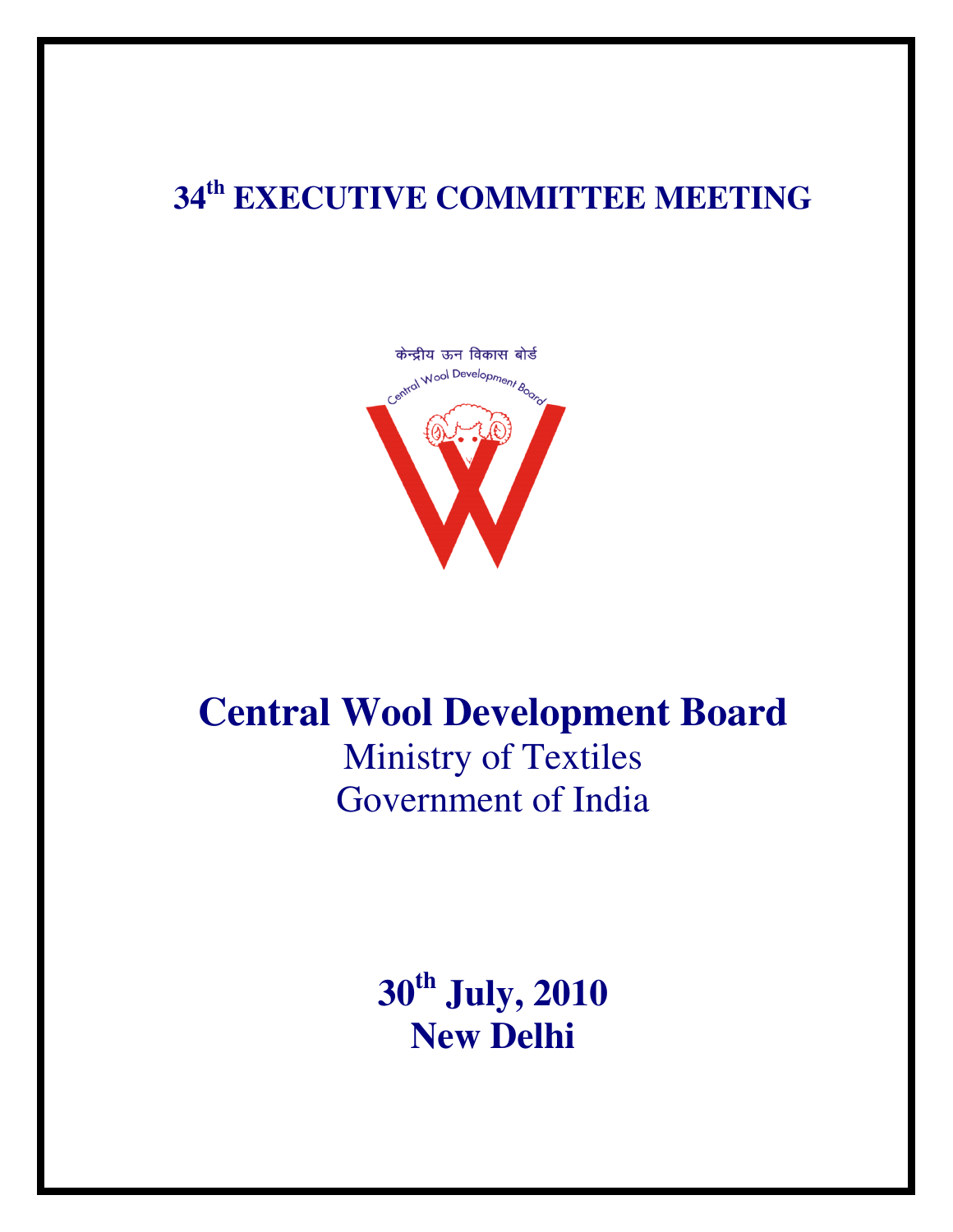# **AGENDA POINTS FOR 34th EXECUTIVE COMMITTEE MEETING OF THE CENTRAL WOOL DEVELOPMENT BOARD TO BE HELD ON 30-07-2010 AT 11.30 A.M. AT UDYOG BHAWAN, NEW DELHI.**

| S.<br>No.      | Agenda item                                                                                                                                                                            | Page<br>No. |
|----------------|----------------------------------------------------------------------------------------------------------------------------------------------------------------------------------------|-------------|
| $\mathbf{1}$   | Confirmation of the minutes of the $33rd$ meeting of the Executive<br>Committee held on 25 <sup>th</sup> June, 2010 at New Delhi.                                                      | 3           |
| $\overline{2}$ | Action taken report on the decisions of the $33rd$ meeting of the<br>Executive Committee of the Board.                                                                                 | 3           |
| 3              | Discussion and approval of progress made by the Board upto 25 <sup>th</sup><br>July, 2010 and re-appropriation of funds during the current<br>financial year 2010-11.                  | 3           |
| $\overline{4}$ | To apprise progress under ongoing "Research & Development"<br>projects conducted by CWDB during 11 <sup>th</sup> Plan.                                                                 | 6           |
| 5              | Discussion and approval of the recommendation of the 14 <sup>th</sup><br>meetings of the Project Committee to approve fresh project<br>proposals under different schemes of the Board. | 6           |
|                | <b>OTHER AGENDA</b>                                                                                                                                                                    |             |
| $\mathbf I$    | Discussion & approval regarding auction of staff car no. RJ 19<br>1C 0689.                                                                                                             | 9           |
| $\mathbf{I}$   | Discussion & approval regarding permission to cover Post-loom<br>machineries under Pre-loom activities of 'Quality Processing of<br>Wool Scheme'                                       | 10          |
| III            | Reimbursement of Traveling Expenses to different Board<br>members representing different /Fed./ Council (Board's official<br>members) for attending its meetings.                      | 12          |
|                | Any other item with the permission of the Chair.                                                                                                                                       |             |

# List of Annexure

| Annex./Agenda No. | Page No.  |
|-------------------|-----------|
|                   | $13 - 24$ |
|                   | $25 - 30$ |
| Ш                 | $31 - 34$ |
|                   | $35 - 36$ |
|                   | $37 - 42$ |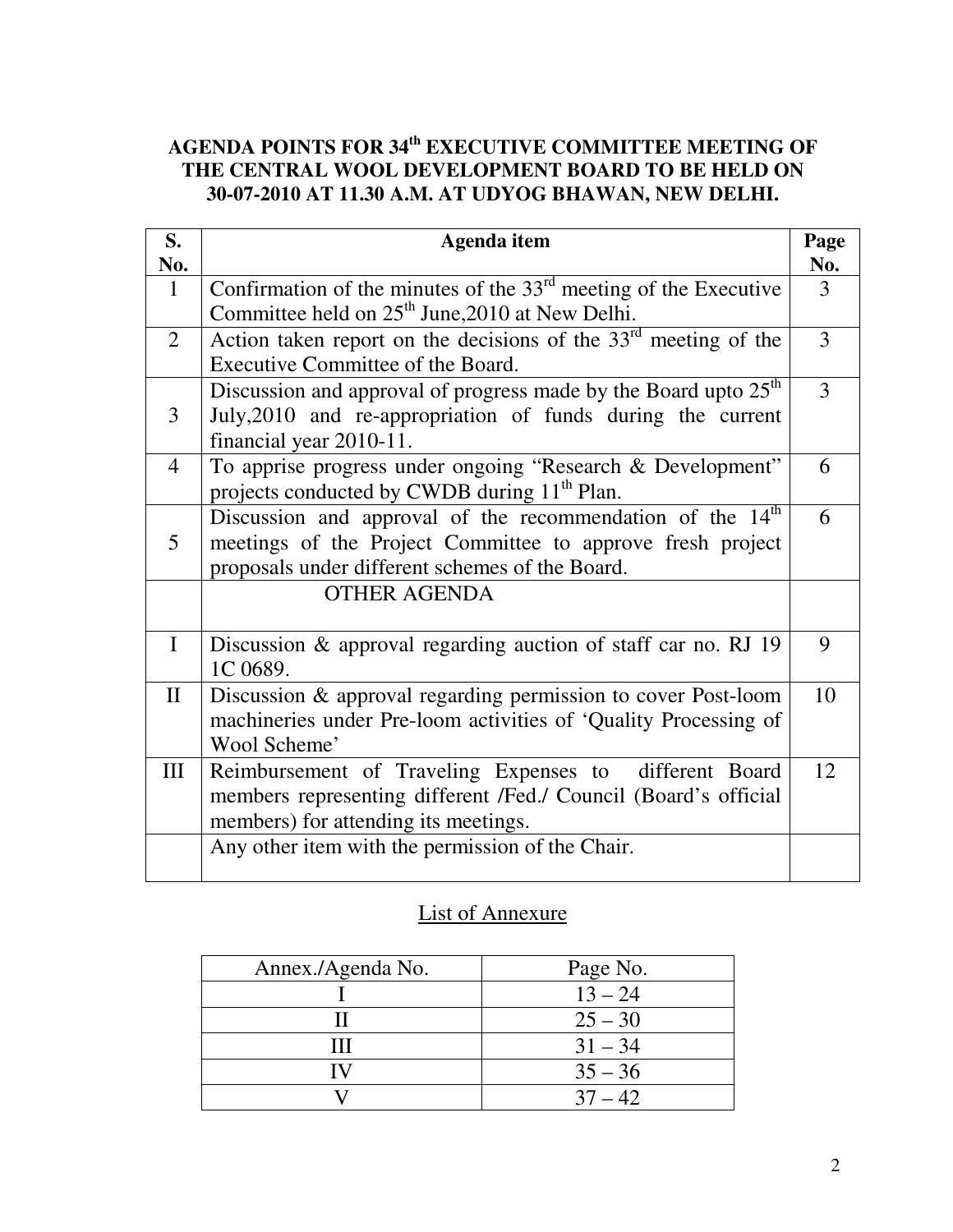# **AGENDA ITEM FOR 34th EXECUTIVE COMMITTEE MEETING OF CWDB TO BE HELD ON 30-07-2010 AT 11.30 A.M. AT DELHI**

1. CONFIRMATION OF THE MINUTES OF THE 33<sup>RD</sup> MEETING OF THE EXECUTIVE COMMITTEE HELD ON 25<sup>TH</sup> JUNE, 2010 AT NEW DELHI.

 The 33rd meeting of the Executive Committee of the Central Wool Development Board (CWDB) was presided over by Shri S. S. Gupta, Joint Secretary, MOT and Vice-Chairman, CWDB. The minutes of the meeting is enclosed as **Annexure**- **I** (Page no. 13 to 24 ), for confirmation.

# 2. ACTION TAKEN REPORT ON THE DECISIONS OF THE 33RD MEETING OF THE EXECUTIVE COMMITTEE OF THE BOARD.

A statement showing action taken report on the decisions of the  $33<sup>rd</sup>$  meeting of the Executive Committee of the Central Wool Development Board held on 25-06-2010 at New Delhi is enclosed as **Annexure – II** (Page No. 25 to 30). The matter is for discussion and approval.

- 3. DISCUSSION AND APPROVAL OF PROGRESS MADE BY THE BOARD UPTO 25TH JULY,2010 AND RE-APPROPRITION OF FUNDS DURING THE CURRENT FINANCIAL YEAR 2010-11.
- A. Financial Progress made so Far :

As per sanction of last Executive Committee meeting and for on-going projects of previous years, the Board has utilized Rs. 4.50 Crore upto  $25<sup>th</sup>$  July, 2010 under its various schemes during 2010-11. Detail of physical and financial targets and achievements during Annual Plan 2010-11 upto  $25<sup>th</sup>$  July, 2010 is enclosed as **Annexure-III.** (Page no 31 to 34)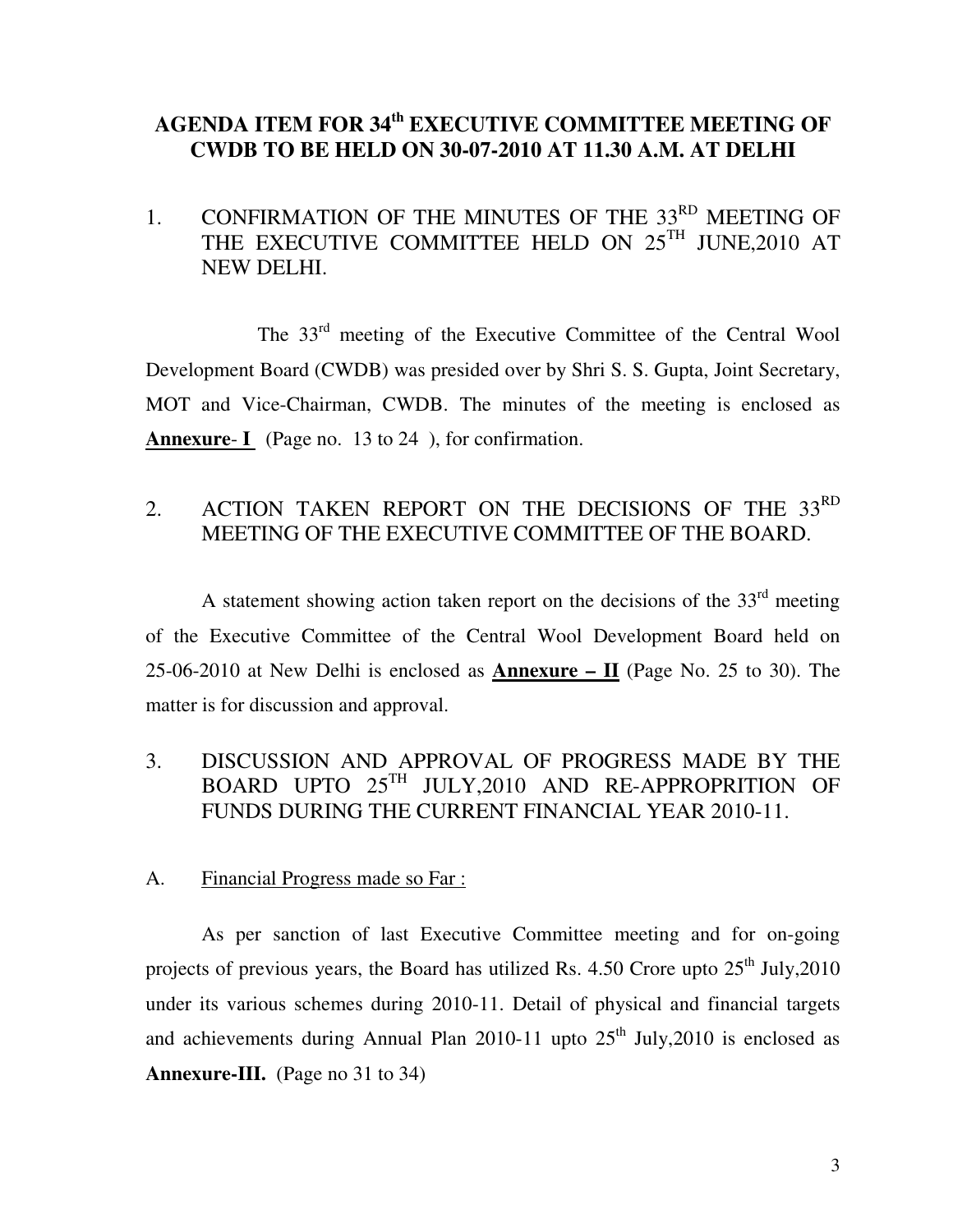#### B. Re-appropriation Proposed

The last Governing Body of the CWDB had approved Rs. 15.00 Crore for the Annual Action Plan 2010-11 of the Board to implement its various schemes and programmes. Against  $11<sup>th</sup>$  Plan total allocation of Rs. 67.20 Crore, the Board had utilized Rs. 39 Crore during first three financial years of  $11<sup>th</sup>$  Plan and intends/proposed to utilize remaining allocation of Rs. 28.20 Crore during rest of two years i.e. 2010-11 (Rs. 19.25 Crore) and 2011-12 (Rs. 9.00 Crore), respectively. The Board has an unutilized opening balance of Rs. 4.25 Crore in April,2010 as unutilized amount under ongoing projects of previous years i.e. Rs. 0.20 Crore and Rs. 4.05 Crore of FY 2008-09 and 2009-10, respectively. This saving is mainly due to projects being dis-continued due to one or other irregularities including CBI cases. **Accordingly, it is proposed to re-appropriate Rs. 4.25 Crore under IWIDP to additional components sanctioned.** 

 The Board had already released total Rs. 3.50 Crore to Oriental Insurance Co. Ltd. and Rs. 2.00 Crore to Life Insurance Corp for insurance of sheep and sheep breeders during 2007-08 and 2008-09 as an advance towards CWDB Govt. contribution and from progress so far it seems that further fund need not be released to OIC or LIC under Social Security Scheme. Last year also, under this head no fund was demanded by OIC or LIC. For the Annual Plan 2010-11, the Board has made financial provision of total Rs. 1.00 Crs for both insurance scheme but insurance Companies have already sufficient balance amount for further insurance of sheep & shepherds. **Accordingly, it is proposed to re-appropriate excess funds of Rs. 0.90 Crore from "Social Security Scheme" to "Integrated Wool Improvement & Development Programme" (IWIDP).**

 Under 'Quality Processing of Wool' scheme, the Board made total financial provision of Rs. 2.32 Crore and proposed to set up 2 Common Facility Centres (CFC) for pre-loom processing activities and another one Shawl/Carpet Finishing Centre for post-loom processing facility with budgetary support of Rs. 1.00 Crore and Rs. 1.32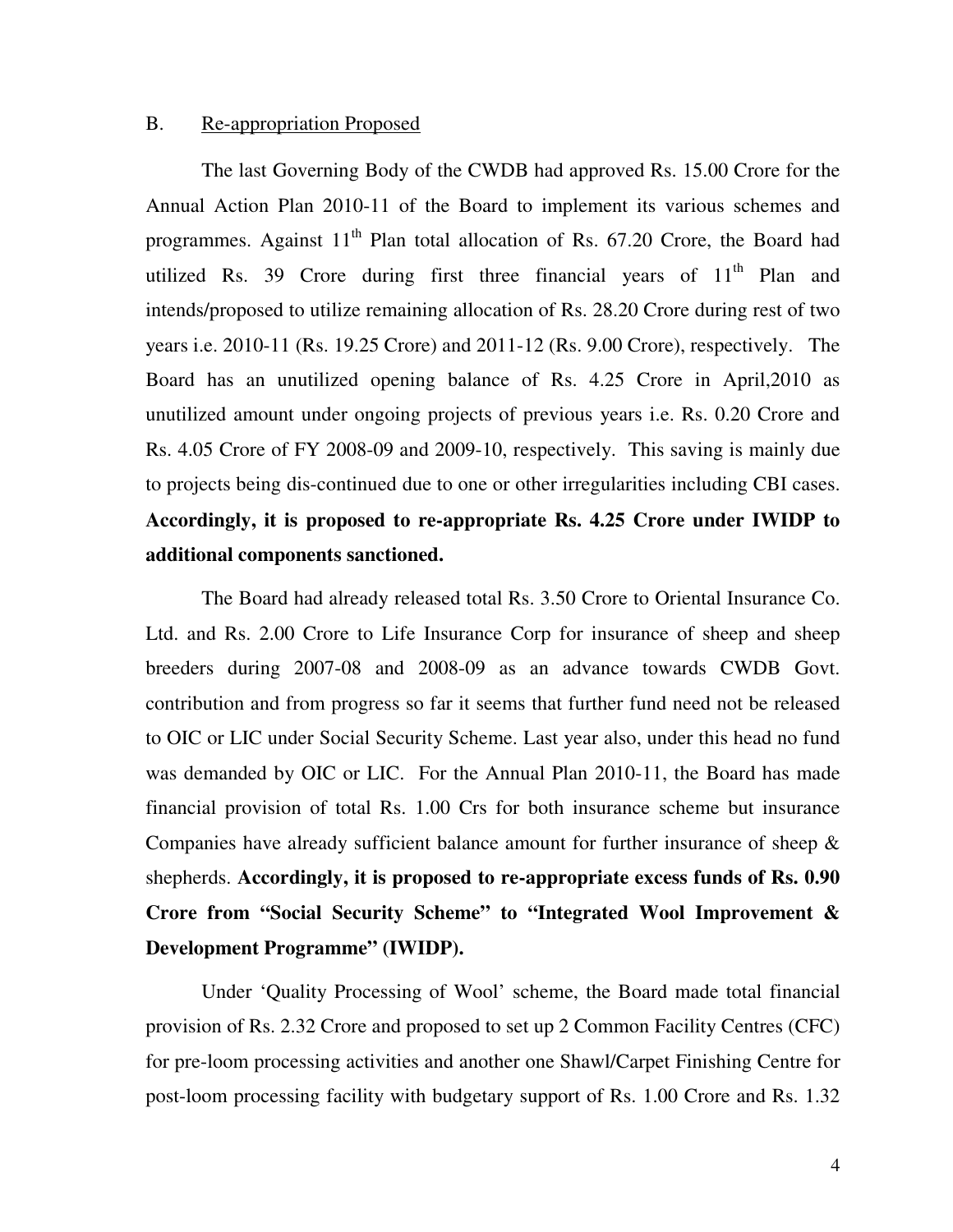Crs, respectively. During last three financial years, the Board has made many marketing efforts, but not got any project proposals for post-loom processing activity and set up CFCs only for pre-loom activity for scouring, dyeing, carding etc. Looking at past experience, it would be better to re-appropriate fund from post-loom activity to pre-loom activity only. **Accordingly, it is proposed to set up total 6 new CFCs under pre-loom processing activity under Quality Processing of Wool scheme (within the same scheme) with same financial allocation i.e. Rs. 2.32 Crore during 2010-11. ( It is assumed that even if all the six CFC are sanctioned in current FY total fund required will in any case will not be more than 2.32 Crs.)** 

 In the financial year 2008-09, the MOT vide letter no. 11/7/2008-W&WT dated  $22<sup>nd</sup>$  December, 2008 approved the proposal for re-appropriation of funds from the schemes of Quality Processing of Wool and Social Security Scheme to Integrated Wool Improvement & Development Programme to achieve financial targets and on the same line present re-appropriation statement have been prepared .

As above total Rs. 5.15 Crore ( $0.20 + 4.05 \& 0.90$ ) is to be re-appropriated under IWIDP during 2010-11 as tabulated below:

| Components under IWIDP                      | Targets for 2010-11 |               | Proposed additional targets |               |  |
|---------------------------------------------|---------------------|---------------|-----------------------------|---------------|--|
|                                             |                     |               | to be covered in 2010-11    |               |  |
|                                             |                     |               | by re-appropriation         |               |  |
|                                             | Physical            | Financial     | Physical                    | Financial     |  |
|                                             |                     | (Rs. in lakh) |                             | (Rs. in lakh) |  |
| Feed Supplement to sheep                    | 50,000              | 135           | 1,00,000                    | 270           |  |
|                                             | sheep               |               | sheep                       |               |  |
| Assistance for Sheep Pen                    | 100                 | 10            | 900 Units                   | 90            |  |
|                                             | Units               |               |                             |               |  |
| Fund for<br>Revolving<br>wool<br>raw        | 10 lakh             | 175           | 2 lakh kg.                  | 25            |  |
| marketing                                   | kg. wool            |               | wool                        |               |  |
| <b>Support for Multiple Facility Centre</b> | 5 Units             | 12.50         | 10 Units                    | 25            |  |
| Ram Raising Unit to provide breed-          | 10 units            | 90            | 5 units                     | 45            |  |
| able good quality rams.                     |                     |               |                             |               |  |
| Pashmina Development programme              | 800                 | 28            | 1600                        | 40            |  |
| Human Resource Development &                |                     | 130           |                             | 20            |  |
| <b>Promotional Activities</b>               |                     |               |                             |               |  |
| TOTAL                                       |                     |               |                             | 515           |  |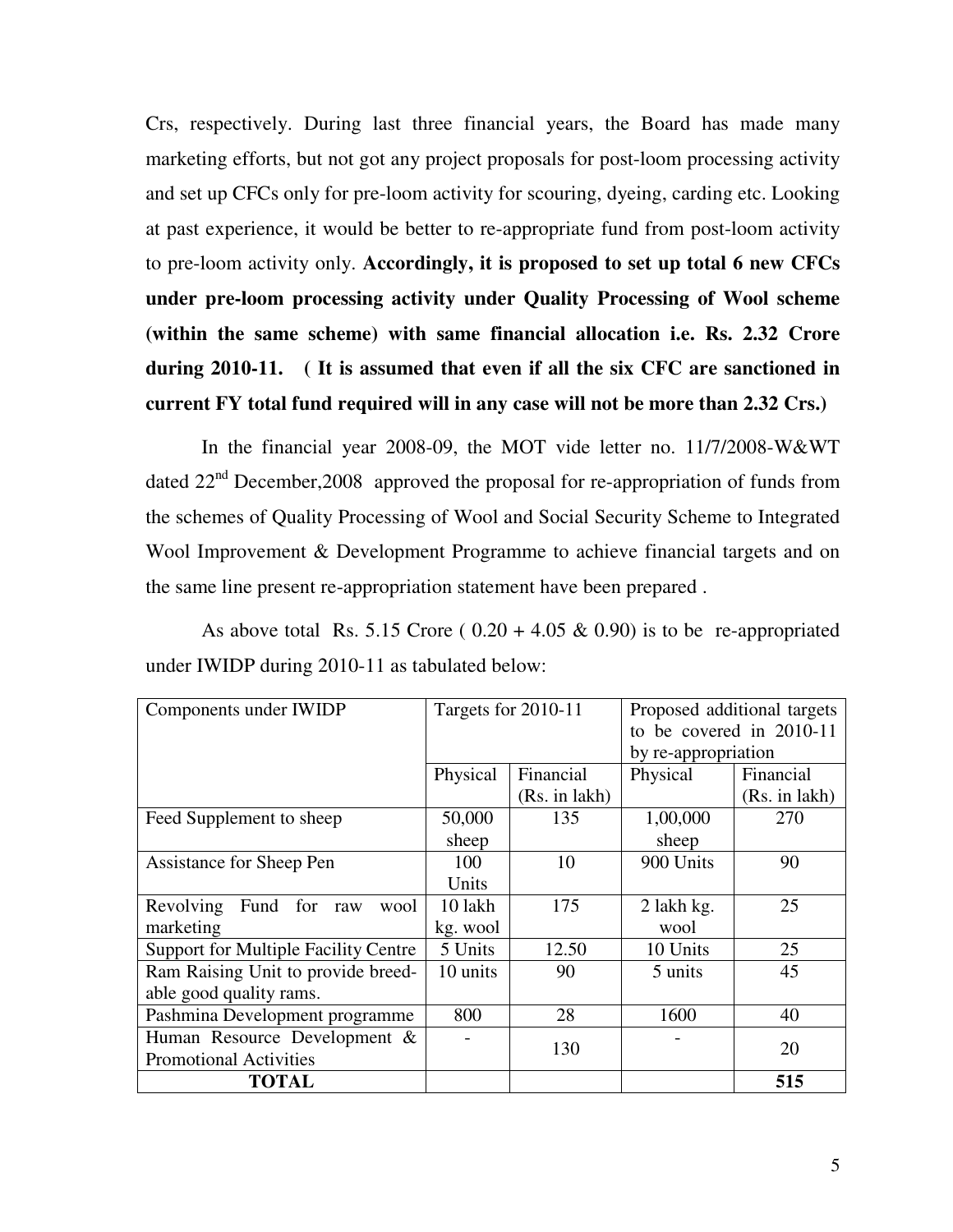As above, the matter is placed before the Executive Committee for discussion and decision to re-appropriate/enhance the budget allocation 2010-11 from Rs. 15.00 Crore to Rs. 19.25 Crore by including previous year liability amount under SWIS and to achieve financial targets of  $11<sup>th</sup>$  Plan of the Board.

# 4. TO APPRISE PROGRESS UNDER ONGOING 'RESEARCH & DEVELOPMENT' PROJECTS CONDUCTED BY C.W.D.B. DURING 11<sup>TH</sup> PLAN.

During 11<sup>th</sup> Plan, the Board has sanctioned two 'R&D' projects to Wool Research Association, Thane under IWIDP (HRD & Promotional Activity). The status of both projects are as under :

| Title of R&D | <b>Sanctioned</b> | <b>Total</b>    | Interim/                 | <b>Present Status</b>                           |
|--------------|-------------------|-----------------|--------------------------|-------------------------------------------------|
| project/     | Year              | Project cost    | <b>Status</b>            |                                                 |
| subject      |                   | & Grant         | report                   |                                                 |
|              |                   | <b>Released</b> | received                 |                                                 |
| To develop   | 2008-09           | Project         | $\overline{6^{th}$ Octo. | As per interim report for period January, 2009  |
| ecological   |                   | Cost and        | 2009                     | to Sept.,09, 100% Literature Survey work        |
| friendly     |                   | Released        | <i>(interim)</i>         | completed and Synthesis of Potential toxic      |
| moth         |                   | Rs. 20.57       | report)                  | intermediates was under progress.               |
| repellent    |                   | lakhs           | $\&$                     | The new synthesized molecules have been         |
| and moth     |                   |                 |                          | tested for moth performance test using wool     |
| proofing     |                   |                 | $15^{\text{th}}$         | serge against the larvae of Anthrenus flavipes. |
| agents for   |                   |                 | June, $10$               | Further work on assessment of fastness          |
| woollen      |                   |                 | (Status)                 | properties<br>and related<br>synthesis<br>with  |
| textiles for |                   |                 | report)                  | purification is under progress. The project     |
| easy care.   |                   |                 |                          | will end in December, 2010.                     |
| To develop   | 2009-10           | Cost Rs.        | $26^{\text{th}}$         | Initial effluent samples have been collected    |
| textile      | (March,           | 18.90           | June, $201$              | from the woollen mills and are being treated    |
| effluent     | 2010)             | lakhs $\&$      | 0 (Status                | for standardization for parameters generating   |
| treatment    |                   | released        | report)                  | methane to establish a material balance. Such   |
| system for   |                   | Rs. 5.00        |                          | activity will require a time frame of six       |
| power        |                   | lakh            |                          | standardization. Meanwhile,<br>months<br>for    |
| generation.  |                   |                 |                          | literature survey is being carried out.         |

Detail note on above both R&D projects is enclosed as **Annexure- IV** for

perusal. (Page no. 35 to 36 )

5. DISCUSSION AND APPROVAL OF THE RECOMMENDATION OF THE PROJECT COMMITTEE MEETING TO APPROVE FRESH PROJECT PROPOSALS UNDER DIFFERENT SCHEMES OF THE BOARD.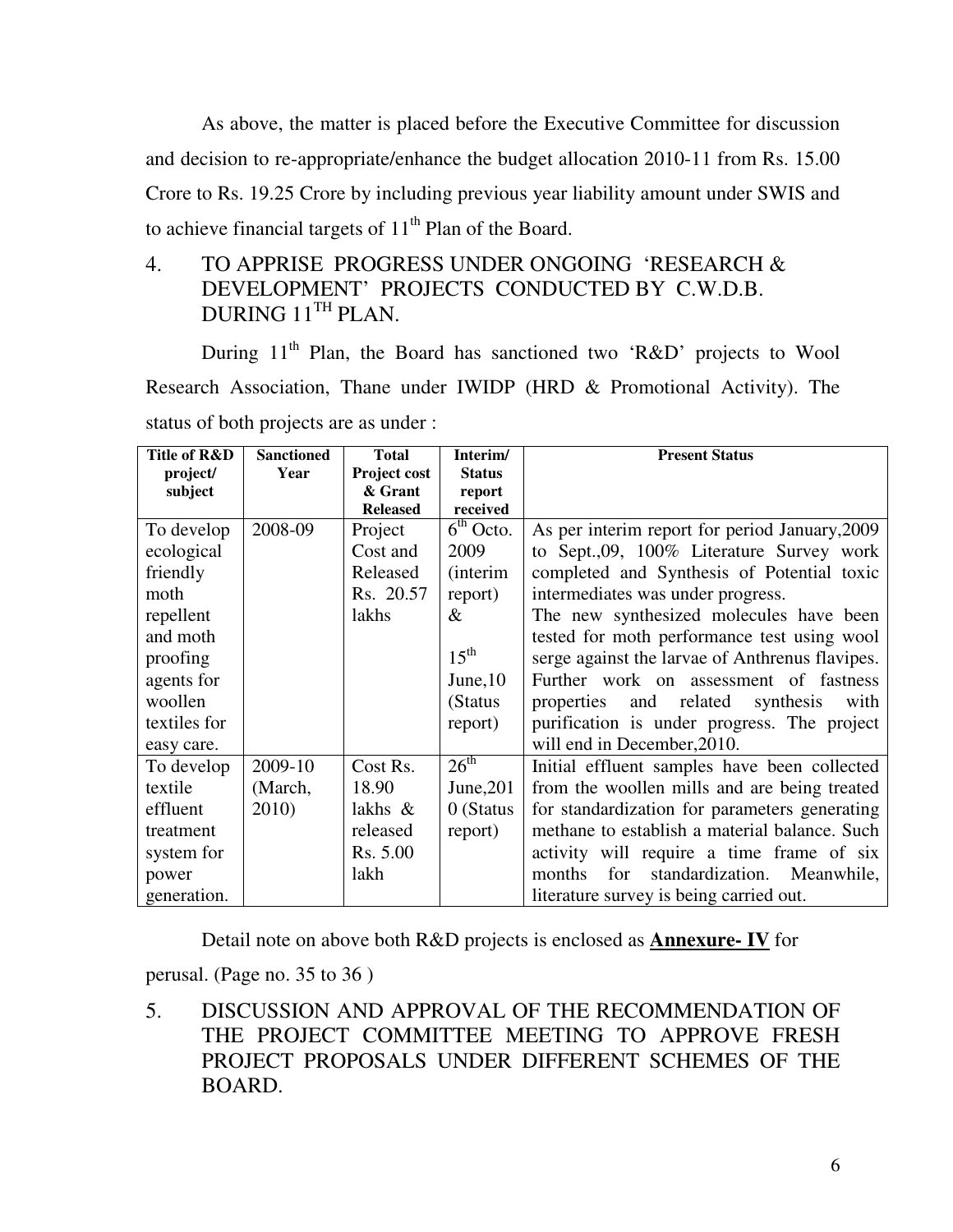# **i). Pending Project proposals as approved by 5th PC Meeting:**

 The Board has one pending project proposal under Angora wool development scheme as recommended by the  $5<sup>th</sup>$  Project Committee meeting of the CWDB held on 6<sup>th</sup> May, 2008. The same is submitted for discussion and its post facto approval, as under:

|   | Implementing agency     | Project areas | No. of family    | No. of family $\&$ grant |
|---|-------------------------|---------------|------------------|--------------------------|
| N |                         |               | proposed & total | amount recommended       |
|   |                         |               | project cost     | by Project Committee     |
|   | Maselo Cane & Bamboo    | Distt. Dibang | 40 families      | 20 families, Rs. 6.93    |
|   | Farming & Marketing Co- | Valley        | Rs. 34.28 lakhs  | lakhs (Sanctioned for    |
|   | op., Society, Anini     |               |                  | 20 families under        |
|   | (Arunachal Pradesh)     |               |                  | DONER in 2010-11)        |

# **ii). Project proposals as approved by 14th PC Meeting:**

The 14<sup>th</sup> Project Committee meeting of the CWDB held on 19<sup>th</sup> July,2010 has discussed and recommended following project proposals under different schemes of the Board, as under :

**(Rs. in lakhs)** 

| S.             | Name of Agency submitted the                                          | Activity/proposal             | <b>Funds</b> | <b>Total</b>    |
|----------------|-----------------------------------------------------------------------|-------------------------------|--------------|-----------------|
| No.            | project proposals                                                     |                               | required     | Project         |
|                |                                                                       |                               | during       | <b>Cost for</b> |
|                |                                                                       |                               | 2010-11      | 2 years         |
| $\mathbf{A}$   | SHEEP & WOOL IMPROVEMENT SCHEME (i. New proposal - SWIS)              |                               |              |                 |
| $\mathbf{1}$   | College of Veterinary & Animal                                        | 2.00 lakh sheep of Magra $\&$ | 93.50        | 166.50          |
|                | Science Campus, Bikaner.                                              | Bikaneri Chokla breed in      |              |                 |
|                |                                                                       | Bikaner alongwith 2 Ram       |              |                 |
|                |                                                                       | Raising Units & 1 MFC.        |              |                 |
| $\overline{2}$ | Central Sheep & Wool Research                                         | Improvement of Malpura breed  | 44           | 56.50           |
|                | Institute, Avikanagar, Jaipur                                         | covering 50,000 sheep         |              |                 |
|                |                                                                       | alongwith 1 Ram Raising       |              |                 |
|                |                                                                       | Units & 1 MFC.                |              |                 |
|                | ii. Proposal for additional components under ongoing projects of SWIS |                               |              |                 |
| 3              | Shakshi Anusandhan Sansthan,                                          | Feed Supplement for 10,000    | $31.86 +$    | $31.86 +$       |
|                | Mokhari, Phalodi                                                      | sheep $& 30$ Sheep Pen        | $3 =$        | $3 =$           |
|                |                                                                       |                               | 34.86        | 34.86           |
| $\overline{4}$ | Mahila Mandal, Barmer                                                 | Feed Supplement for 15,000    | $47.79 +$    | $47.79 +$       |
|                |                                                                       | sheep & 30 Sheep Pen          | $3 =$        | $3 =$           |
|                |                                                                       |                               | 50.79        | 50.79           |
| 5              | Gujarat Sheep & Wool Deve.                                            | Feed Supplement for 25,000    | 79.65        | 79.65           |
|                | Corp. Ltd., Ahmedabad.                                                | sheep                         |              |                 |
| 6              | Uttarakhand Sheep<br>Wool<br>$\&$                                     | 2 Ram Raising Units and 40    | $18 + 4 =$   | $18 + 4 =$      |
|                | Board, Dehradun.                                                      | Sheep Pen                     | 22           | 22              |
| $\overline{7}$ | Central Sheep & Wool Research                                         | 1 Ram Raising Unit of Chokla  | 9.00         | 9.00            |
|                | Institute, Avikanagar, Jaipur                                         | Ram at Avikanagar             |              |                 |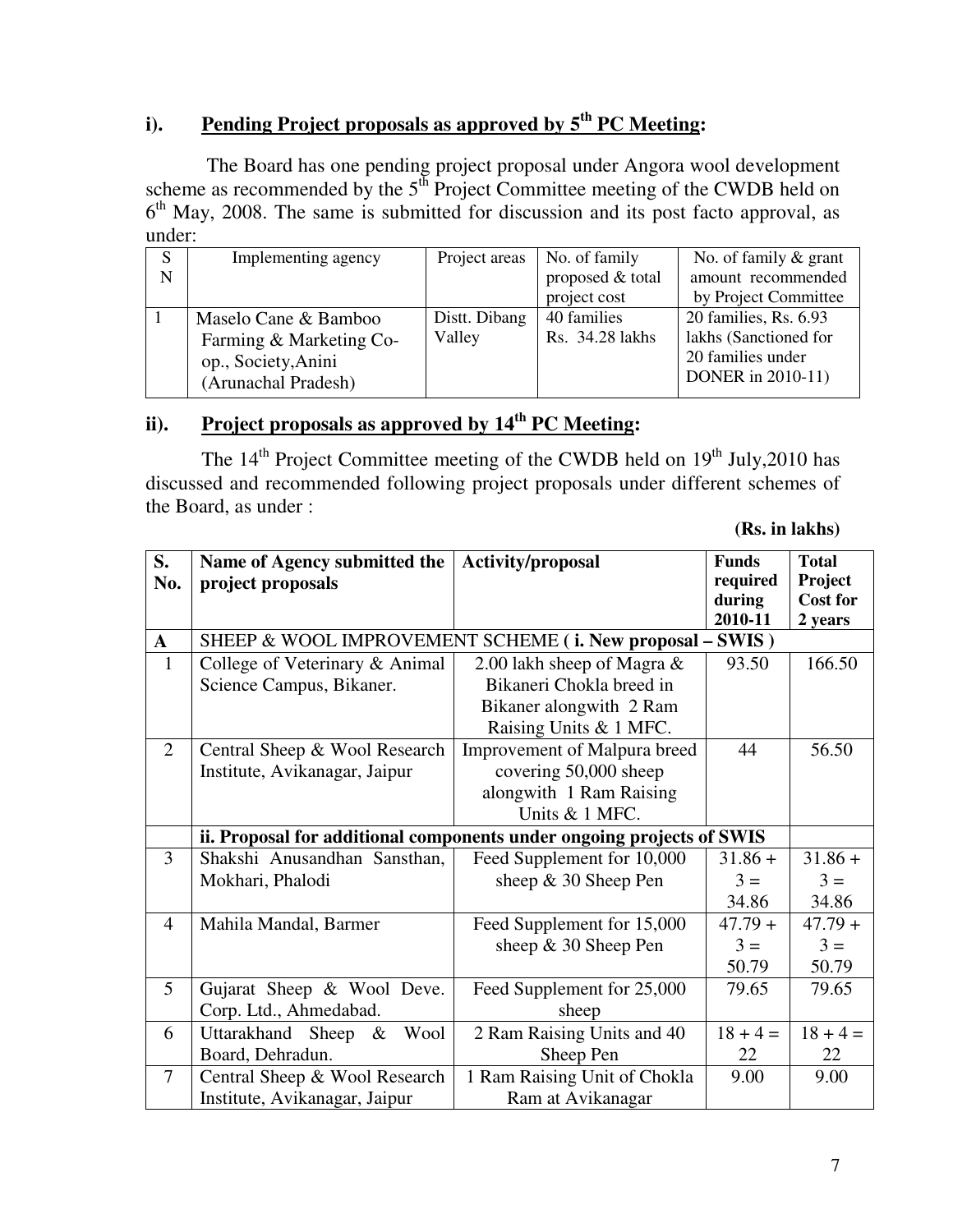| S.<br>No.   | Name of Agency submitted the<br>project proposals        | <b>Activity/proposal</b>                                                                                                                                                                                                                               | <b>Funds</b><br>required<br>during<br>2010-11 | <b>Total</b><br>Project<br>Cost<br>for two<br>years |
|-------------|----------------------------------------------------------|--------------------------------------------------------------------------------------------------------------------------------------------------------------------------------------------------------------------------------------------------------|-----------------------------------------------|-----------------------------------------------------|
| B           | REVOLVING FUND FOR RAW WOOL MARKETING                    |                                                                                                                                                                                                                                                        |                                               |                                                     |
| 8           | Gujarat Sheep & Wool Deve.<br>Corp. Ltd., Ahmedabad.     | <b>Creation of Revolving Fund</b><br>for raw wool marketing in<br>Gujarat                                                                                                                                                                              | 20                                            | 20                                                  |
| $\mathbf C$ | PASHMINA WOOL DEVELOPMENT (IWIDP)                        |                                                                                                                                                                                                                                                        |                                               |                                                     |
| 9           | Ladakh<br>Hill<br>Autonomous<br>Development Council, Leh | For 800 new families $-$ subject<br>to available of funds and some<br>clarification etc.                                                                                                                                                               | 40.00<br>Lakhs                                | 83.75<br>Lakhs                                      |
| D           | R&D PROJECT UNDER HRD & PROMOTIONAL ACTIVITIES           |                                                                                                                                                                                                                                                        |                                               |                                                     |
| 10          | Wool Research Association,<br>Thane                      | To develop value added<br>products for extensive<br>utilization of low priced Indian<br>wool like Deccani wool<br>Project category: Product<br>Development.                                                                                            | 14.55                                         | 24.34                                               |
| 11          | $-do-$                                                   | Design and Development of<br>high-end fabrics using yarns<br>made of special wool fibres<br>(Angora/<br>Pashmina) and Eri silk blends.<br>Project category: Product<br>Development.                                                                    | 10.52                                         | 21.84                                               |
| 12          | $-do$ -                                                  | Upgradation of Indian wool by<br>stretching $&$ setting means for<br>value addition and use in<br>apparel purpose.<br>Project category: Machine<br>Design.<br>PC not recommended this<br>proposal due to fund not<br>being available in Current<br>FY. | 28.56                                         | 43.75                                               |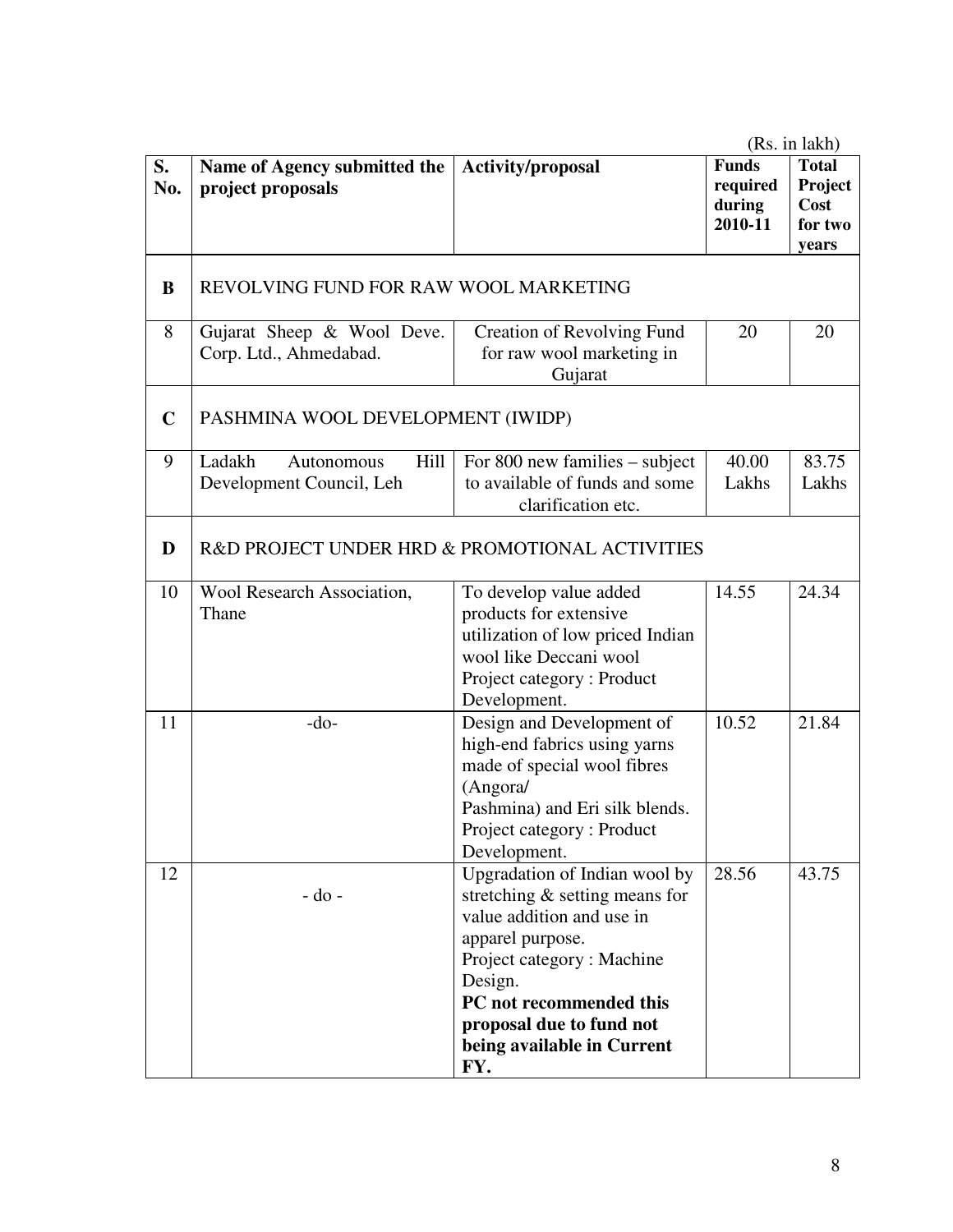| S.<br>No. | Name of Agency submitted the<br>project proposals        | <b>Activity/proposal</b>                                                                                                                                                                                       | <b>Funds</b><br>required<br>during<br>2010-11 | <b>Total</b><br><b>Project</b><br><b>Cost for</b><br>two |
|-----------|----------------------------------------------------------|----------------------------------------------------------------------------------------------------------------------------------------------------------------------------------------------------------------|-----------------------------------------------|----------------------------------------------------------|
|           |                                                          |                                                                                                                                                                                                                |                                               | years                                                    |
| 13        | Central Sheep & Wool Research<br>Institute, Jaipur.      | Development of upgraded<br>utilization techniques for the<br>wool produced in South<br>Peninsular region of the<br>country.                                                                                    | 14.70<br>lakh                                 | 19.40<br>lakh                                            |
| 14        | Indian Institute of Carpet<br>Technology, Bhadohi (U.P.) | 'Artisans Training Programme<br>on carpet yarn manufacturing<br>through Modular Employable<br>skill, Module-14 (Certificate<br>Level II): Carpet/CAR213' (2)<br>Centres for 75 candidates)                     | 8.50<br>lakh                                  | 8.50<br>lakh                                             |
| (E)       | Proposals<br>under<br>received<br><b>WOOLLEN EXPO</b>    | Recommended 8<br>Sale-cum<br>Exhibition<br>of<br>woollen<br>products at various important<br>ant locations during 201-11<br>i.e. Delhi, Udaipur, Pune,<br>Chandigarh,<br>Ahmedabed,<br>Bikaner, & Jodhpur (2). | 80 lakh                                       | 80 lakh                                                  |

Copy of minutes of  $14<sup>th</sup>$  Project Committee meeting is placed before the Executive Committee for discussion and approval of new project proposals for implementation during FY 2010-11, as **Annexure- IV**. (Page no. 37 to 42 )

## **OTHER AGENDA ITEM :**

## **I**. Discussion & approval regarding auction of staff car no. RJ 19 1C 0689.

The Central Wool Development Board purchased an Ambassador Staff Car which is bearing Registration No. RJ-19 1C 0689 in the year 1997 on DGS&D Rate Contract.

 As it was frequently getting out of order being completed nearly 13 years, Board set up a Committee to examine performance of Car in light of prescribed rules of Govt. of India and Committee recommended that Car is not reliable, safe and economical to use. Then, the Board approached the Rajasthan State Motor Garrage/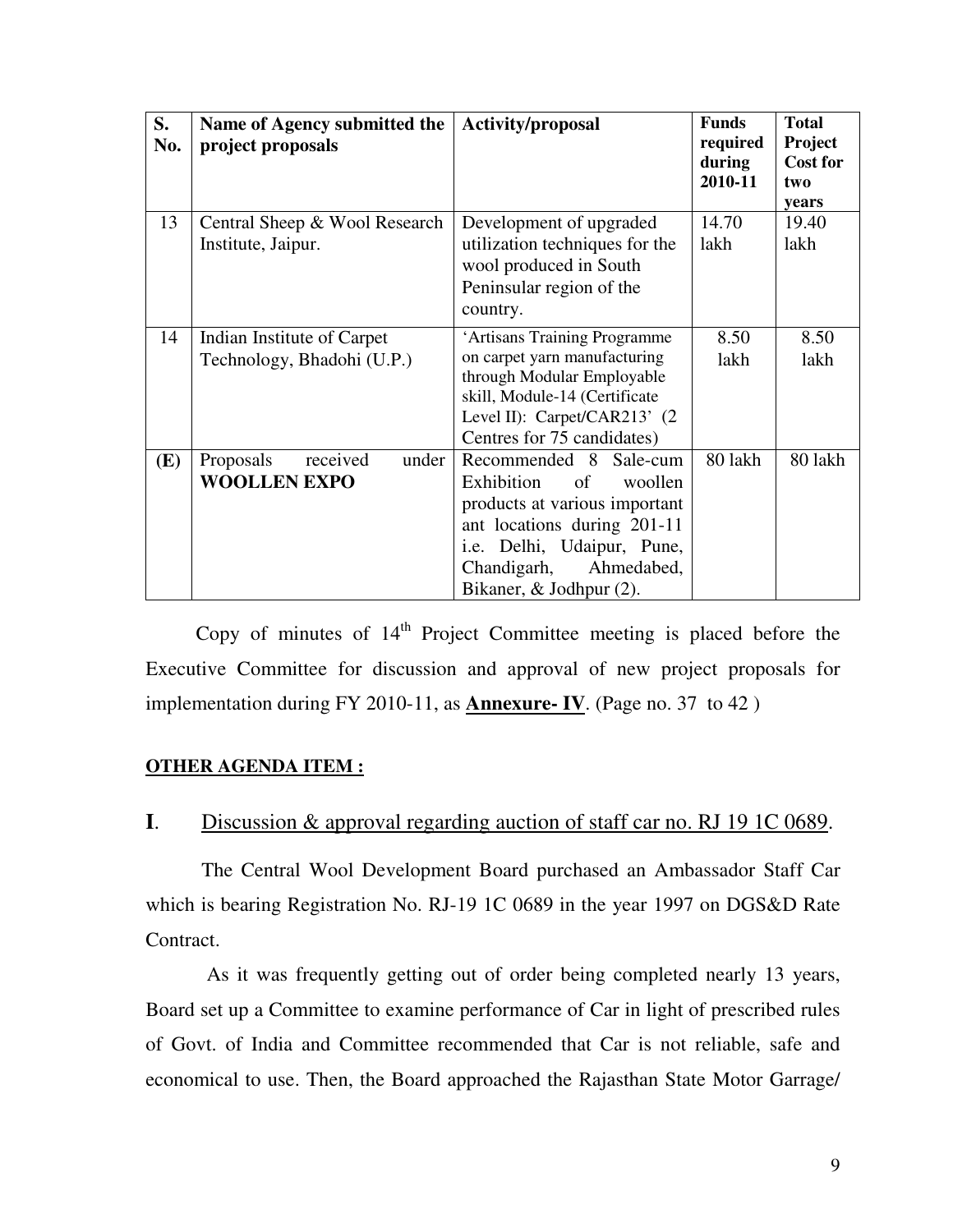Govt. of Rajasthan for inspection of Car. The Car was inspected by Technical Officer of Rajasthan State Motor Garrage. After looking working conditions, reliability, safety and economical use of the car, the Inspecting Officer of the State Motor Garrage came to the conclusion that this car is not reliable, safe to use and economical. Accordingly Car was declared Condemn by the Board and decided to sell by Obtaining Bids through Advertising Tender Notice.

As above, matter is placed before the Executive Committee for approval to dispose off through Advertising Tender Notice.

# **II**. Discussion & approval regarding permission to cover Post-loom machineries under Pre-loom activities of 'Quality Processing of Wool Scheme'

Presently the Board is implementing a scheme for setting up of Common Facility Centre for Pre loom activity under "Quality Processing of Wool" for Pre loom activity & post loom activity. The Scheme would be implemented in project mode. Rs. 50.00 lakhs or 50% of the total project cost, which ever is less would be provided by the Govt. of India as subsidy for pre loom activities of the project to the implementing agency. The Board will provide grant under non-recurring expenditure for purchase of machinery required for setting up the unit. Recurring expenditure shall be borne by the agency/association out of its own resources.

Post loom activity includes weaving, dyeing & finishing etc. Machines for these activities are costly and require lot of space and manpower. The production of above machines is very high and they also require raw material in huge quantity. Therefore small units engaged only in weaving like-Individual Weaver, Small Society etc. can not afford to set up this machinery. They take yarn from CFC and make the woven products.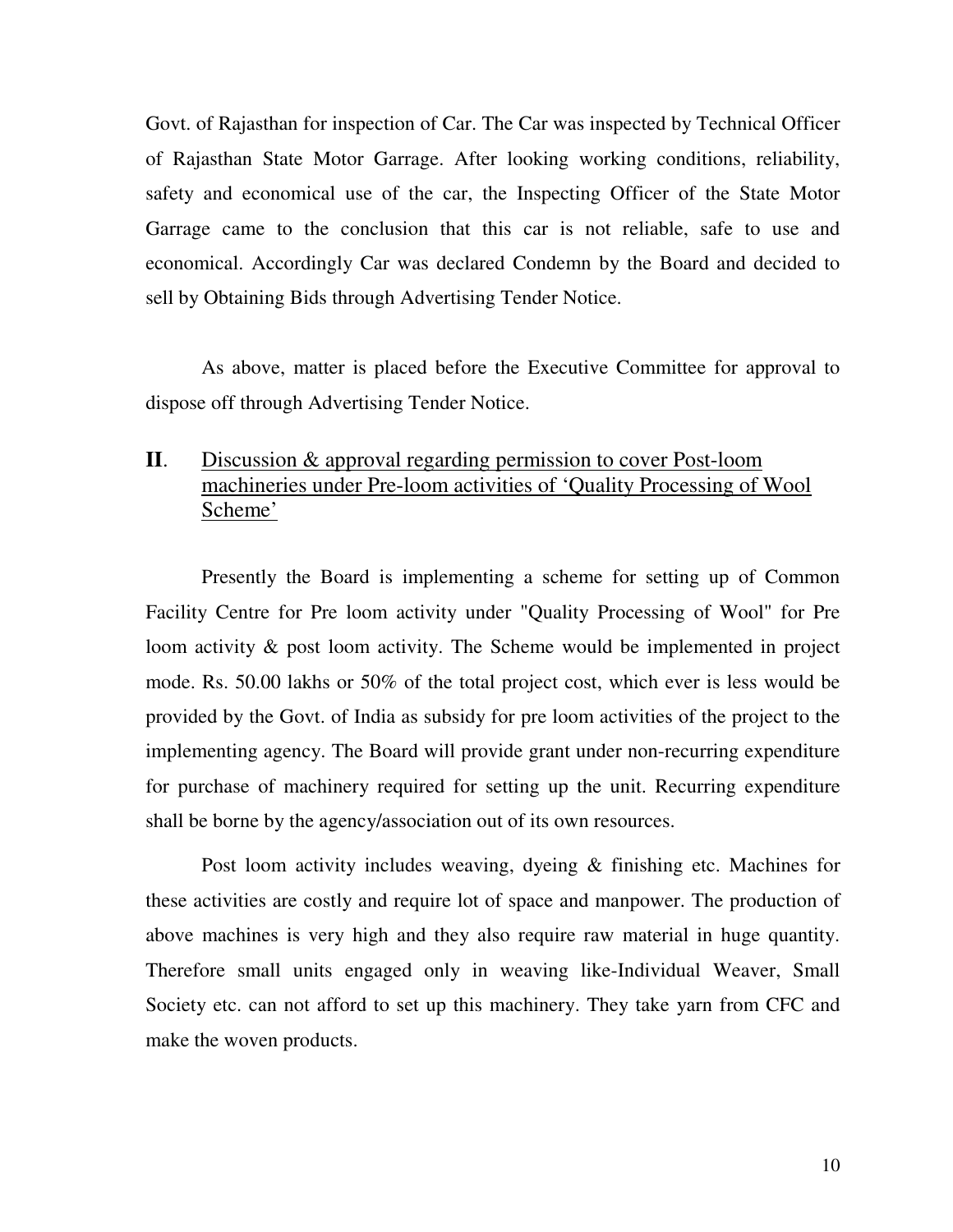Weaving of woolen fabric itself is a very typical job. Woolen fabric being a high priced product requires a series of process (Which are called as post loom process) before sale. The different types of post loom process which are essential after weaving for a fabric are-

- 1- Dyeing of fabric (In case of grey cloth)
- 2- Milling of fabric (Tweed cloth)
- 3- Washing
- 4- Finishing Process.

Post loom process is equally important as the pre loom activity for aesthetic appeal and value addition. Now a days, demand of single color fabric has increased. Woolen cloth made by single color is also being used in garments. Therefore, fabric dyeing facility also becomes necessary. Only one such unit of fabric dyeing is working in Kullu and near by area.

Milling of tweed cloth is an essential process as for woollen blankets. Production of tweed cloth is increasing in the state of HP, Uttarakhand and J&K due to the increase in demand. Further, making of tweed cloth consumes fine quality hilly area wool, which is good sign. In the hilly state very few units are providing milling facility but the production is very high. Producers of tweed cloth are therefore depending on the Amritsar units for finishing.

Being an exclusive item woolen cloth\products need good finish by machines for better value addition therefore certain finishes applied to the fabric, after weaving becomes very important. At present almost all the woolen producing centers in India are far behind in terms of machines, which apply good finish to the woolen products. Good finishing machines are being used only by the big units, which are exporting the woolen products for their own consumption.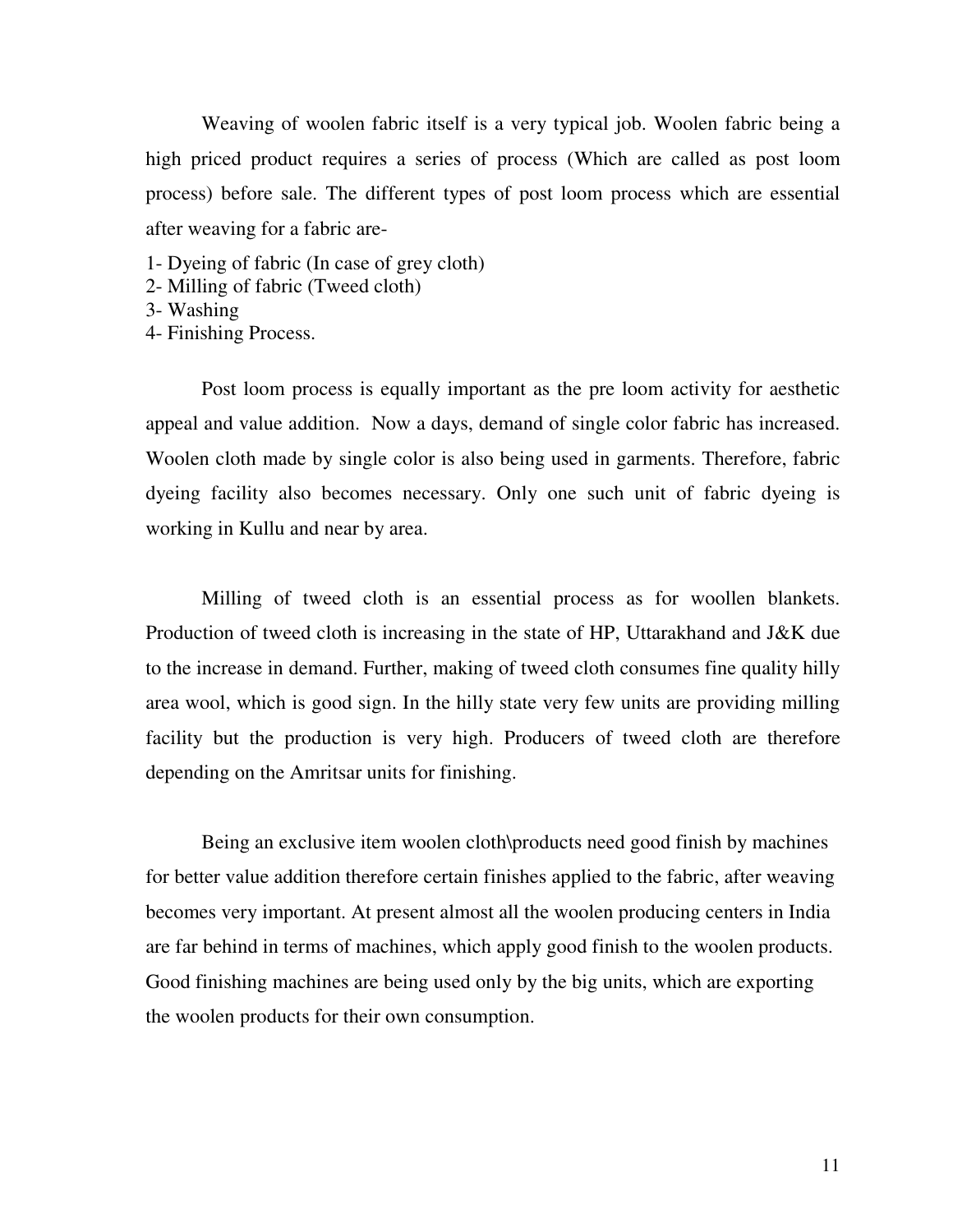The Board has made several markrting efforts in the past for setting up of CFC, unable to get the proposal for setting up of CFC for post loom activity.

Therefore, Board is of the view that it would be worthwhile to provide post loom processing machineries of small production capacity on the same pattern as per norms/ terms & conditions for existing pre loom activity. Small units which are engaged in weaving can easily run these machines. The CFC for the post loom process will also serve the same objects as the pre loom CFC.

Matter is placed before EC for discussion & decision to provide post loom facility similar to those for CFC for pre loom activity. Accordingly, the scheme may be renamed as "Quality processing of wool and woollens" broadly including activities of both pre and post loom processing.

# III. Reimbursement of Traveling Expenses to Govt. Corp/Fed/ Council (Board's official members) for attending its meetings.

 At the time of Governing Body meetings of the CWDB, some official members like IWMF, W&WEPC, CEPC requested that they can attend the meeting if the CWDB reimburse their entire TA & DA as being paid to non-official members.

It will be beneficial for CWDB to pay TA/ DA ( as per rate paid to nonofficial members of the CWDB) to representatives of these organizations for attending governing Body & other meetings and get their participation.

Matter is being put up for discussion and decision of Executive Committee.

\*\*\*\*\*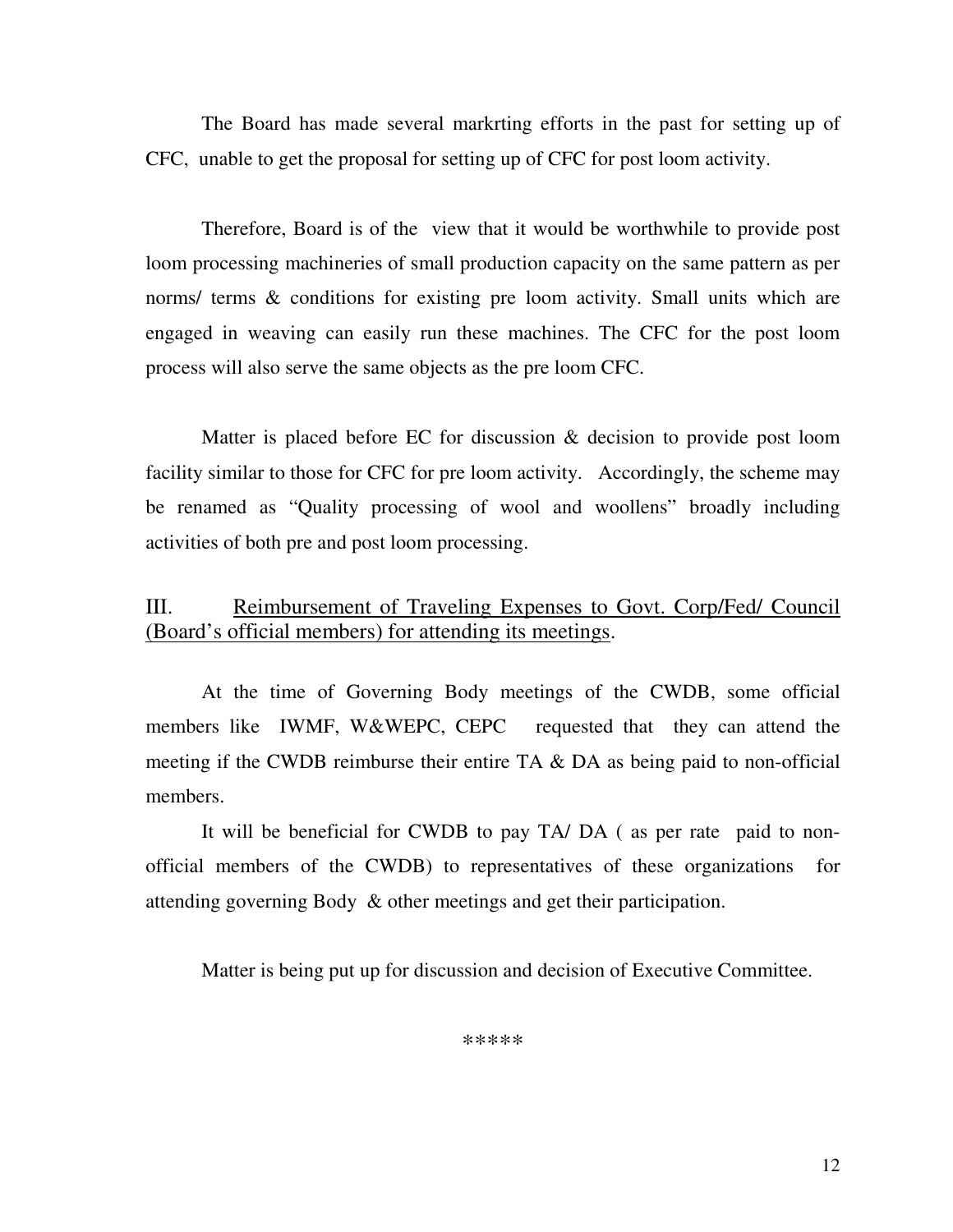## **MINUTES OF THE 33rd EXECUTIVE COMMITTEE MEETING OF THE CENTRAL WOOL DEVELOPMENT BOARD HELD ON 25-06-2010.**

 The 33rd Meeting of the Executive Committee of the Central Wool Development Board was held under the chairmanship of Shri S. S. Gupta, Joint Secretary, MOT and Vice Chairman, CWDB at Udyog Bhawan, New Delhi on 25<sup>th</sup> June, 2010 at 11.30 A.M.

Following members participated in the meeting:

- 1. Dr. S. A Karim, Director, CSWRI, Avikanagar.
- 2. Shri V.P. Verma, Non-official member from H.P. State.
- 3. Dr. A.K. Shah, Dy. Director representative of Director, Animal Husbandry Deptt., Govt. of Rajasthan, Jaipur.
- 4. Shri M.K. Bardhan, Director, WRA, Thane.
- 5. Shri K.K.Goyal Executive Director, CWDB, Jodhpur.

Member absent:

- 1. Adviser (VSE), Planning Commission
- 2. Textile Commissioner/ Mumbai
- 3. Dy. Secretary (IFW), MOT

Special Invitee:

- 1. Shri S.S. Goswami, Director, IICT, Bhadoi
- 2. Dr. D.B. Shakyawar, Sr. Scientist CSWRI, Jaipur.
- 3. Shri Mohan Das, Dy. Secretary/ MOT

In Attendance:

- 1. Shri P.S. Champawat, WMDO/ CWDB/ Jodhpur
- 2. Shri Anurag Purohit, Incharge, W&DTC, CWDB Kullu,
- 3. Shri Dhan Singh, Steno to ED/ CWDB/ Jodhpur

Shri K.K.Goyal, Executive Director, Central Wool Development Board, Jodhpur welcomed the members and gave brief introduction and invited point-wise discussion on the agenda.

## 1. CONFIRMATION OF THE MINUTES OF THE 31<sup>st</sup> MEETING OF THE EXECUTIVE COMMITTEE HELD ON 27<sup>th</sup> OCTOBER 2010 AT NEW DELHI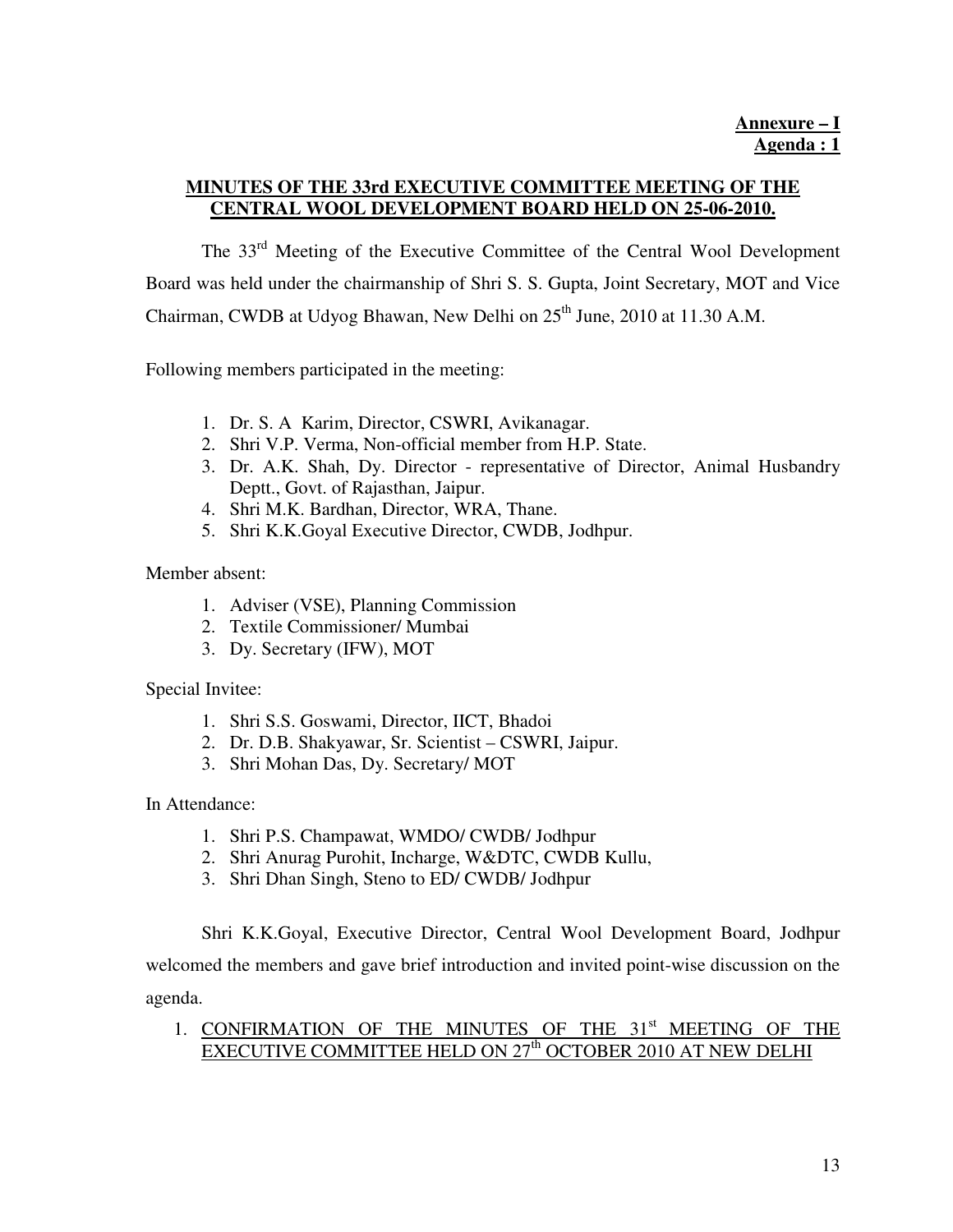After detailed discussion on the points raised by Shri V.P. Verma (Non-official member from H.P. State) minutes of the  $32<sup>nd</sup>$  meeting of the Executive Committee were confirmed.

### 2. ACTION TAKEN REPORT ON THE DECISIONS OF THE 32<sup>ND</sup> MEETING OF THE EXECUTIVE COMMITTEE OF THE BOARD

 ED/ CWDB placed a statement showing action taken report on the decision of last EC meeting for perusal and discussion.

 In regards to point no. 1, Shri M.K. Bardhan, Director, WRA explained about the assessment being under taken by WRA for three Common Facility Centres established under Quality Processing of Wool and also informed that all three CFC are working properly and providing facilities to small operators & wool Growers at subsidized rates. The ED, CWDB stated that a letter have been written to all Implementing Agencies of CFCs to display a wide Board on main entrance of CFC that "this CFC have been installed with Financial Assistance from CWDB/ MOT/GOI" & This Board should also display details of facilities being provided by them along with the normal processing Rates and Subsidized rate to small operators and Wool growers.

 Regarding Points no. 2, ED/ CWDB placed the detail regarding last years Woollen Expo like Implementing Agency, Date of Woollen Expo, sale in the Expo and Expenditure. Shri V.P. Verma, raised the issue that last Woollen Expo in Manali was hold in February and there was a snowfall just after the inauguration and due to that it could not continue and whole expenditure in organizing the Expo gone waste. Executive committee unanimously decided that in future while deciding dates of Woollen Expo, previous years weather conditions should also be taken into consideration so that this kind of situation can be avoided.

 Regarding point no. 3, ED stated that on the recommendations of Mid Term Evaluation conducted by M/s Datamation Consultancies Ltd., New Delhi, SFC note was prepared and it have been approved and some additional components have been added to ongoing SWIS scheme. Some of the member stated that they have not got the Mid Term Evaluation Reports on which ED/CWDB stated that summary of the report was placed with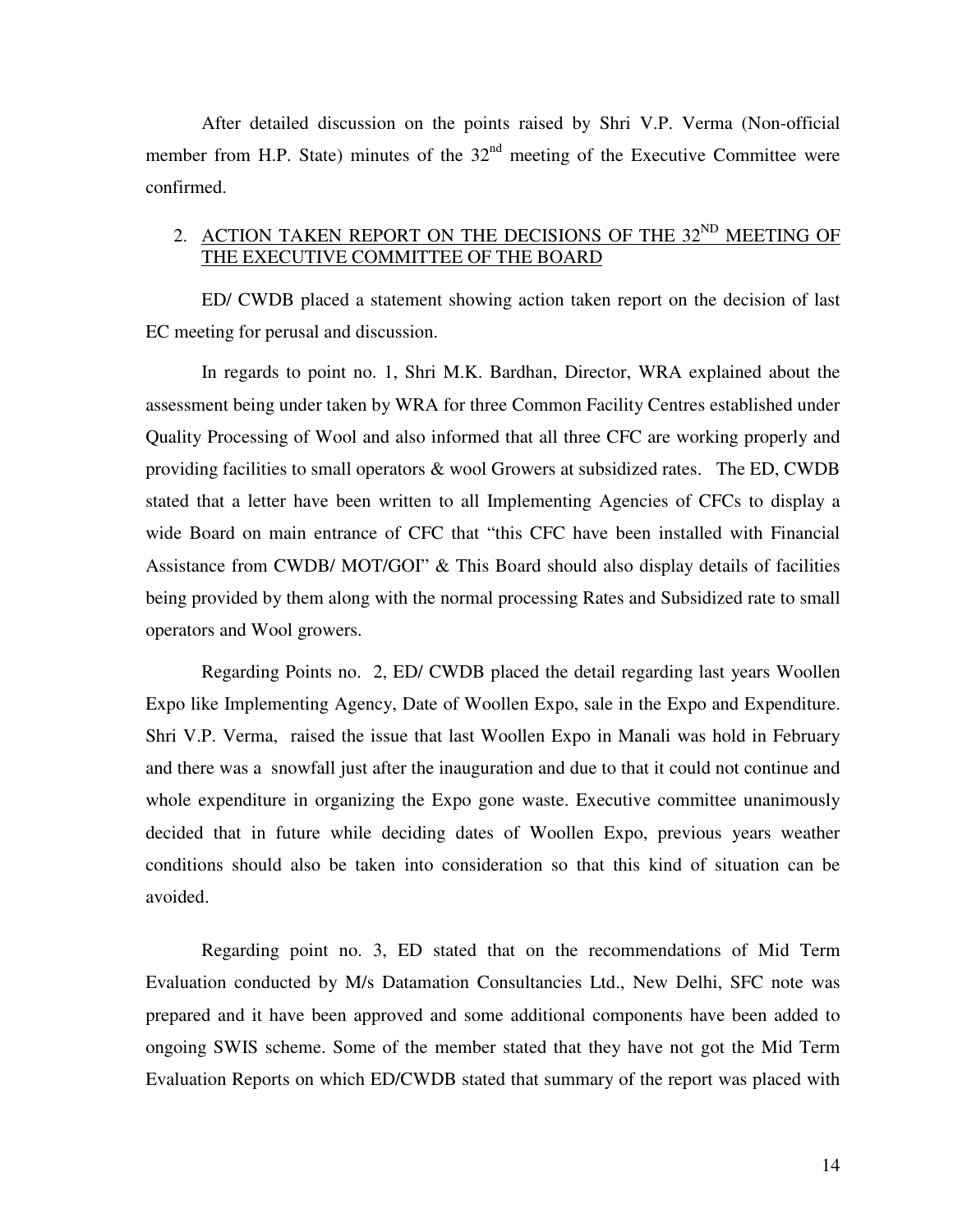$32<sup>nd</sup>$  Executive committee meeting agenda, still summary of the report will again be emailed to all members.

Regarding the Point no. 4, ED/ CWDB stated that The Board has a standard form of 20 points (common for all schemes) to examine the Implementing Agency (while examining their project proposal) and have scheme-wise approved guidelines for all three major schemes of the Board. Chairman CWDB was of the opinion that this 20 point Application Performa should be scrutinized again and revised and should be scheme specific.

 Regarding point no. 5, ED/CWDB stated that in all the project proposals which were having some deficiencies and could not be considered in the  $32<sup>nd</sup>$  EC Meeting, requisite information/ documents have been collected from concerned agencies/ NGO/ Societies and these proposals have been put up to Executive Committee for approval.

3. **(A)** APPROVAL FOR PROJECT PROPOSALS AS RECOMMENDED BY THE PROJECT COMMITTEE, **(B)** MODIFICATION/RE-APPROPRIATION OF FUNDS UNDER QUALITY PROCESSING OF WOOL AND **(C)** SANCTION OF ANGORA PROJECT IN ARUNACHAL PRADESH.

After detailed discussion on different projects proposed by Project committee, Executive committee sanctioned following proposals.

**(1) : Name of the Scheme – Sheep & Wool Improvement Scheme (SWIS)**

|    |                                      |             |               |         | (Rs. in lakhs)   |
|----|--------------------------------------|-------------|---------------|---------|------------------|
|    |                                      | Project     | Total cost of |         | Fund required    |
|    |                                      | recommen    | recommende    |         | for              |
| S. | Name of agency from whom             | ded for no. | d project as  | Project | recommended      |
| N  | proposal received                    | of sheep    | per           | period  | project during   |
|    |                                      | (Size)      | prescribed    |         | $2010-11$ as per |
|    |                                      |             | financial     |         | financial        |
|    |                                      |             | norms of the  |         | parameters of    |
|    |                                      |             | Scheme        |         | Board's scheme   |
| A  | &<br>Sheep<br>Wool<br>Karnataka      | 1.00 lakh   | 70.40         | 2 years | 44.20            |
|    | Development Corp. Ltd., Banglore     | sheep       |               |         |                  |
|    | $-$ Activity : SWIS project for 1.50 |             |               |         |                  |
|    | lakh sheep                           |             |               |         |                  |
| B  | Animal<br>Husbandry<br>Director,     | 2.00 lakh   | 118.00        | 2 years | 68.00            |
|    | Deptt., Govt. of A.P., Hyderabad –   | sheep       |               |         |                  |
|    | Activity: SWIS project for 7.00      |             |               |         |                  |
|    | lakh sheep                           |             |               |         |                  |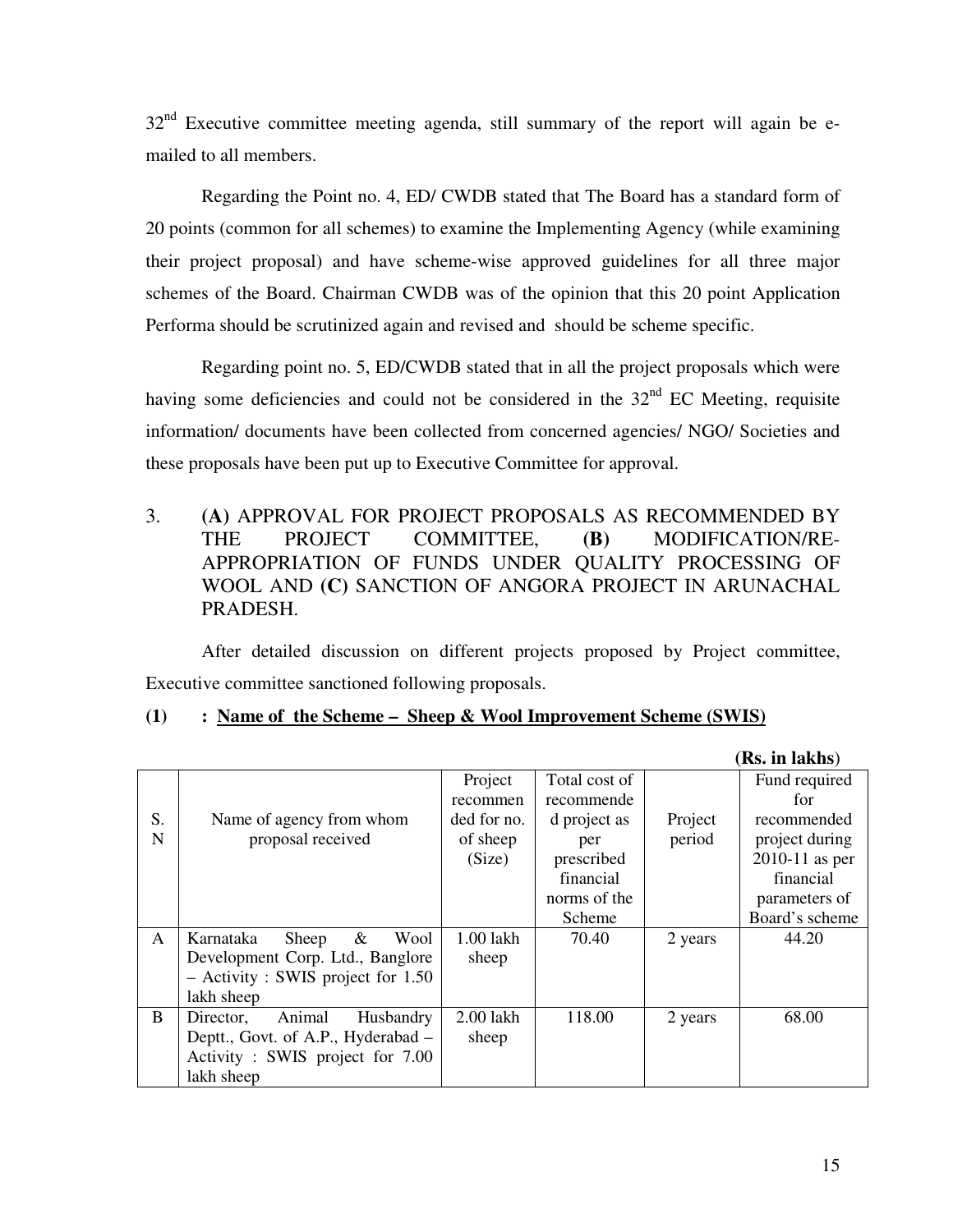|  |  | (2): Name of the Scheme – Revolving Fund under SWIS |  |
|--|--|-----------------------------------------------------|--|
|  |  |                                                     |  |

|              |                                                                       |          |            |                     | (Rs. in lakhs) |
|--------------|-----------------------------------------------------------------------|----------|------------|---------------------|----------------|
|              |                                                                       | Project  | Total cost |                     | Fund           |
|              |                                                                       | recomme  | of         |                     | required for   |
| S.           | Name of agency from whom                                              | nded for | recommen   | Project period      | recommend      |
| $\mathbf N$  | proposal received                                                     | no. of   | ded        |                     | ed project     |
|              |                                                                       | sheep    | project as |                     | during         |
|              |                                                                       | (Size)   | per        |                     | 2010-11 as     |
|              |                                                                       |          | prescribed |                     | per financial  |
|              |                                                                       |          | financial  |                     | parameters     |
|              |                                                                       |          | norms of   |                     | of Board's     |
|              |                                                                       |          | the        |                     | scheme         |
|              |                                                                       |          | Scheme     |                     |                |
| A            | H.P. State Wool Procurement &                                         | 25.00    | 25.00      | One time fund to be | 25.00          |
|              | Mkt. Fed., Shimla<br>- Activity:                                      |          |            | revolve continue    |                |
|              | Revolving fund of Rs. 50 lakh for                                     |          |            |                     |                |
|              | raw wool marketing.                                                   |          |            |                     |                |
| B            | Ladakh<br>Autonomous<br>Hill                                          | 50.00    | 50.00      | One time fund to be | 50.00          |
|              | Development Council (LAHDC),                                          |          |            | revolve continue    |                |
|              | Leh for Pashmina wool marketing)<br>- Activity: Revolving fund of Rs. |          |            |                     |                |
|              | 200 lakh for raw wool mkt.                                            |          |            |                     |                |
| $\mathbf C$  | J. & K. State Sheep Product                                           | 40.00    | 40.00      | One time fund to be | 40.00          |
|              | Development Board, Srinagar -                                         |          |            | revolve continue    |                |
|              | Activity: Revolving fund of Rs.                                       |          |            |                     |                |
|              | 100 lakh for raw wool mkt.                                            |          |            |                     |                |
| D            | Karanataka<br>Sheep<br>$\&$<br>Wool                                   | 10.00    | 10.00      | One time fund to be | 10.00          |
|              | Development Crop. Ltd, Banglore                                       |          |            | revolve continue    |                |
|              | - Activity: Revolving fund of Rs.                                     |          |            |                     |                |
|              | nil lakh for raw wool mkt.                                            |          |            |                     |                |
| E            | Uttarakhand<br>Khadi<br>and                                           | 20.00    | 20.00      | One time fund to be | 20.00          |
|              | Grommodoygo Board, Dehradun.                                          |          |            | revolve continue    |                |
|              | - Activity: Revolving fund of Rs.                                     |          |            |                     |                |
|              | 50 lakh for raw wool mkt.                                             |          |            |                     |                |
| $\mathbf{F}$ | Ahilyadevi<br>Punyashloka                                             | 10.00    | 10.00      | One time fund to be | 10.00          |
|              | Va Sheli<br>Maharashtra Mendhi                                        |          |            | revolve continue    |                |
|              | Vikas Mahamandal Ltd., Pune                                           |          |            |                     |                |
|              | Total: $\rightarrow$                                                  | 155.00   |            |                     |                |

ED/CWDB stated that Rajasthan is one of the maximum wool producing state but presently there is no agency involved in procurement and marketing of raw wool from sheep breeders. Chairman directed ED/CWDB that matter should be discussed with Rajasthan Livestock Development Board and Rajasthan Khadi and Gramodyog Board as like Uttarakhand, Rajasthan Khadi Board may be interested in procurement of raw wool. And in that case they can submit the proposal for Revolving Fund to CWDB which will be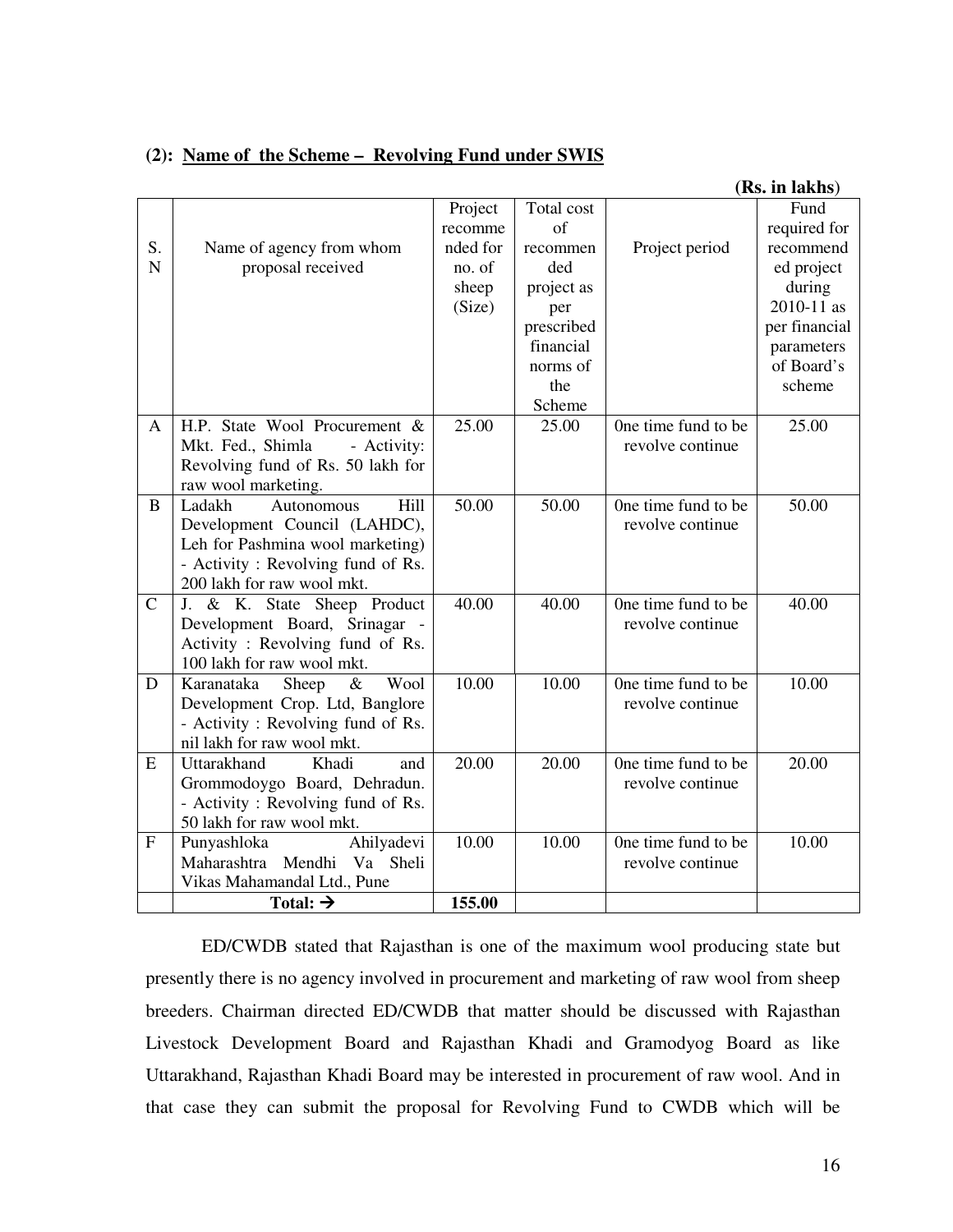considered positively and this may be a good step in starting wool procurement in Rajasthan.

| S              | Name of agency from whom                  | Total cost of project | Fund required       | Project |
|----------------|-------------------------------------------|-----------------------|---------------------|---------|
| N <sub>o</sub> | project proposal received                 | as per prescribed     | during $2010-11$ as | year    |
|                |                                           | financial norms of    | per fin. parameters |         |
|                |                                           | the scheme            | of scheme           |         |
|                | H.P. State Handloom & Handicraft          |                       |                     | 1 year  |
| A              | <b>Development Cooperative Federation</b> | Rs. 4.37 lakhs        | Rs. 3.12 lakhs      |         |
|                | Ltd., (HIMBUNKAR) Kullu (H.P.):           |                       |                     |         |
|                | Project on "Establishment of              |                       |                     |         |
|                | Common Facility Centre'' - Imparting      |                       |                     |         |
|                | Training.                                 |                       |                     |         |
| B              | Bhutti Weavers Co-operative Society       |                       |                     | 1 year  |
|                | Ltd., (BHUTTICO) Bhuttico Colony,         | Rs. 5.40 lakh         | Rs. 3.12 lakhs      |         |
|                | Kullu (H.P.) for Common Facility          | (for 4 Batch)         |                     |         |
|                | Centre-Cum-Training<br>Programme          |                       |                     |         |
|                | under Angora Project- (Project period     |                       |                     |         |
|                | for 1 Year- provision for $1st$ batch is  |                       |                     |         |
|                | Rs. 1.04 lakh for 3 months)               |                       |                     |         |

#### **(3) Name of scheme: Angora Wool Development Programme (Training):**

#### **(4) Name of scheme: Angora Wool Development Programme:**

| S              | Name of agency from whom         | Total cost of project  | Fund required during | Project |
|----------------|----------------------------------|------------------------|----------------------|---------|
| N <sub>o</sub> | project proposal received        | as per prescribed      | $2010-11$ as per     | year    |
|                |                                  | financial norms of the | financial parameters |         |
|                |                                  | scheme                 | of Board's scheme    |         |
| A              | Products<br>Abu<br>Agro<br>$Co-$ | 10.40                  | 6.93                 | 2 years |
|                | operative Society, Oriya, Mount  |                        |                      |         |
|                | Abu, Rajasthan                   |                        |                      |         |
| <sub>B</sub>   | Manali Valley Live-stock &       | 10.40                  | 6.93                 | 2 years |
|                | Other Allied Products-cum-Sale   |                        |                      |         |
|                | Society<br>Co-operative<br>Ltd., |                        |                      |         |
|                | Kullu                            |                        |                      |         |
| $\mathcal{C}$  | Swati Grammodoyog Sansthan,      | 10.40                  | 6.93                 | 2 years |
|                | Pithoragarh                      |                        |                      |         |
|                | Himalayan Institute for          |                        |                      | 2 years |
| D              | Environment Ecology $&$          | Rs. 20.80 lakhs        | Rs. 13.86 lakhs      |         |
|                | Development (HIFEED)             |                        |                      |         |
|                | Ranichauri. Project for angora   |                        |                      |         |
|                | rabbit rearing of 40 families.   |                        |                      |         |

Regarding supply of foundation stock (8 Female + 4 Male Angora Rabbit) **to targeted beneficiaries** Dr. S. A Karim, Director, CSWRI, Avikanagar stated that CSWRI may be able to supply required Foundation Stock under the scheme but he has to check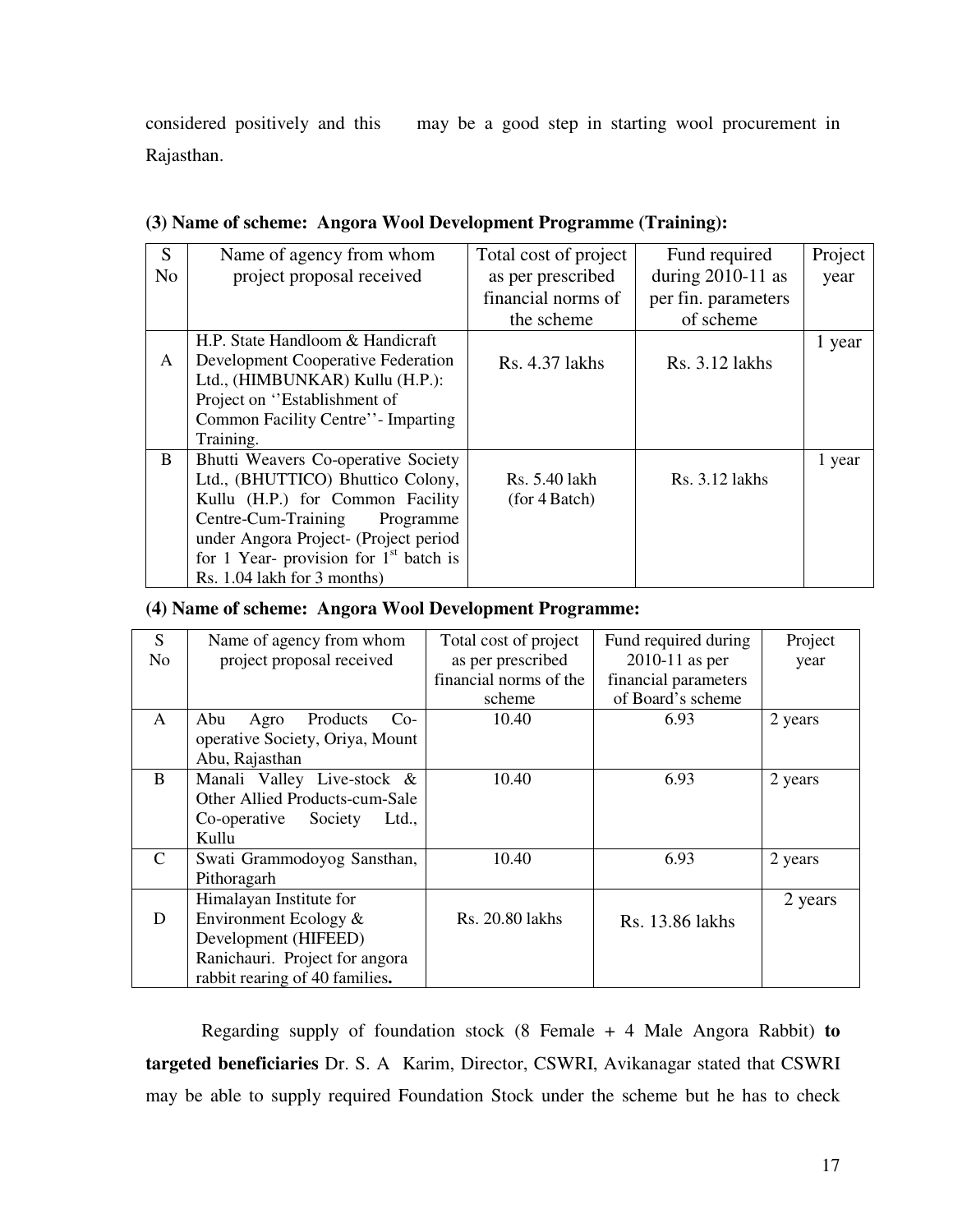whether Institute will be able to supply required number at the rate prescribed in the scheme. Chairman directed ED/CWDB to take up the matter with Director, CSWRI and if they are able to supply Foundation Stock (at rate prescribed under the scheme which includes Transportation Charges also) then that money should be transferred to CSWRI instead of Implementing Agency but CSWRI have to supply Foundation Stock on rate prescribed under the scheme in time bound manner so that implementation of the scheme not suffered. If there is any delay in supply of Angora Rabbits, then money should be transferred to Implementing Agency to procure Foundation Stock at the their own.

| <b>SN</b> | Name of agency from whom         | Total cost of      | Fund required      | Facilities/        |
|-----------|----------------------------------|--------------------|--------------------|--------------------|
|           | proposal received                | project as per     | during 2010-11     | Purpose            |
|           |                                  | prescribed         | as per financial   |                    |
|           |                                  | financial norms of | parameters of      |                    |
|           |                                  | the Scheme         | Board's scheme     |                    |
|           | M/s<br>Bhommi<br>Dev<br>Angora   | Rs. 42.20 Lakhs    | Rs. 42.20 Lakhs    | CFC for            |
| A         | Spinning and Allied Industry,    | $+$ Tax            | $+$ Tax and        | expansion of       |
|           | Shamshi, Kullu (H.P) -           |                    | escalation cost of | dyeing facility in |
|           | To apprise required information/ |                    | machine, if any.   | Kullu area.        |
|           | material submitted by agency as  |                    |                    |                    |
|           | asked by last PC meeting.        |                    |                    |                    |
| B         | Shri Oon Vikas Sahakari Udyog    | Rs. 50.00 lakh     | Rs. 50.00 lakh     | For Ginning $\&$   |
|           | Ltd., Beawar - CFC               |                    |                    | bale Pressing      |

**(5) Name of scheme: Quality & Processing of Wool (CFC)** 

ED/CWDB stated that Shri Oon Vikas Sahakari Udyog Ltd., Beawar was also sanctioned Scouring Plant in 1997 but present proposal is for Ginning & Bale Pressing. Chairman/EC and other Members unanimously decided that since the type of machinery and activity to be taken up under proposed project is different from the already sanctioned machinery and activity and therefore project may be sanctioned.

#### **(B).** Modification/re-appropriation of funds under Quality Processing of Wool

(i) Regarding re-appropriation of funds from post loom to pre-loom processing activity, Chairman directed ED/ CWDB to discuss the matter with the IFW, MOT whether money can be re-appropriated under the same scheme from one activity to another or not and accordingly proposal should be put up again in next EC Meeting.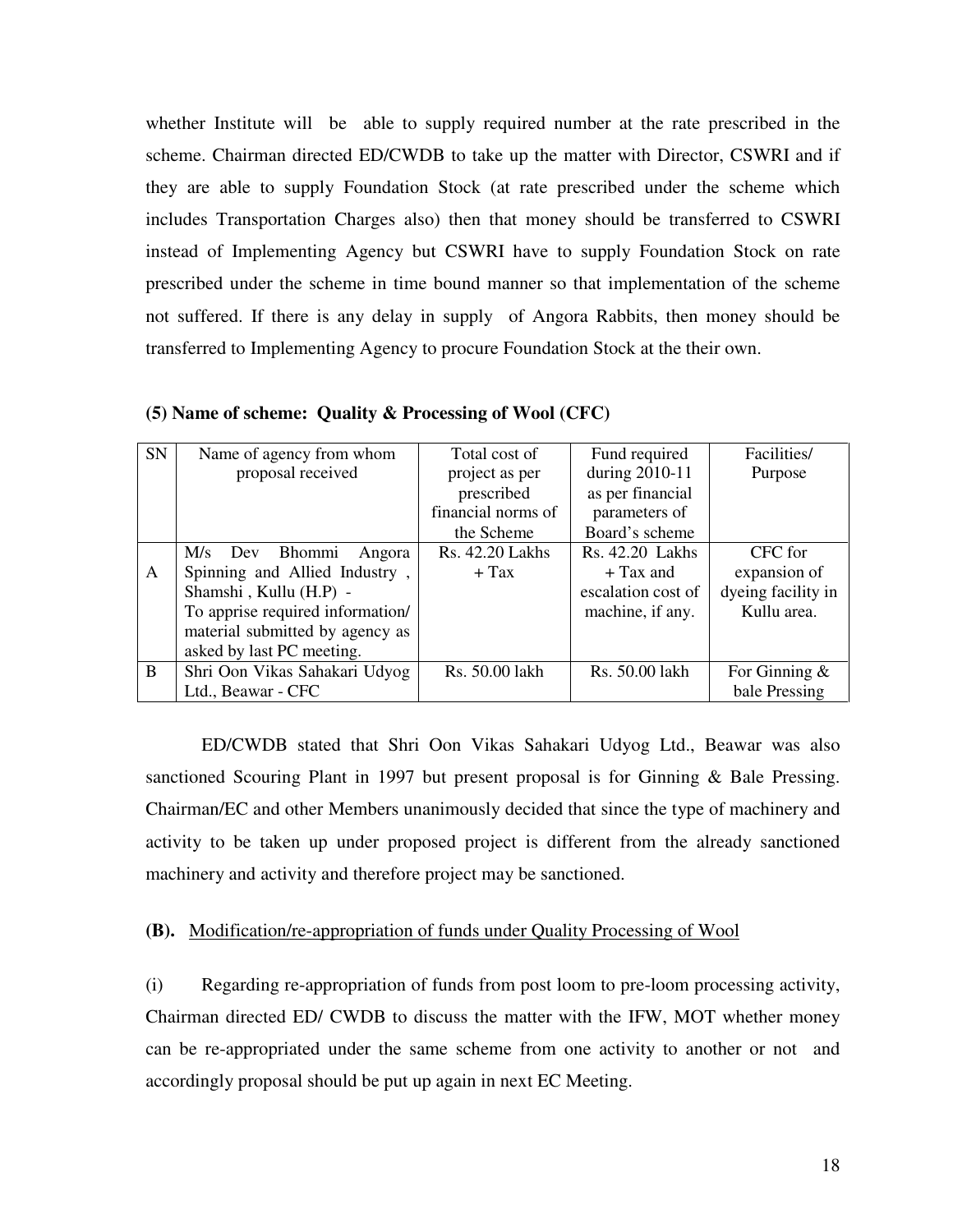(ii) With respect to project proposal for CFC with imported Machineries, it was decided that same is permitted under Technology Up-gradation Fund Scheme (TUFS) for Textile & Jute Industry, so same will be applicable to CFC also. Director, WRA stated that Project Committee while sanctioning and inspecting such proposals should also look into Quality & Residual Life of the Imported Machine.

(iii) Regarding proposal received from M/s Mahadev Woollen Mills, Sundernagar for another CFC under Quality Processing scheme, it was informed that despite advertisements in newspapers no proposal has been received except from M/s Mahadev Woollen Mills. It was informed that in the previous CFC project the machinery were installed for spinning of wool and now the proposal is for setting up of dying unit which is separate activity from existing and require different machinery. Since the dying facility which is going to be provided under proposed project is the next process after spinning and beneficiary will get the fully processed yarn at one place. Executive Committee decided that project proposal may be examined under Quality Processing Scheme by the Project Committee and place before Executive Committee in the next meeting giving full justification for the project.

4. **(A)** TO APPRISE THE COMMITTEE THE MINUTES OF THE MEMBERS OF THE PROJECT COMMITTEE REGARDING ANOMALIES IN TYPE OF BREED OF SHEEP AND ITS RECTIFICATION UNDER SWIS AND **(B)** PROCEEDING OF THE MEETING REGARDING IMPLEMENTATION OF NEW COMPONENTS OF MODIFIED SWIS I.E. (i) FEED SUPPLEMENT AND (ii) SHEEP PEN. (C) NOTE ON PROJECT PROPOSAL RECEIVED FROM LADAKH AUTONOMOUS HILL DEVELOPMENT COUNCIL (LAHDC), LEH TO COVER 1600 MORE FAMILIES UNDER PASHMINA WOOL DEVELOPMENT PROJECT. (D) BRIEF PROJECT OUTLINE OF THE DOCUMENTARY FILM ON C.W.D.B. AND ITS ACTIVITIES.

(A) The EC unanimously approved the recommendation of the Committee of the CWDB held to rectify anomalies under some projects of Sheep & Wool Improvement Scheme.

(B)The EC unanimously approved the recommendation of the Committee of the members with subject experts, concerned agencies, government organization & NGOs to formulate guidelines for proper implementation of new components added under modified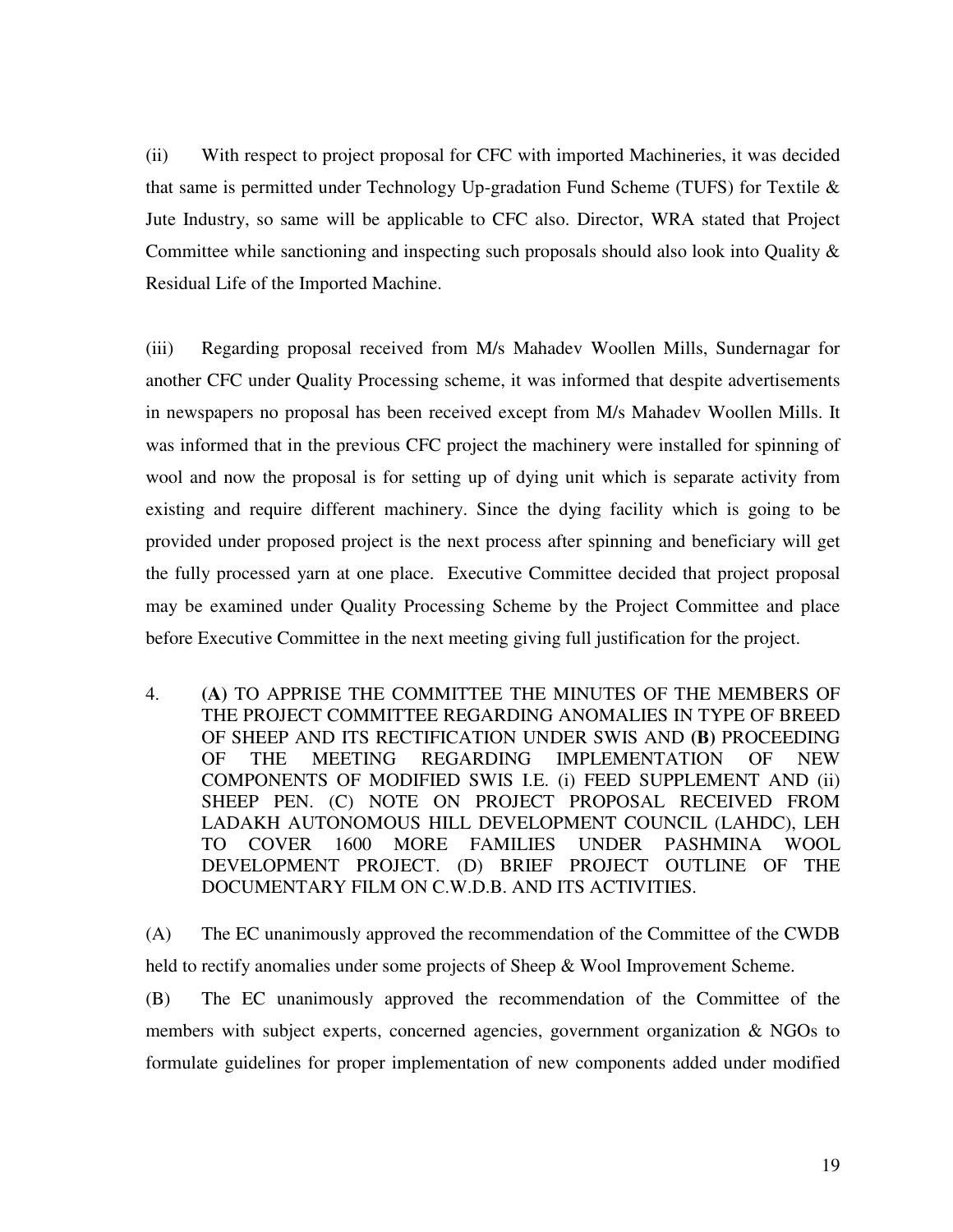Sheep & Wool Improvement Scheme regd. (i) supply of Feed Supplement to sheep and (ii) construction of Sheep Pen.

 (C) Regarding Project Proposal received from Ladhakh Autonomous Hill Development Council (LAHDC), Leh to cover 1600 more families under Pashmina Wool Development Project. Chairman directed ED/ CWDB that matter should first be discussed with the IFW, MOT whether money can be re-appropriated under the same scheme from one activity to another or not and accordingly proposal should be put up again in next EC Meeting.

(D) The EC unanimously agreed for production of Documentary Film on "C.W.D.B. and its activities" and directed ED to take up the activity with following conditions

- i) Work should be executed through open tendering process as prescribed under GR/ FR.
- ii) Documentary film should also be dubbed in regional languages where wool are being produced.
- 5. **(A)** TO APPRISE PROGRESS OF VARIOUS ONGOING PROJECTS UNDER SHEEP & WOOL IMPROVEMENT SCHEME, **(B)** TO DECIDE DISCONTINUATION OF FIVE SWIS PROJECTS AND **(C)** TO COVER ADDITIONAL SHEEP UNDER PROJECT BEING IMPLEMENTED BY NAMAN SEVA SAMITTEE, BETUL (M.P.)

**(A: I)** EC noted the progress of various ongoing projects under sheep & wool improvement scheme and directed ED/ CWDB that monitoring under different schemes should be strengthened further. Chairman also directed to keep evidence of major activity implemented under the scheme by photography and video clippings for better monitoring. The Board should also make financial provision for this activity under the scheme.

Regarding SWIS & Other Schemes Chairman directed that Implementing Agency should collect Photo Identity Card of all the beneficiaries and submit the same to the CWDB along with survey conducted so that any kind of irregularities on the account of fake beneficiaries could be checked.

 Dr. S. A Karim, Director, CSWRI, Avikanagar stated that to monitor the progress of large no. of SWIS Project in different states and to prevent irregularities which have been noticed during inspection in some projects, 4/5 young Veterinary Doctors are essentially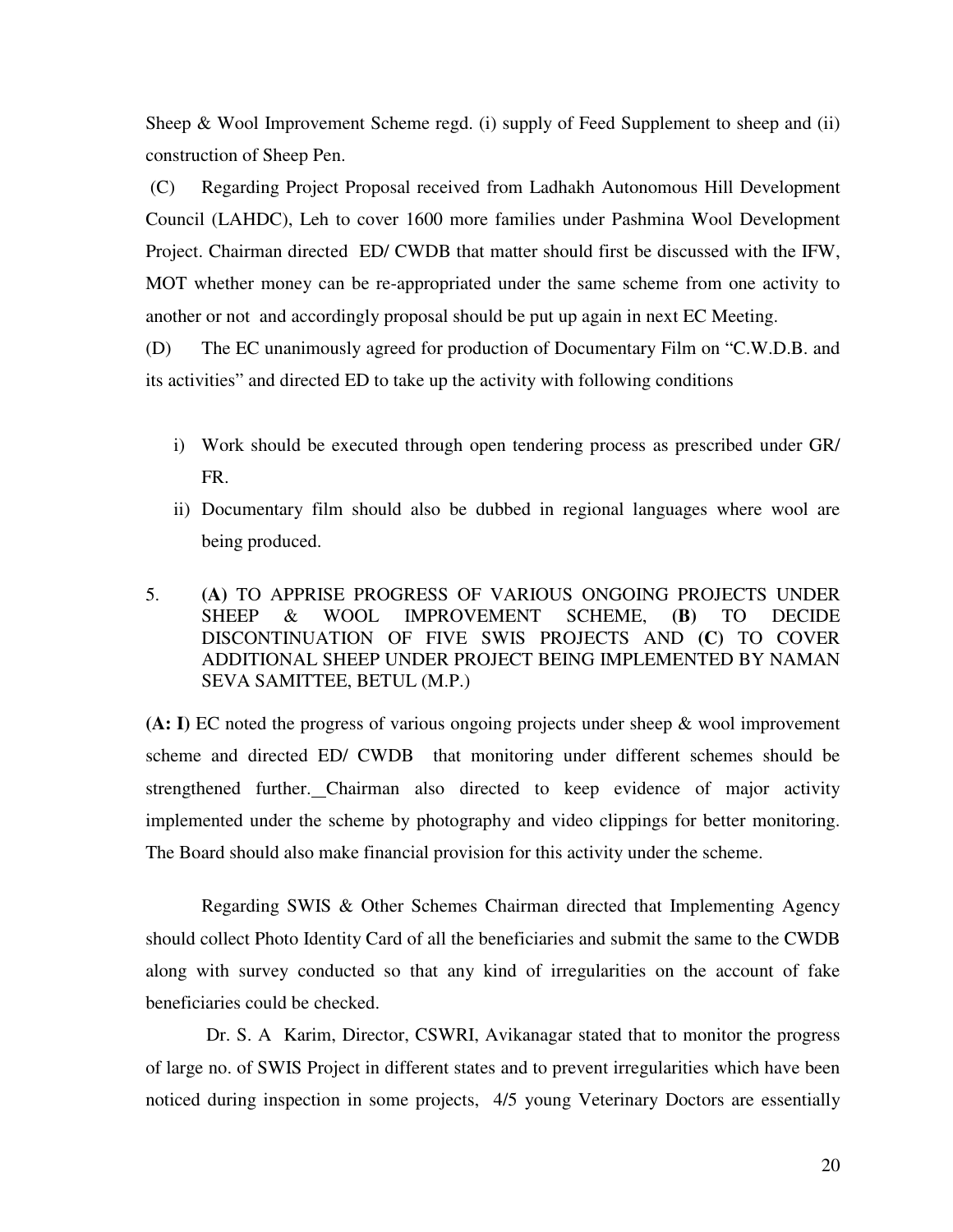required in the CWDB and till Permanent Posts are sanctioned these should be recruited on short-term contract basis. Chairman stated that new National Fibre Policy has also emphasized on strengthening of CWDB and directed ED/CWDB to look in to the proposal of hiring Veterinary Doctors on contract basis and also whether this expenditure can be met through Non-plan Grant already available with CWDB and put up the same in the next EC meeting.

(II) As also decided in  $27<sup>th</sup>$  Governing Body meeting in Srinagar, The EC unanimously agreed to invite and consider project proposal from NGOs under SWIS along with govt. organizations/ Associations/ Corporations/ Societies but preference should be given to government organization.

(B) The EC unanimously agreed to stop/discontinue five projects where Board has observed some irregularities and performance of implementing agency is very poor. It was also decided that all these I.As should be asked to submit UC dully certified by CA and refund unspent grant/amount along with interest to CWDB. EC also directed ED/CWDB to place the matter before the next GBM for perusal.

These five agencies are: -

- (i) Marudhar Gramodhyog Kala Vikas Sansthan, Sujangarh, Churu,
- (ii) Yashwant Balaji Bahuddeshiya Samajik Sansthan, Nagpur,
- (iii) Gropious Social Welfare Society, New Delhi and
- (iv) Gujarat Jan Jagaran Sangh, Rapar, Kutch.
- (v) Shree Marudhar Bagwani krishi Utpadan Vikas Samiti, Jodhpur

**(C)** To include additional sheep under SWIS project of Naman Seva Samati, Betul (M.P.) & continue the SWIS Project.

The matter was discussed in detail with reference to relative advantages / disadvantages in continuing/ discontinuing the project at this stage and it was decided that discontinuing the project at this stage when  $1<sup>st</sup>$  and  $2<sup>nd</sup>$  installment have already been released will lead to suffering of programme implementation at the cost of intended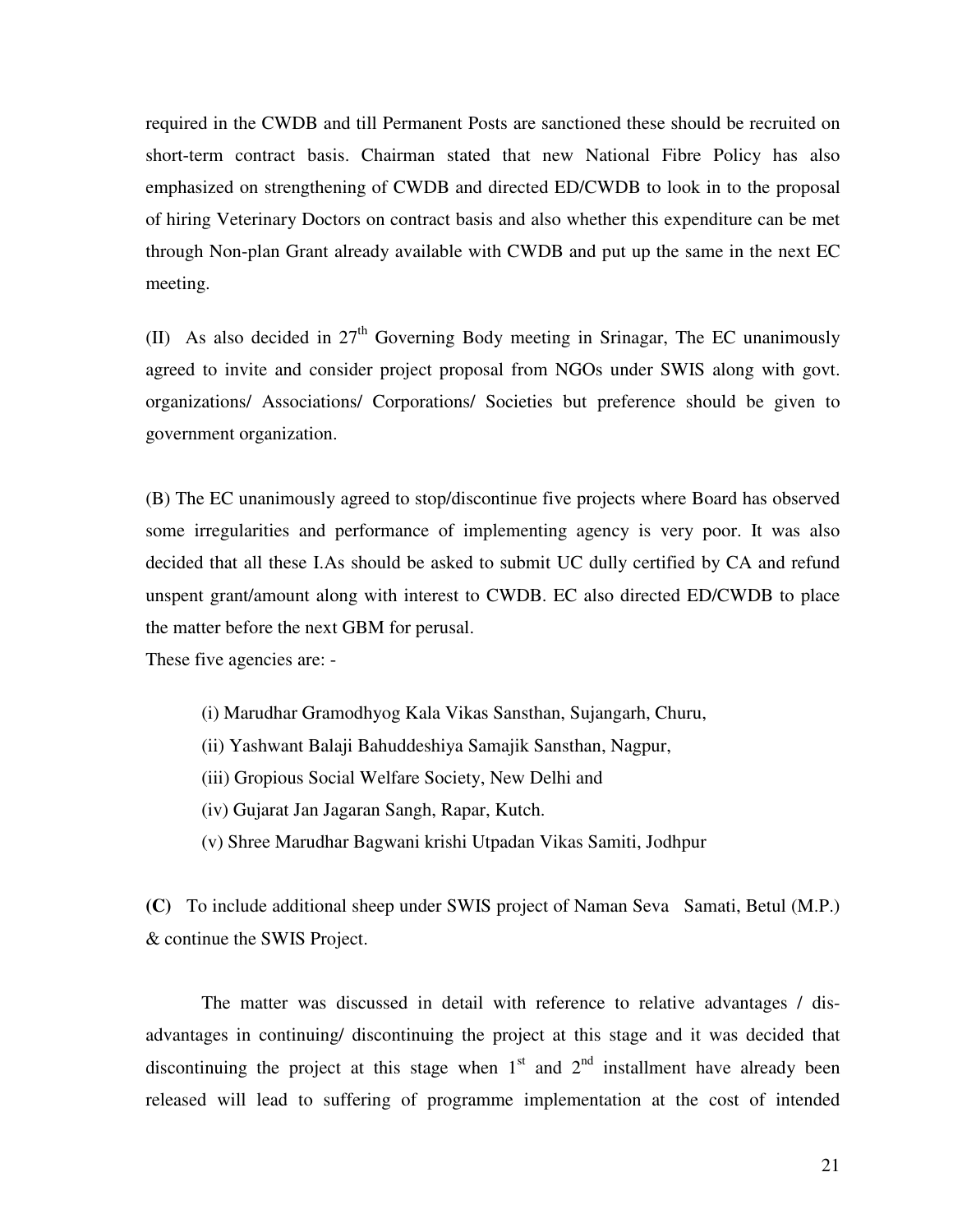beneficiaries. Dis-continuation of the Project at this stage will also affect ongoing Social Security Schemes (i.e. Sheep Breeder Insurance Scheme and Sheep Insurance Scheme) in the project area. And thus Executive Committee looking at various benefits under SWIS to intended beneficiaries unanimously decided to continue the project with inclusion of another area from Barwani district (approx. 32000 sheep) under existing SWIS projects by releasing the last installment.

#### 6. APPROVAL FOR ANNUAL CALENDAR FOR ORGANIZING WOOLLEN EXPO DURING CURRENT FINANCIAL YEAR 2010-11.

Regarding Woollen Expo to be held in 2010-11, Executive Committee decided that all proposals for Woollen Expo should first be scrutinized at Project Committee level and after its recommendation be put up to Executive committee for approval.

 E.C. also stated that previous year sale should also be a major guiding factor for deciding places for Woollen Expo.

7. TO CONSTITUTE COMMITTEES REGARDING **(A)** TO EXAMINE NECESSITY FOR OPENING OF BOARD'S BRANCH OFFICE AT DELHI, **(B)** TO FINALIZE PANEL FOR HIRING THE SERVICES OF VETERINARY OFFICER AND ACCOUNTS OFFICER ON SHORT TERM CONTRACT BASIS IN BOARD AND **(C)** TO HIRE THE SERVICES OF MASTER TRAINER ON CONTRACT BASIS FOR WDTC, KULLU.

### **(A).** TO EXAMINE NECESSITY FOR OPENING OF BOARD'S BRANCH OFFICE AT

DELHI, E.C. constituted a Committee comprises of following members are:

- i) Executive Director, CWDB.
- ii) Director/ WRA
- iii) Dy. Secretary/ Fin./ MOT
- iv) Director IICT

 The Committee would examine the necessity to open sub-office at Delhi and will submit its report by  $31<sup>st</sup>$  August 2010.

**(B)** To finalize panel for hiring the services of veterinary officer and accounts officer on short term contract basis in Board office @ Rs. 16,000/- p.m. on part time appointment, EC approved to constitute a Committee comprises of following members: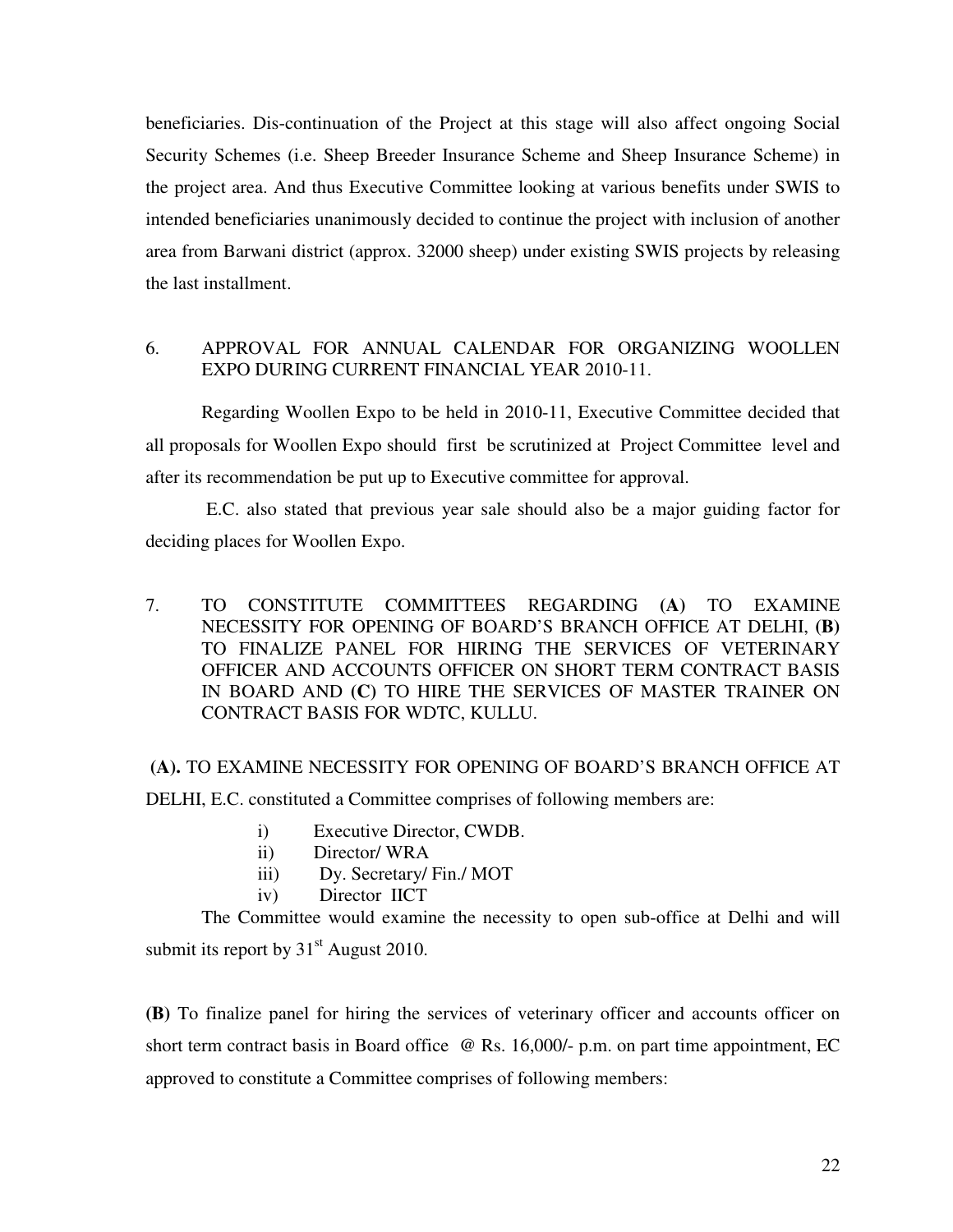- i) Executive Director, CWDB.
- ii) Director, AHD Jaipur/or Representative
- ii) DIRECTOR/ CSWRI/or Representative

**(C.)** TO HIRE THE SERVICES OF MASTER TRAINER ON CONTRACT BASIS FOR WDTC, KULLU. EC approved to constitute a Committee comprises of following members to recruit a Fresh B.Tech from IICT passing out batch.

- i) Executive Director, CWDB.
- ii) Director/ WRA
- iii) Director, IICT

#### 8. TO NOTE STATUS OF PENDING LEGAL CASES.

 EC noted the status of Pending Legal Cases in the Board. In case No. 4, i.e. CWDB V/s M/s Ludhiana Dyers and Processors Ltd., Ludhiana all members of Executive committee were of the opinion that there seems to be no merit in the case and even after long drawn court battle, Board may not be able to recover the Interest on Sanctioned Grant and case may be withdrawn still any decision on the subject should be taken in consultation and due knowledge of MOT.

9. TO DEPUTE A TEAM OF CWDB OFFICERS/NON-OFFICIAL MEMBERS TO THE COUNTRIES LIKE USA, UK, CANADA, AUSTRALIA OR NEW ZEALAND TO ADOPT THEIR TECHNIQUES/METHODS IN WOOL SECTOR FOR OUR COUNTRY.

Chairman directed ED/CWDB to get financial break-up for different activities under HRD and Promotional Activities to know whether adequate fund is available in current FY to take up the activity. This will also require the sanction from the MOT. ED should look into all these aspects and put up the matter in Executive Committee.

#### 10. APPROVAL FOR PURCHASE OF NEW OFFICE STAFF CAR IN BOARD.

After detailed discussion on relative advantages/ disadvantages of hiring & procurement EC approved the purchase of new Staff Car with following conditions.

- 1. Staff car model should be same as approved by Ministry of Finance.
- 2. The vehicle should be procured through DGS&D rate Contract.
- 3. Expenditure should be met through non-Plan grant already available with CWDB.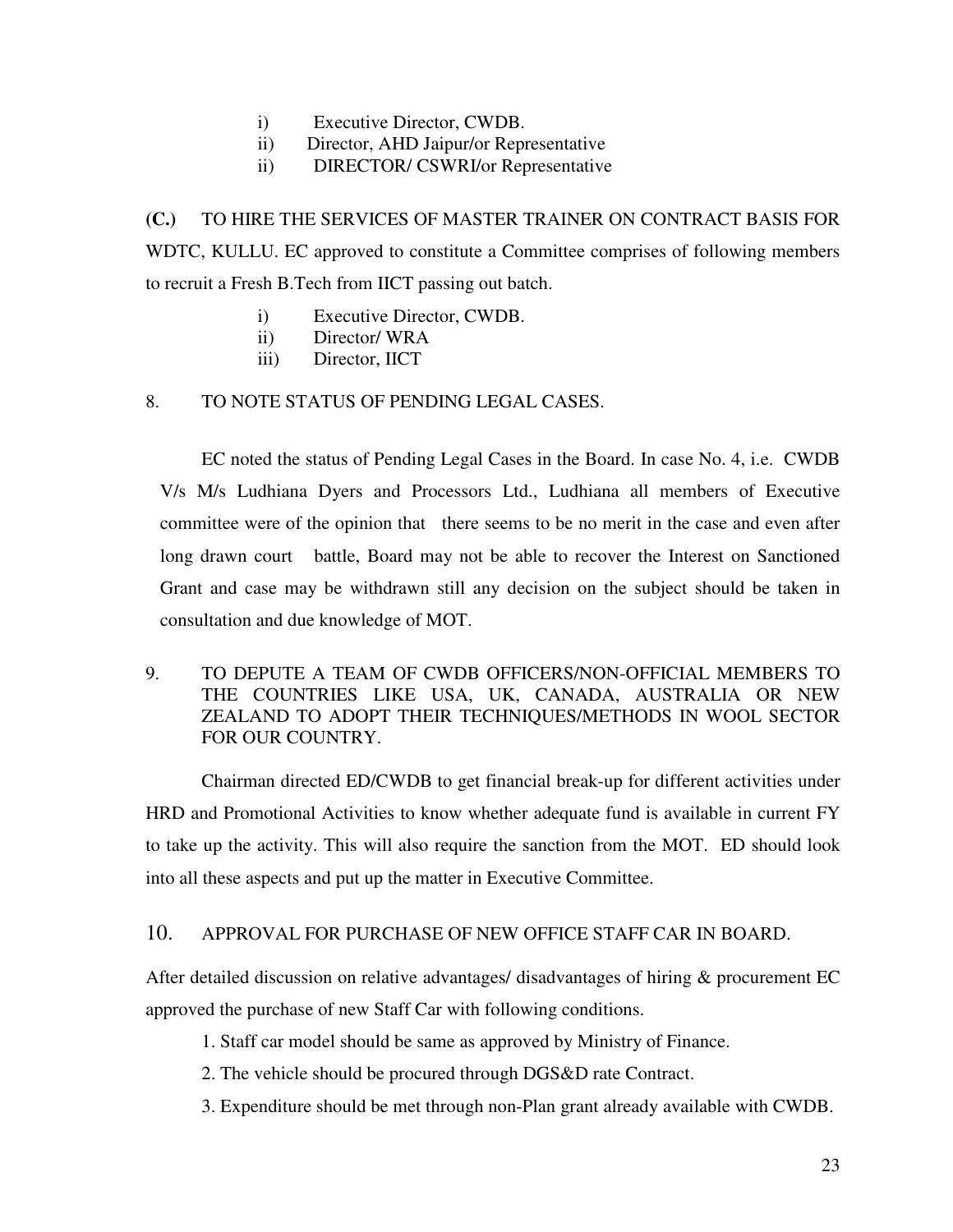#### **Any other item with the permission of the Chair**

(a) Repairing/ White washing/ painting of Residential accommodation allotted to ED/ CWDB.

With the permission of Chairman, Executive Director raised the issue of Residential accommodation problem being faced as presently there is no Govt. Residential accommodation available to ED/ CWDB. DRM/N.W. Railway, Jodhpur had allotted a Residential accommodation which was unoccupied since last 3-4 years but due to fund constraint, Railway is unable to undertake its white washing, painting and other necessary repairing works. ED requested EC to sanction Rs. 1.00 lakh for it. EC approved Rs. 0.50 lakh for above activity with following conditions:

- 1. Work should be executed through normal quotation process as prescribed in GR/FR.
- 2. Only bare minimum & essential White Washing, Painting and Repairing works should be executed.
- 3. Work should not include any Fancy fitting and fixtures.
- (b) **Next Executive Committee Meeting**: Chairman in consultation with other Executive Committee members decided to hold next EC meeting on  $30<sup>th</sup>$  July 2010.

Meeting ended with the vote of thanks to the Chair.

\*\*\*\*\*\*\*\*\*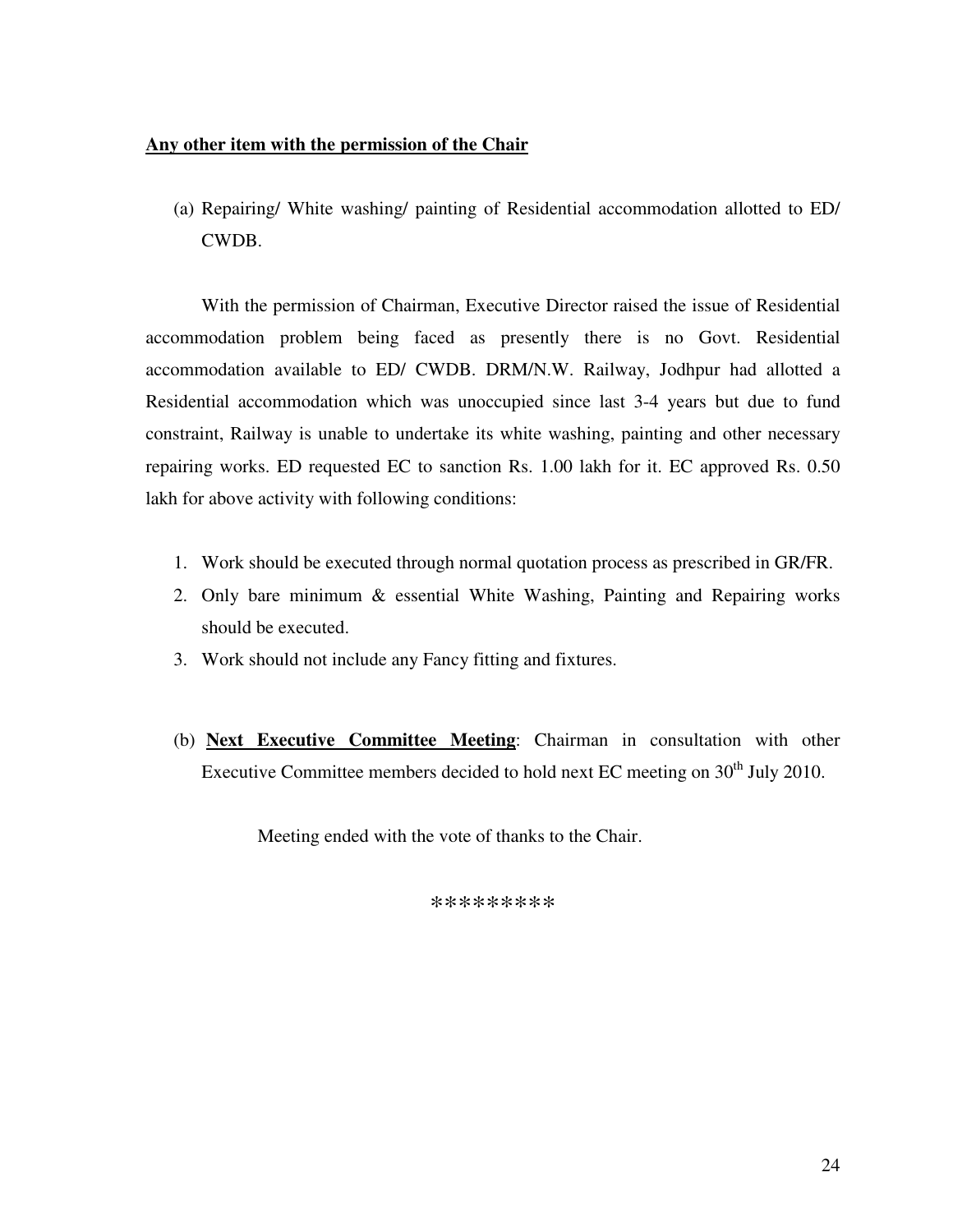### **Annexure – II Agenda no. 2**

| Action taken report on the decisions of the $33rd$ meeting of the Executive |
|-----------------------------------------------------------------------------|
| Committee of the Board held on $25th$ June, 2010.                           |

| SN              | Decisions                                                                                                                                                                                              | Action taken                                                                                                                                                                                                                                                                                                                                                                                                                                                                      |
|-----------------|--------------------------------------------------------------------------------------------------------------------------------------------------------------------------------------------------------|-----------------------------------------------------------------------------------------------------------------------------------------------------------------------------------------------------------------------------------------------------------------------------------------------------------------------------------------------------------------------------------------------------------------------------------------------------------------------------------|
| $\mathbf{1}$    | To identify any agency for creating<br>Revolving Fund in Rajasthan State<br>for raw wool marketing.                                                                                                    | The Board has taken up the matter with<br>Rajasthan Khadi & Gramodyog Board/ Jaipur.<br>Their officers visited our office also and whole<br>scheme was explained to them, but till date no<br>proposal have been received from them. If EC<br>approve same work can be started by CWDB/<br>Bikaner office at a very little scale with Rs. 10<br>Lakhs initially.                                                                                                                  |
| $\overline{2}$  | To take up the matter with Director,<br>CSWRI to supply Foundation Stock<br>(Angoora Scheme) as per prescribed<br>rate under the scheme in time bound<br>manner (including Transportation<br>Charges). | The Board has taken up the matter with the<br><b>CSWRI</b><br>regarding<br>Director,<br>supply<br><sub>of</sub><br>foundation stock under Board's projects but<br>reply is still awaited. The Board had sanctioned<br>new Angora projects with the condition that<br>foundation stocks will be provided by CSWRI.<br>and if they fail then IAs will be asked to<br>procure the same at its own level.                                                                             |
| $\overline{3}$  | To take up the matter with the IFW,<br>MOT whether money can be re-<br>appropriated under the same scheme<br>from one activity to another or not.                                                      | Money have been re-appropriated in past and it<br>is expected that approval will be received for<br>re-appropriation from MOT. Item have been<br>included as separate agenda item in this<br>meeting.                                                                                                                                                                                                                                                                             |
| $\overline{4}$  | To examine another project proposal<br>of M/s Mahadev Woollen Mills,<br>Sundernagar for setting up another<br>new CFC under Quality Processing<br>Scheme along with full justification.                | Project Proposal have been received from M/s<br>Mahadev Woollen Mills, Sundernagar and was<br>sent to Director, WRA for technical comment.<br>Technical comments (Attached as <b>Annexure :</b><br><b>II-A</b> ) have been received and WRA had opined<br>it to be technically feasible. Proposal will be<br>put up to next Project Committee and after that<br>to EC for approval. If other proposals are<br>received on same line, these also will be<br>processed accordingly. |
| $5\overline{)}$ | Production of Documentary Film on<br>"C.W.D.B.<br>activities"<br>and<br>its<br>through open tendering process as<br>prescribed under GR/FR.                                                            | Board first requested WRA to undertake the<br>work, but WRA expressed it's inability.<br>Advertisement for inviting offers have been<br>published in TOI/ (all over India) and will be<br>opened on 25/08/2010                                                                                                                                                                                                                                                                    |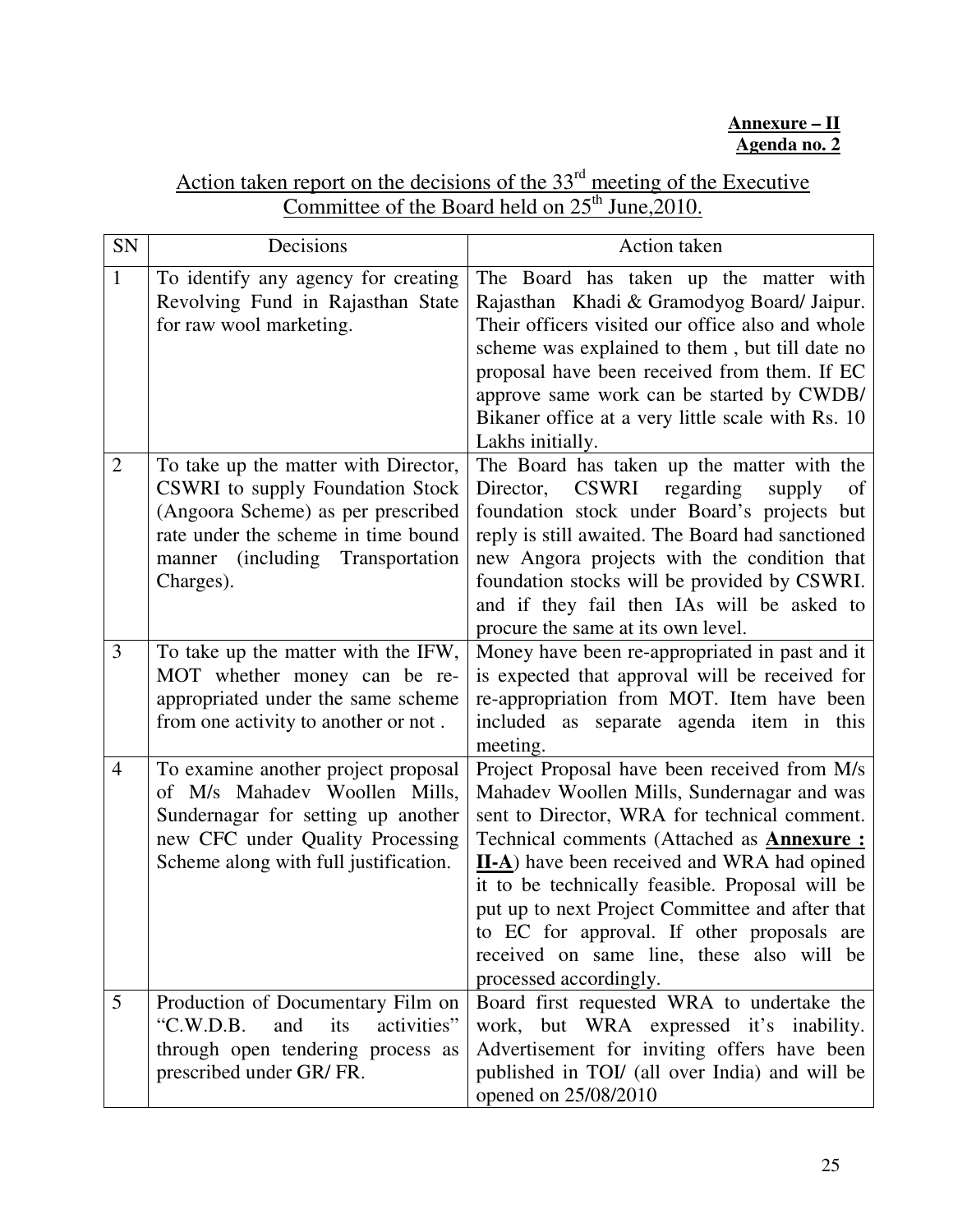| 6              | To keep evidence of major activity                      | issued<br>The<br>Board<br>has<br>letters<br>all<br>to                    |
|----------------|---------------------------------------------------------|--------------------------------------------------------------------------|
|                | implemented under the schemes of                        | implementing agencies under SWIS and AWIS                                |
|                | Board by photography and video                          | to keep photo identity proof of all beneficiaries                        |
|                | clippings for better monitoring and                     | and submit the same by Oct. 2010. IA have also                           |
|                | Implementing Agency should collect                      | been asked to submit video-graphy of major                               |
|                | Photo Identity Card of all<br>the                       | activities and submit the same to Board along                            |
|                | beneficiaries so that any kind of                       | with Sept. 2010 MPR and onwards.                                         |
|                | irregularities on the account of fake                   |                                                                          |
|                | beneficiaries could be checked.                         |                                                                          |
| $\overline{7}$ | Strengthening the CWDB by hiring                        | The Board had invited<br>applications<br>for                             |
|                | some Veterinary Doctors on contract                     | veterinary Doctors on contract basis through                             |
|                | basis to monitor schemes in different                   | Open advertisements. At initial stage two                                |
|                | states as it is getting very difficult to               | veterinary doctors may be hired on contract<br>committee                 |
|                | monitor different projects in states.                   | basis<br>by<br>same<br>who<br>selected                                   |
| 8              | Constitution of a Committee<br>to                       | veterinary consultant.<br>The Committee met on $8th$ July, 2010 at Delhi |
|                | examine the necessity for opening of                    | and after detail discussion is of view that at this                      |
|                | Board's sub-office at Delhi.                            | stage opening of sub office at Delhi is not                              |
|                |                                                         | recommended. Minutes of the Committee is                                 |
|                |                                                         | enclosed herewith as <b>Annexure : II-B</b> for                          |
|                |                                                         | discussion and approval.                                                 |
| 9              | Constitution of a Committee<br>to                       | The Board conducted interview of all eligible                            |
|                | finalize panel for hiring the services                  | candidates on $19th$ July, 2010 and selected                             |
|                | of veterinary officer and Accounts                      | as Veterinary Consultant<br>candidates<br>and                            |
|                | officer on short term contract basis                    | Account Officer in Board. Proceeding of the                              |
|                | in Board office.                                        | Selection Committee is enclosed as <b>Annexure</b> :                     |
|                |                                                         | <b>II-C</b> for approval and appointment<br>of                           |
|                |                                                         | Veterinary Consultant and Account Officer @                              |
|                |                                                         | Rs 16,000 per month.                                                     |
| 10             |                                                         |                                                                          |
|                | Constitution of a Committee<br>tΩ                       | The Committee met on $8th$ July, 2010 at Delhi                           |
|                | select a Fresh B.Tech from IICT                         | and selected two candidates in order of merit                            |
|                | passing out batch as a Master Trainer                   | on contact basis for Board's office at Kullu and                         |
|                | on contract basis for Weaving &                         | Jodhpur. Proceeding of the Selection                                     |
|                | Designing Training Centre, Kullu.                       | Committee is enclosed as <b>Annexure : II-D</b> for                      |
|                |                                                         | approval and appointment of two B. Tech                                  |
|                |                                                         | candidates on contract basis for Board's Kullu                           |
|                |                                                         | and Jodhpur office @ Rs. 18,150 per month.                               |
| 11             | To take up the matter with the MOT                      | The Board has taken up the matter with the                               |
|                | under pending legal case against M/s                    | MOT to settle the case but till date no reply has                        |
|                | LDPL, Ludhiana to settle recovery                       | been received.                                                           |
|                | of earned interest amount from<br>Board's grant amount. |                                                                          |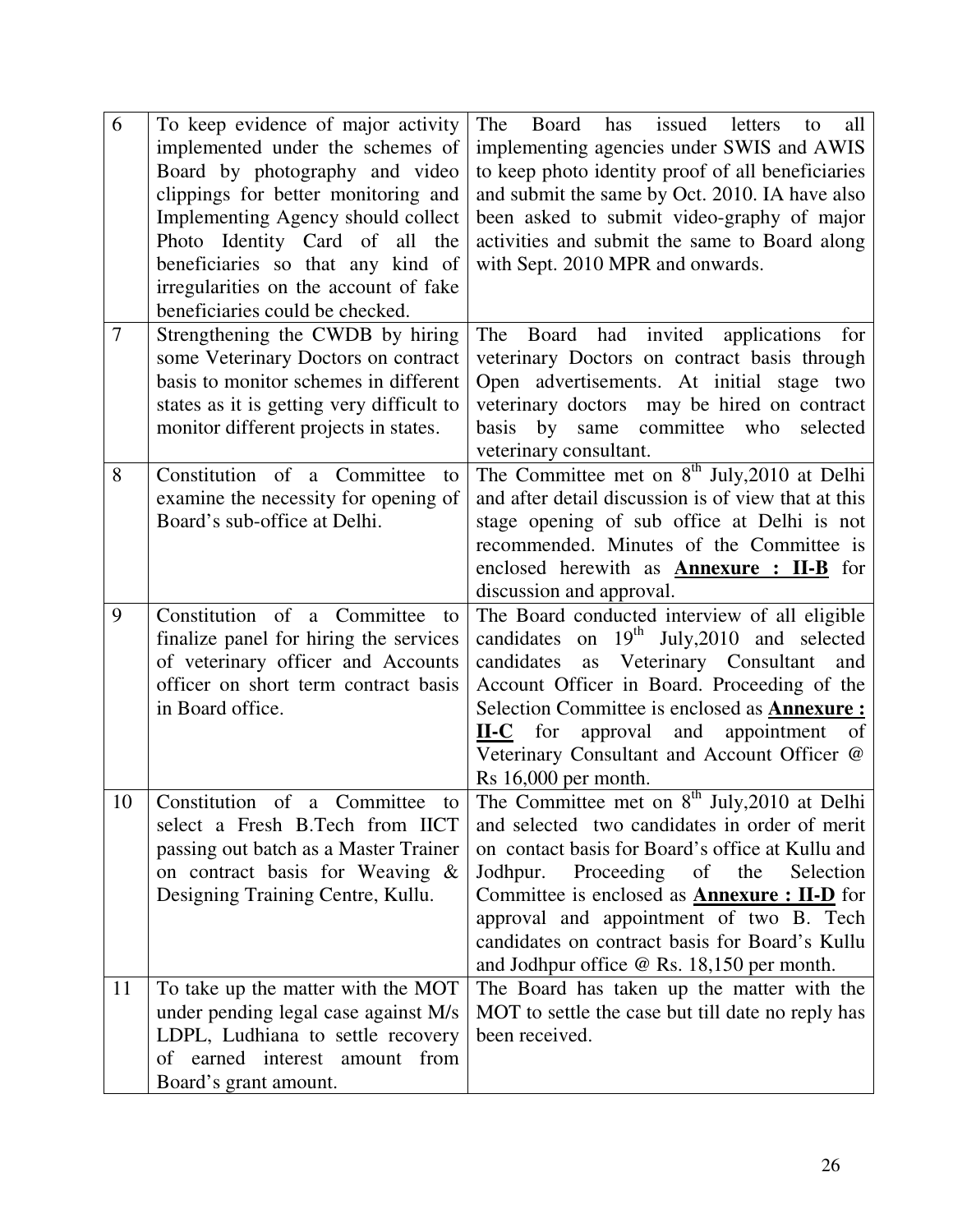## **Annexure – II : A**

## **COMMENTS OF WRA, THANE UNDER PROJECT PROPOSAL SUBMITTED BY M/S. MAHADEV WOOLLEN MILLS, MANDI FOR C.F.C. PROPOSED FOR DYEING & FINISHING ACTIVITIES**

 The Wool Research Association, Thane has made following comments under project proposal received from M/s. Mahadev Woollen Mills, Mandi for Dyeing & Finishing activities:

- The proposal submitted by M/s. Mahadev Woollen Mills an existing, profit making CFC, funded and established during 2008 with CWDB aid under Quality Processing of Wool and Woollen Scheme wants integration of activities for dyeing of wool (1000 kg / pm), yarn (3000 kgs. pm) and dyeing and finishing of fabrics (5000 mtrs/pm) as a separate entity as another CFC.
- The project is well conceived to cater to the demand for dyeing of wool products and finishing of end products, initially with about 50% of installed capacity but, to pick up gradually, over a period of 2-3 years.
- The land is available with the party as per profile but subject to verification and building plans well laid out as per the activities proposed. In the costing of machineries it is presumed that all electric motors, cables pipes, spares, fittings like hoist, etc. are included. The boiler capacity may have to be reworked.
- The proposal is technically feasible.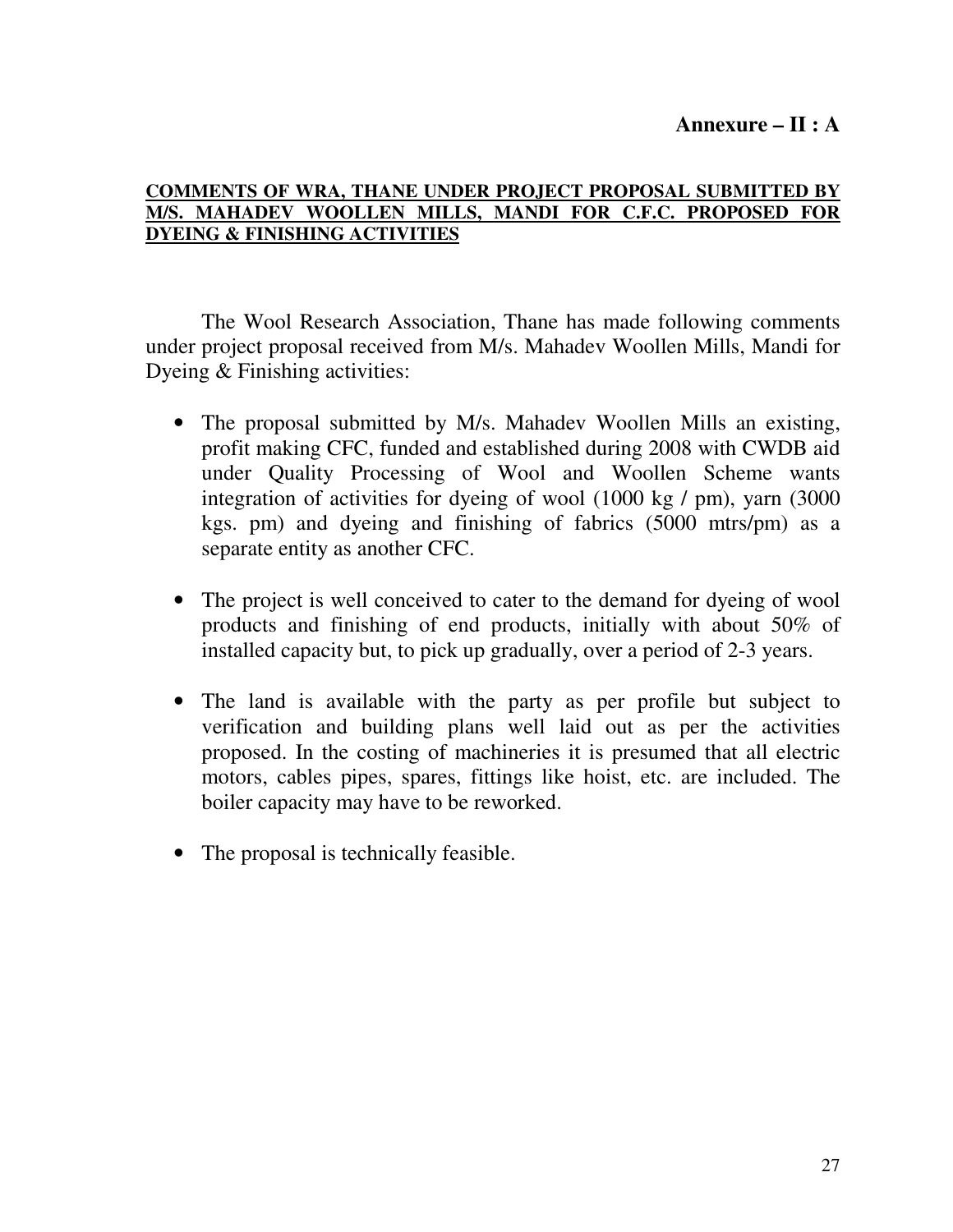## **MINUTES OF THE MEETING HELD ON 08-07-2010 TO TAKE DECISION FOR NECESSITY TO OPEN SUB-OFFICE AT DELHI.**

 In compliance to decision of Governing Body of CWDB held on 10.05.2010, a Committee comprises of following members meet on 08-07-10 at Udyog Bhawan New Delhi as constituted by the  $33<sup>rd</sup>$  Executive Committee of Board to examine the necessity to open sub-office at Delhi & take further decision. Following members participated in the meeting:

- i) Shri K.K. Goyal, Executive Director, CWDB.
- ii) Mrs. Santha Thampi, Dy. Secretary, Finance, Ministry of Textiles, New Delhi.
- iii) Shri M. K. Bardhan, Director, Wool Research Association, Thane.
- iv) Dr. K.K.Goswami, Director/ IICT/ Bhadohi

 The Committee noted the efforts made by the CWDB to explore a possible accommodation at Delhi within the acceptable financial limit. The Committee further discussed relative advantages and disadvantages of opening sub office in the light of financial and logistics implication and cost effectiveness. Accordingly, the Committee unanimously is of the view that at this stage opening of sub office at Delhi is not recommended.

( sd) (sd) (sd) (sd) ( K.K. Goyal ) ( Santha Thampi ) ( M. R. Bardhan ) ( K.K.Goswami ) Exe. Director,CWDB Dy. Secretary, MOT Director, WRA, Thane Director, IICT, Bhadohi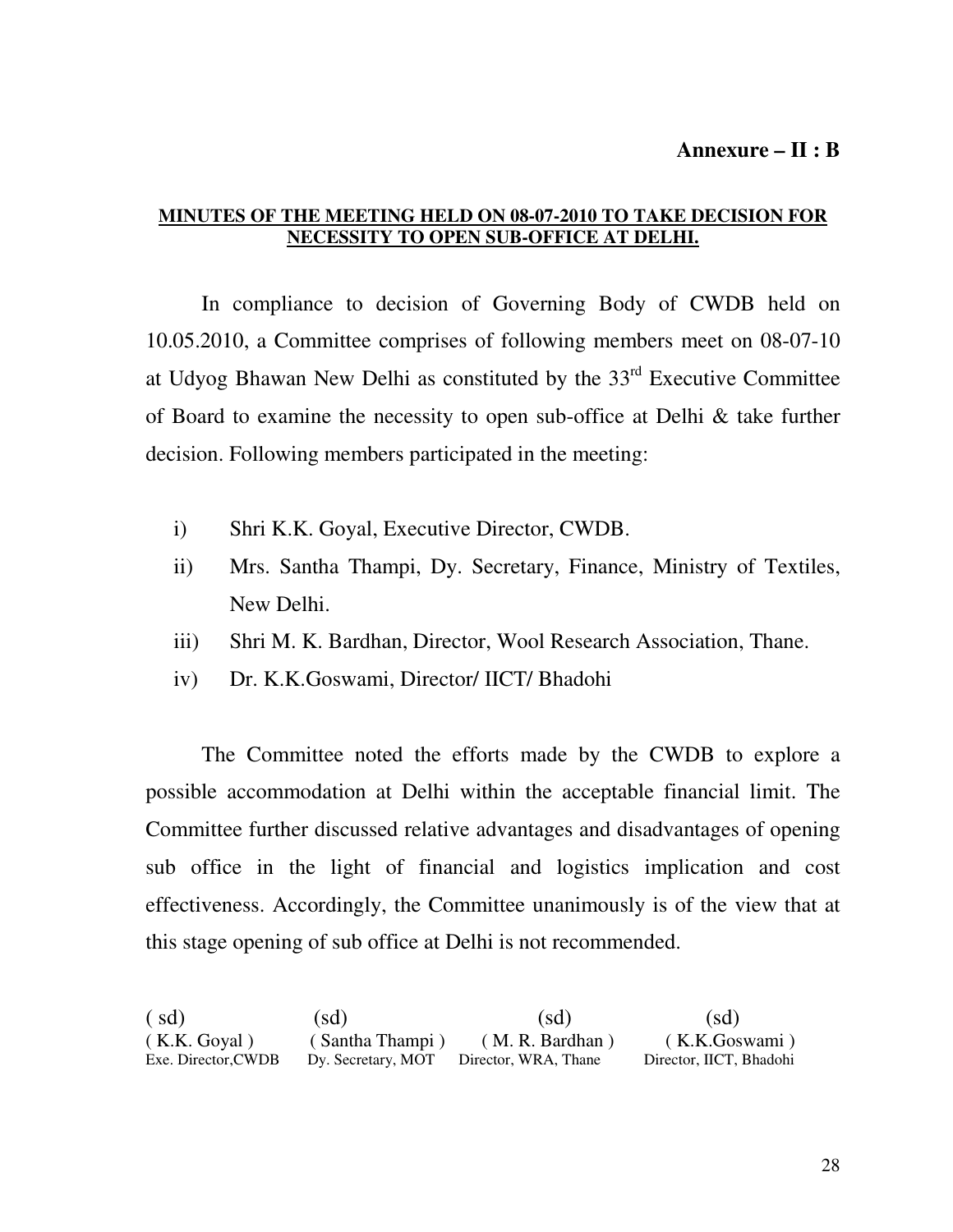## **A. Minutes of the Selection Committee Meeting for hiring the service of Veterinary Officer as Consultant in the office of the Central Wool Development Board.**

 A Committee constituted under the Chairmanship of Shri K.K. Goyal, Executive Director, Central Wool Development Board for interview on 19.07.2010 at 12.00 noon.

 The Committee, on the basis of profile and interview, recommended the name of following candidate.

| S.No.   Name of the Candidate (s) | Remark |
|-----------------------------------|--------|
| Dr. Kailash Prasad Joshi          |        |

| (sd)           | (sd)                 | (sd)                 | (sd)        |
|----------------|----------------------|----------------------|-------------|
| (U. K. Thanvi) | (D.B. Shakyawar)     | (R. Gulyani)         | (K.K.Goyal) |
| Director, AHD  | Pr. Scientist, CSWRI | Pr. Scientist, CSWRI | ED, CWDB    |

## **B. Minutes of the Selection Committee Meeting for hiring the service of Accounts Officer as Consultant in the office of the Central Wool Development Board.**

 A Committee constituted under the Chairmanship of Shri K.K. Goyal, Executive Director, Central Wool Development Board for interview on 19.07.2010 at 12.00 noon.

 The Committee, on the basis of profile and interview, recommended the name of following candidate.

| S.No.   Name of the Candidate (s) | Remark |
|-----------------------------------|--------|
| Shri Daulat Ram Satpal            |        |

| (sd)           | (sd)                 | (sd)                 | (sd)        |
|----------------|----------------------|----------------------|-------------|
| (U. K. Thanvi) | (D.B. Shakyawar)     | (R. Gulyani)         | (K.K.Goyal) |
| Director, AHD  | Pr. Scientist, CSWRI | Pr. Scientist, CSWRI | ED, CWDB    |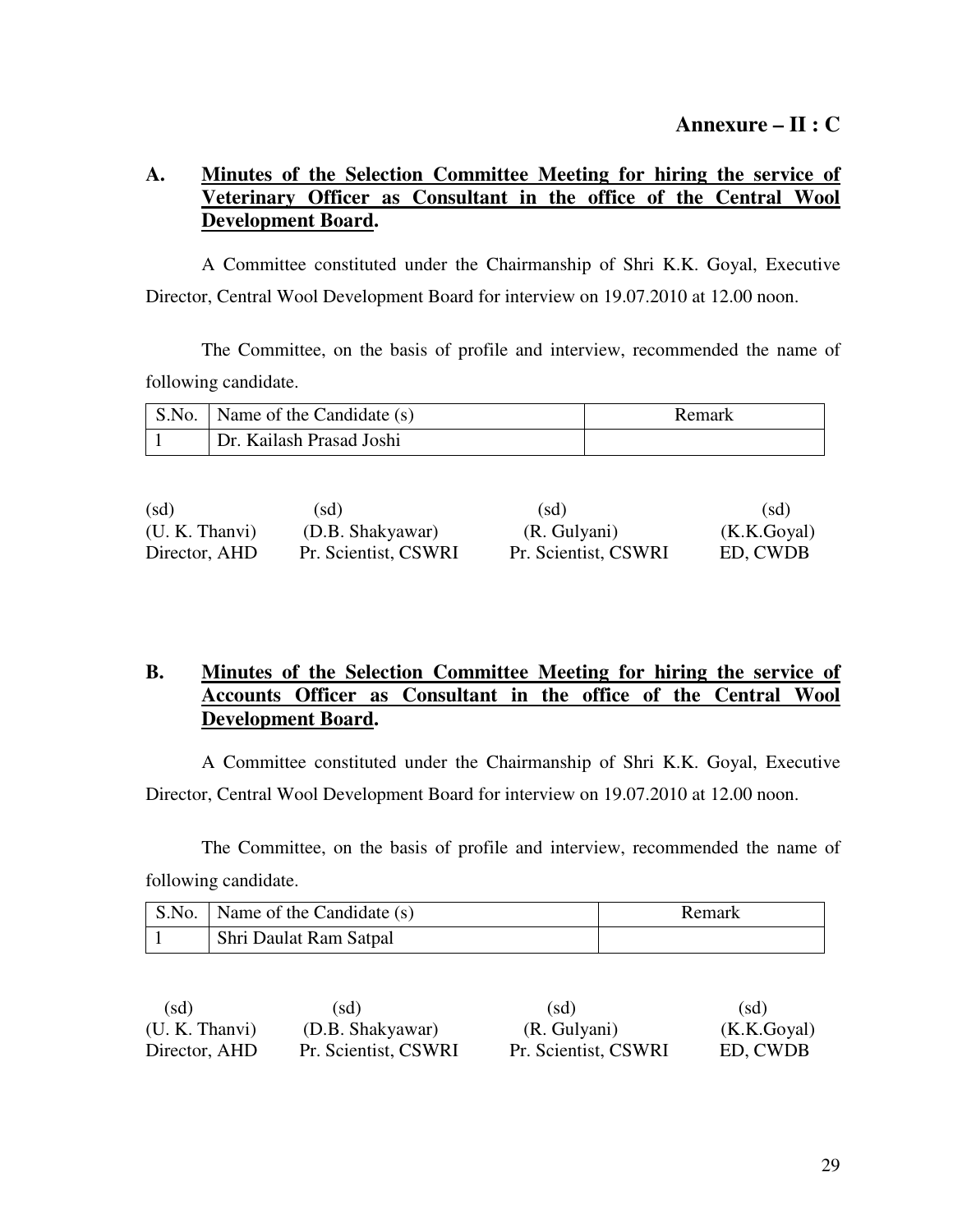## **Annexure – II : D**

## **Minutes of the Selection Committee for hiring the service of Textile Engineer in the Central Wool Development Board.**

For recruitment of the hired post of Master Trainer (Weaving & Designing Training Centre, Kullu) six candidates short listed by IICT have been called for interview in consultation with the CWDB. In response five candidates have appeared for interview at Room No. 266, Ministry of Textiles, Govt. of India, Udyog Bhawan, New Delhi at 3.00 PM on 08.07.2010 before the Committee as under:

Name of the Members participated in the selection Committee as constituted by 33<sup>rd</sup> Executive Committee of CWDB:

- 1. Shri K. K. Goyal, ED, CWDB, Jodhpur
- 2. Shri M.K. Bardhan, Director, WRA, Mumbai
- 3. Prof. (Dr.) K.K. Goswami, Director, IICT, Bhadohi

| S.No. | <b>Name of the Candidate</b>                      | P/A |  |
|-------|---------------------------------------------------|-----|--|
|       | Miss. Soni Pankaj D/o Shri Birendra Prasad        |     |  |
| 2     | Mr. Divya Prakash Yadav S/o Shri Rambali Yadav    | р   |  |
| 3     | Mr. Ashwani Kumar S/o Late Shri Balram Kumar      | D   |  |
| 4     | Mr. Pritesh Dwivedi S/o Shri R. N. Dwivedi        | D   |  |
| 5     | Miss Parul Gupta D/o Shri Rajesh Gupta            | D   |  |
| 6     | Mr. Vikas Narayan Mishra S/o Shri Rajkumar Mishra |     |  |

P = Stand for Present, A = Stand for Absent

On the basis of the assessment, the committee finds suitability of the candidates in order of merit as under for hiring the services in the Central Wool Development Board:

| S.No. | Name of the Candidate (s) | <b>Remark</b>                   |
|-------|---------------------------|---------------------------------|
|       | Miss. Soni Pankaj         | For any place of posting        |
|       | Miss Parul Gupta          | Desired for only Delhi posting. |
|       | Mr. Ashwani Kumar         | For any place of posting        |
|       | Mr. Divya Prakash Yadav   | For any place of posting        |
|       | Mr. Pritesh Dwivedi       | For any place of posting        |

 The Executive Director, CWDB, is authorized to issue offer of appointment mentioning specific terms and conditions as relevant to the selected candidates(s) on purely contact basis in the Central Wool Development Board.

| (sd)           | (sd)           | (sd)          |
|----------------|----------------|---------------|
| (M.K. Bardhan) | (K.K. Goswami) | (K. K. Goyal) |
| Director, WRA  | Director, IICT | ED, CWDB      |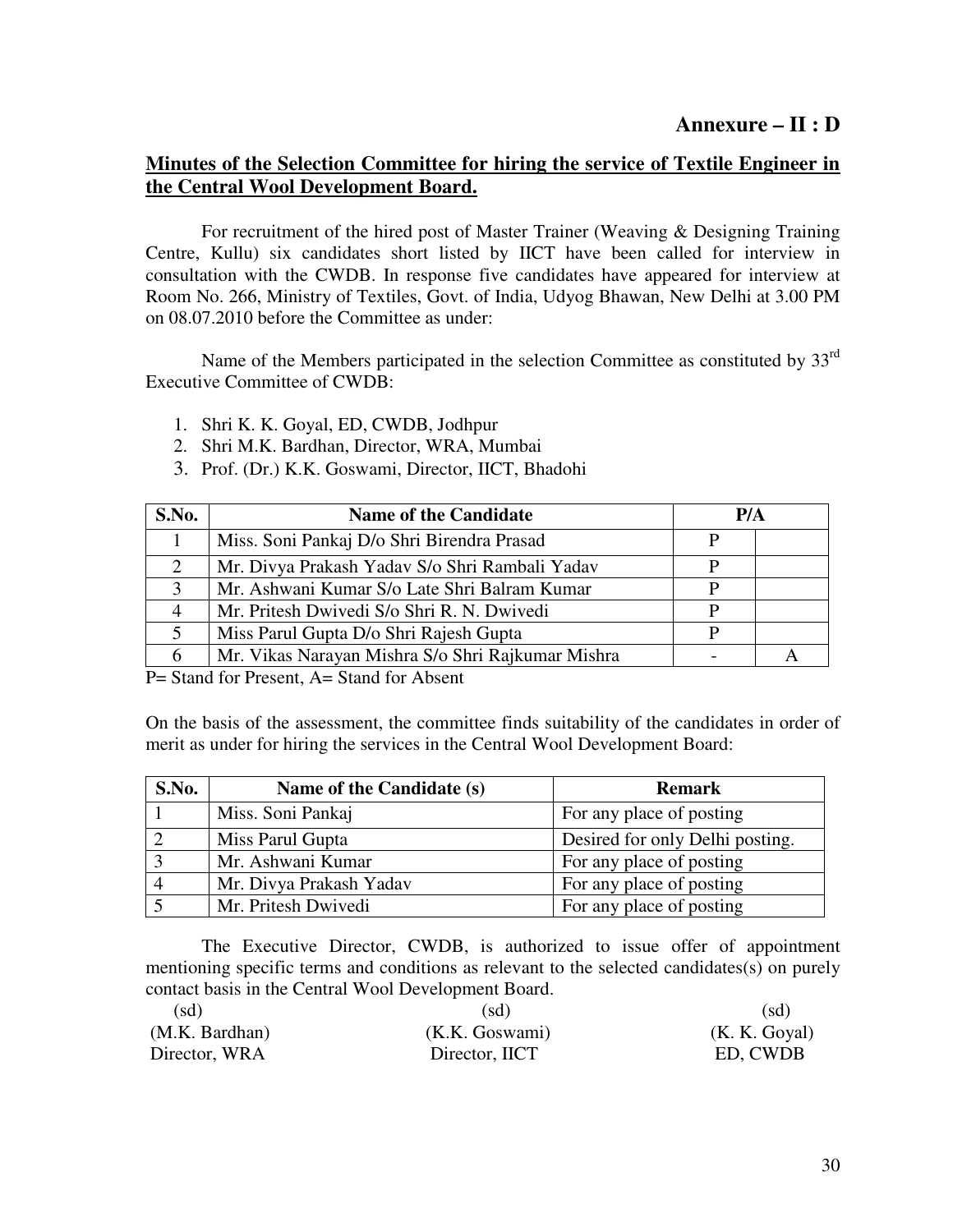# 3. DISCUSSION AND APPROVAL OF PROGRESS MADE BY THE BOARD UNDER CURRENT FINANCIAL YEAR 2010-11 UPTO  $25^{TH}$ JULY,2010**.**

The last Governing Body of the Central Wool Development Board held on  $10<sup>th</sup>$ May,2010 at Srinagar had approved Rs. 15.00 Crore for the Annual Action Plan 2010-11 of the Board to implement its various schemes and programmes. The Board has an opening balance of Rs. 425.45 lakh in April,2010 as unutilized grant of previous years i.e. Rs. 20 lakh and Rs. 405.45 lakh of FY 2008-09 and 2009-10, respectively. As per decision of last Executive Committee, the Board has utilized Rs.  $450.37$  lakh upto  $25<sup>th</sup>$  July, 2010 under its various schemes.

A statement showing physical and financial targets and achievements upto  $25<sup>th</sup>$ July,2010 during 2010-11 under its various schemes is enclosed as **Annexure : III-A. (Page No. 34 )** 

Detail of Physical and financial targets and achievements under various schemes of the Board for the Annual Plan 2010-11 are as under:

#### **A. Integrated Wool Improvement and Development Programme (IWIDP)**

 The CWDB has proposed a financial provision of Rs. 11.68 crore for Annual Plan 2010-11 under IWIDP to implement various schemes/programmes regarding (i) Sheep  $\&$ Wool Improvement Scheme {SWIS}, (ii) Angora Wool Development Scheme, Pashmina Wool Development Scheme, (iv) Human Resource Development & Promotional Activities. Targets and achievements upto 25-07-2010 under IWIDP during Annual Plan 2010-11 are as under:

(I) Sheep & Wool Improvement Scheme{SWIS}:

 Sheep & Wool Improvement Scheme having components for Health Care to sheep, Breed Improvement, Establishment of Multipurpose Extension Centers, Marketing & Grading Support, conducting Training programmes for Sheep Breeders etc. As approved by Standing Finance Committee (SFC) five new components have been added under SWIS for the rest of the period of the  $11<sup>th</sup>$  Plan. New components are : (i) Ram Raising Unit, (ii) Support for Multiple Facility Centre, (MFC) (iii) Assistance for Sheep Pen, (iv) To provide Feed Supplement to sheep (weak, pregnant ewes) and (v) Creation of Revolving Fund for marketing of raw wool.

 For the Annual Plan 2010-11, the Board proposed to cover 28.50 lakh Sheep, establish 10 Ram Rearing Farms, 5 Multiple Facility Centres, 10 Sheep Pen, Feed Supplement to 50,000 sheep and creating Revolving Fund for 10 lakh kg. wool under this scheme with total financial allocation of Rs. 9.41 crore.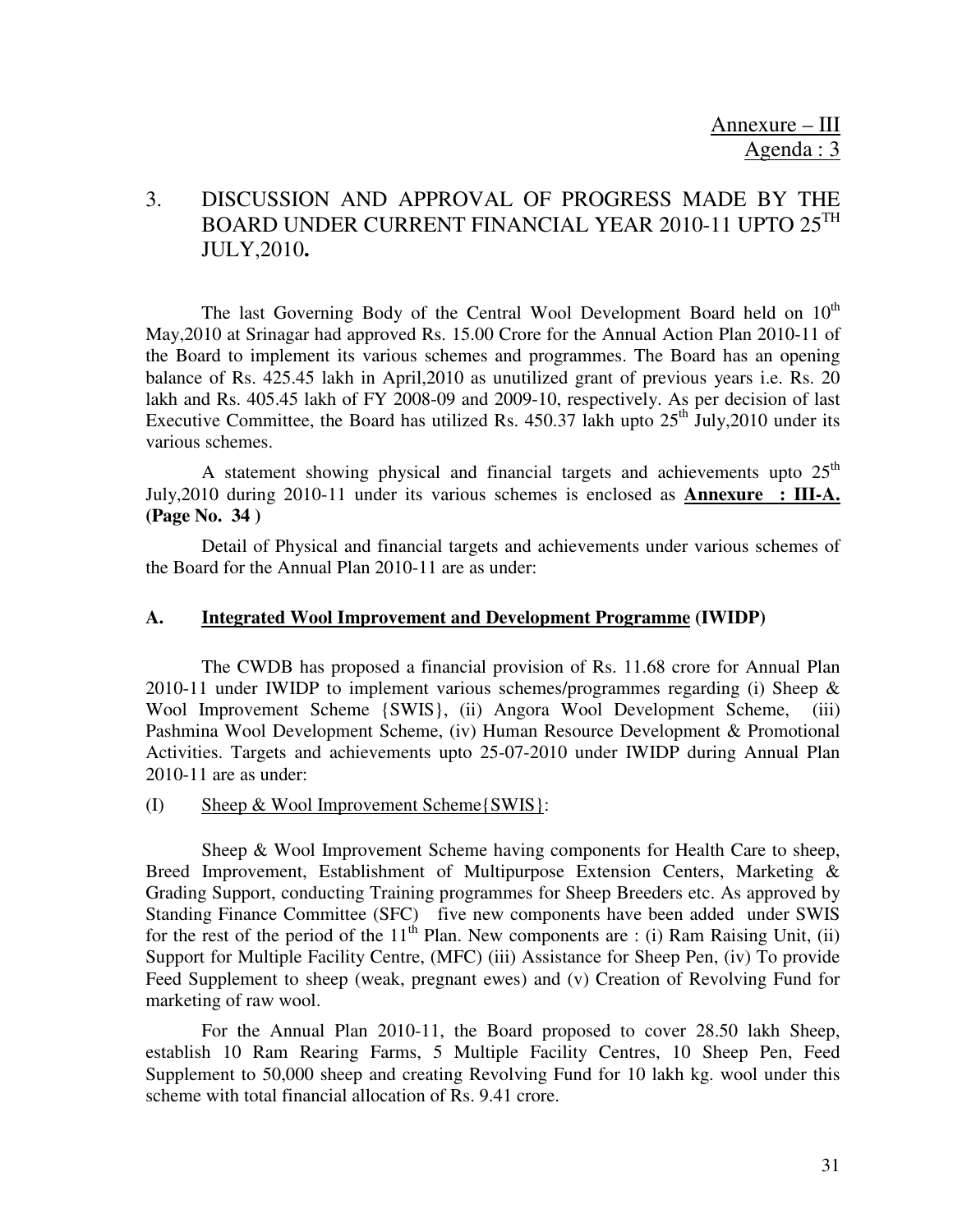**Upto 25th July,2010, the Board has sanctioned two projects of SWIS in the States of Andhra Pradesh and Karnataka to cover 2 lakh and 1 lakh sheep respectively alongwith 2 Ram Raising Units to each States. The Board also sanctioned 6 projects for raw wool marketing by creating Revolving Funds in the States of H.P., J. & K., Karnataka, Maharashtra and Uttarakhand. The Board has utilized total 399.50 lakh under ongoing as well as new projects under this scheme.** 

#### (II). Angora Wool Development Scheme :

 Angora Wool Development Scheme provides support for angora rabbit rearing activity among farmers, strengthening of Germplasm Centre, distribution of rabbit as foundation stock along with necessary training, providing agora cages, feed and nutrition support etc. The Board proposed to benefit 100 new families with financial allocation of Rs. 0.69 core in the year 2010-11.

**The Board has sanctioned total 6 projects under (i) angora rabbit rearing to benefit 800 new families and (ii) two Common Facility Centres for imparting training in the States of H.P. and Uttarakhnad and utilized Rs. 32.34 lakh upto 25th July,2010.** 

#### (III). Pashmina Wool Development Scheme :

 The CWDB is implementing this programme for the development of Pashmina wool in Ladakh region of J&K State by providing incentives under its various components. The Board proposed to benefit 800 new families under ongoing Pashmina project being implemented by LAHDC, Leh with financial allocation of Rs. 0.28 core.

#### (IV). Human Resource Development & Promotional Activities:

 The CWDB is conducting training programme in collaboration with various reputed Govt. Departments/Institutions/Organizations on Farm Management for Sheep, Angora & Pashmina farmers, Sheep Shearing by Machines, Processing of Wool and Woolen products, Imparting Training in latest Weaving and Designing Techniques to Weavers. Marketing and Promotional Activities of Wool and Woolens under Woolen Expo Scheme, Publicity, R&D, Survey & Studies, Monitoring & Mid-term Evaluation, Strengthening of the CWDB.

 For the Annual Plan 2010-11, the Board has proposed financial allocation of Rs. 1.30 Crores to undertake above mentioned activities and to impart training to 200 persons and to organize 8 Woollen Expos during winter season at important locations. **Upto 25th July,2010, the Board has utilized Rs. 3.70 lakh and imparted training to 90 artisans/ weavers/wool growers.**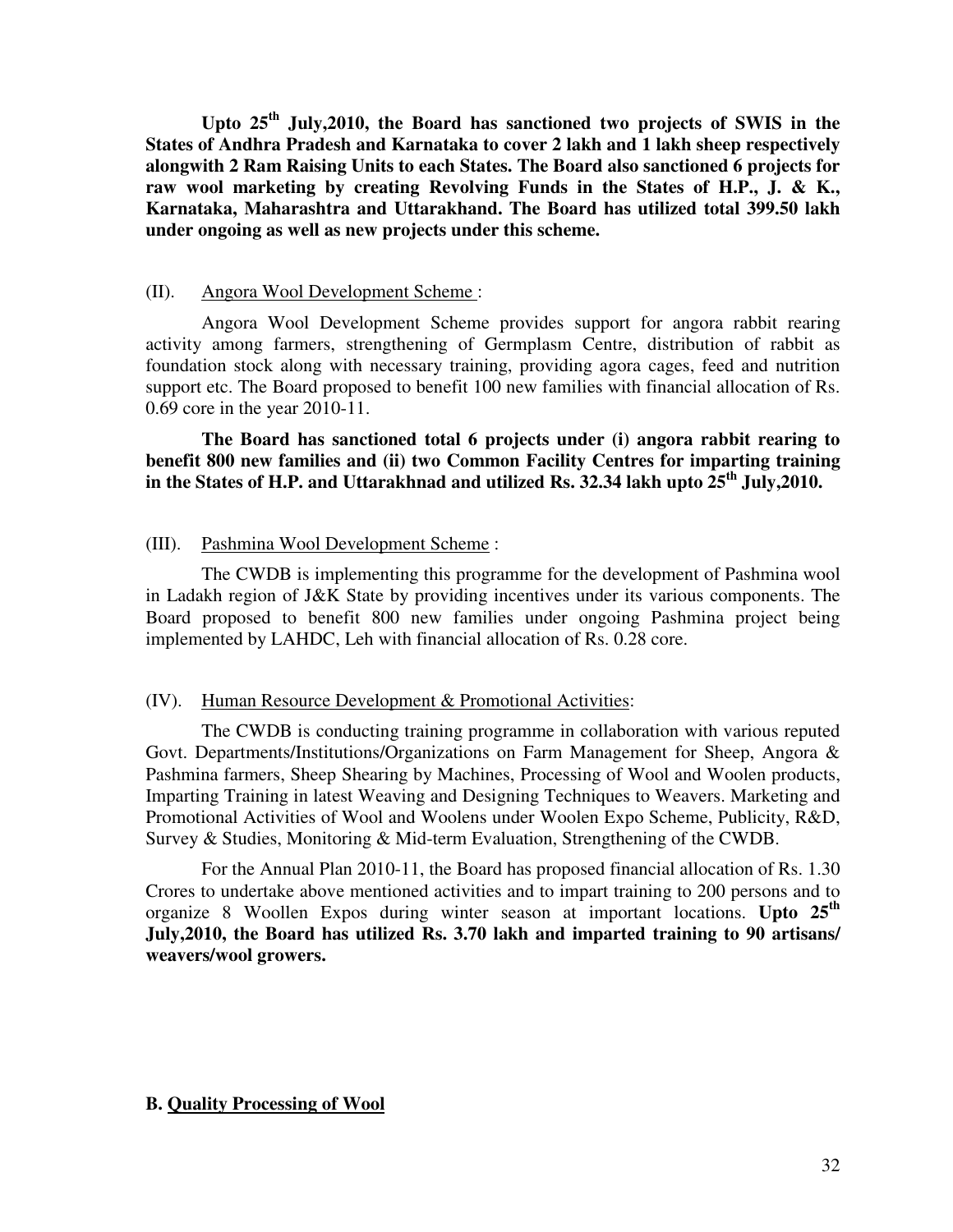The Scheme of Quality Processing of Wool & Woolens (Pre-loom and Post-loom activity) is to provide a comprehensive services for wool scouring, carbonizing, carding, dying, spinning, finishing stages. It will facilitate in improving quality of raw wool, finishing of woollen products and value addition to wool and woollens. The Board made a financial provision of total Rs. 2.32 crore for Annual Plan 2010-11 under Quality Processing of Wool to implement (i) setting up of Common Facility Centre (Pre-loom) and (ii) Finishing Centre (Post-loom processing facility).

(i) Setting up of Common Facility Centre (Pre-loom) :

 Rs. 1.00 crore proposed to set up 2 new Common Facility Centres (CFC) for preloom processing facilities regarding wool scouring, drying, carbonizing and carding etc. The scheme is being implemented in project mode of Rs. 50 Lakhs or 50% of the total project cost whichever is less as a machinery part only. The implementing agency will bear expenses of land and building, manpower and recurring expenses etc. to run the Centre.

#### (ii) Finishing Centre (Post-loom) :

 The Board intends to set up one Woolen Shawl/Carpet Finishing Centre under post loom processing facilities on the basis of Public-Private Partnership during the year 2010-11 and made financial provision of Rs.1.32 Crs.

 **Under pre-loom processing activity, the Board utilized Rs. 14.83 lakh by sanctioning one new Common Facility Centre for expansion of dyeing facility in Kullu area and release of next installment under one CFC at Kekri (Raj.), upto 25-07-2010.** 

#### **C. Social Security Scheme**

The Board is implementing this scheme to benefit the Sheep Breeders by providing life insurance to them and their Sheep flock by two plans (i) Sheep Breeders Insurance Scheme and (ii) Sheep Insurance Scheme.

The basic objective of these insurance plans are to provide enhanced insurance cover to sheep breeders in the case of natural death/accidental death, total/partial disability and for their sheep flock in the case of accident including fire, lightning, storm, tempest, flood, inundation, earthquake, famine and diseases contracted or occurring during the period of the policy.

In the event of death of sheep, sum assured of Rs. 1,200/- per sheep will become payable to the concerned sheep breeders. In the event of normal death of the sheep breeder, sum assured of Rs. 60,000, in case of partial disability Rs. 75000/- will be payable and in case of accidental death/total disability, Rs. 1,50,000 will become payable, to the nominee/beneficiary, respectively.

The Board has made financial provision of Rs. 1.00 Crs. under Social Security Scheme i.e. Sheep Breeders Insurance Scheme and Sheep Insurance Scheme to cover 15,000 shepherds and 3 Lakhs sheep, respectively in the year 2010-11.

Annex. III-A

#### **Physical & Financial Targets & Achievements under Annual Plan 2010-11**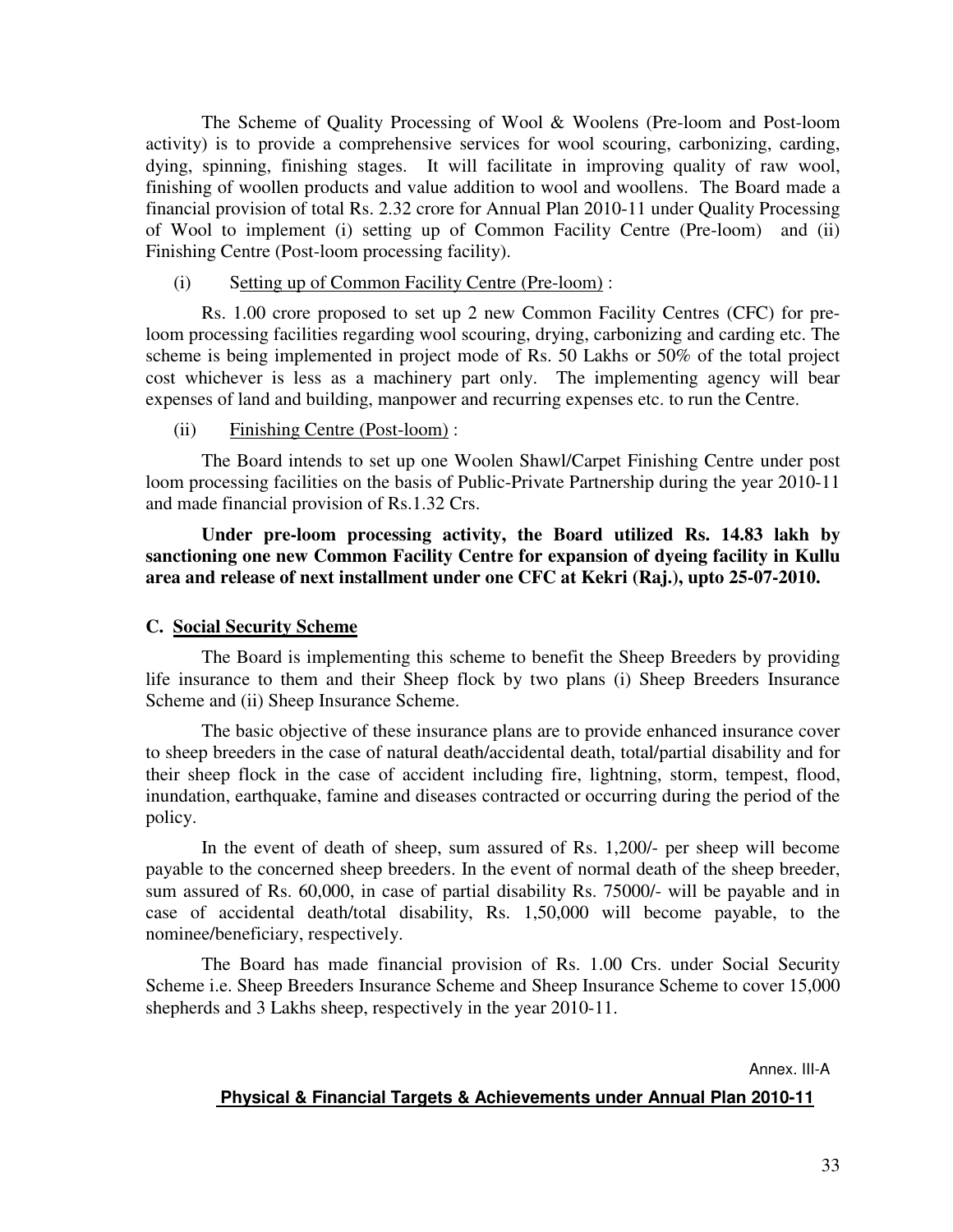|        | [Rs. In Lakh]                                                         |                                                    |                                  |                  |                                             |                  |
|--------|-----------------------------------------------------------------------|----------------------------------------------------|----------------------------------|------------------|---------------------------------------------|------------------|
| S<br>N | <b>Name of Scheme</b>                                                 | <b>Unit</b>                                        | <b>Targets</b>                   |                  | <b>Achievements</b><br>(Upto 25 July, 2010) |                  |
|        |                                                                       |                                                    | <b>Physical</b>                  | <b>Financial</b> | <b>Physical</b>                             | <b>Financial</b> |
|        | Integrated Wool Improvement & Development Programme (IWIDP)           |                                                    |                                  |                  |                                             |                  |
| i.     | Sheep & Wool<br>Improvement<br>Scheme (SWIS)                          | No. of sheep                                       | 28.50 lakh<br>sheep              |                  | 27<br>ongoing $+$<br>3 lakh new<br>sheep    |                  |
|        |                                                                       | No. of Ram<br>rearing farms                        | 10                               | 941.00           | 4                                           | 399.50           |
|        |                                                                       | M.F.C.                                             | 5                                |                  | $\mathbf 0$                                 |                  |
|        |                                                                       | Sheep Pen                                          | 100                              |                  | $\overline{0}$                              |                  |
|        |                                                                       | Feed<br>Supplementary                              | 0.50 lakh<br>sheep               |                  | $\overline{0}$                              |                  |
|        |                                                                       | Revolving<br>Fund                                  | Rs. 175<br>lakh                  |                  | Rs. 155<br>lakh                             |                  |
| ii.    | Angora Wool<br>Development<br>Scheme                                  | No. of families                                    | 100 new<br>families              | 69.00            | $100$ new<br>families                       | 32.34            |
| ΪÏ     | Pashmina Wool<br>Development<br>Scheme                                | No. of families                                    | 800 families                     | 28.00            | 800<br>families                             | 0.00             |
| iv     | Human Resource<br>Development &<br><b>Promotional Activities</b>      | HRD,<br>Promotional<br>Activities,<br>Woollen Expo | Train 200<br>farmers,<br>8 Expos | 130.00           | 90<br>trainees                              | 3.70             |
|        | Total (i+iv)                                                          |                                                    |                                  | 1168.00          |                                             | 435.54           |
| Ш      | <b>Quality Processing of Wool</b>                                     |                                                    |                                  |                  |                                             |                  |
| i.     | CFC for Integrated<br><b>Wool Processing</b><br>(Pre-loom activities) | Common<br><b>Facility Centre</b>                   | 2 Centres                        | 100.00           | 1 Centres                                   | 14.83            |
| ii.    | Quality Processing of<br>Wool (Post-loom)                             | Shawl/Carpet<br>Finishing                          | 1 Centre                         | 132.00           |                                             |                  |
|        | Total $(i + ii)$                                                      |                                                    |                                  | 232.00           |                                             | 14.83            |
| Ш      | <b>Social Security Scheme</b>                                         |                                                    |                                  |                  |                                             |                  |
| Ť      | <b>Sheep Breeders</b><br>Insurance Scheme                             | No. of sheep<br>breeders                           | 15,000                           | 25.00            |                                             | 0.00             |
| ii.    | Sheep Insurance<br>Scheme                                             | No. of sheep                                       | 3 lakh                           | 75.00            |                                             | 0.00             |
|        | Total (i+ii)                                                          |                                                    |                                  | 100.00           |                                             | 0.00             |
|        | Total (I+II+III)                                                      |                                                    |                                  | 1500.00          |                                             | 450.37           |

\*\*\*\*\*

**Annexure - IV Agenda no. 4**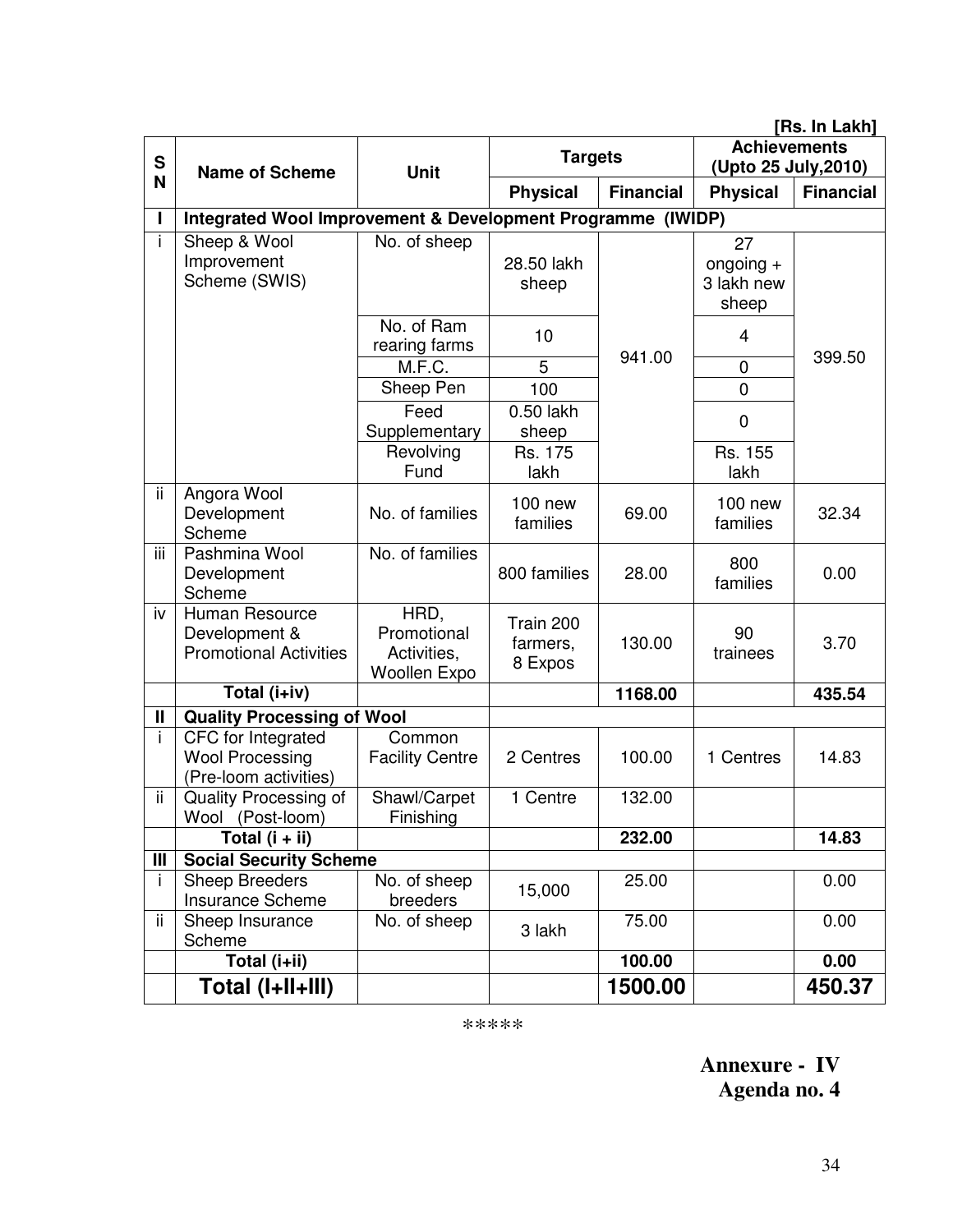# 4. TO APPRISE PROGRESS UNDER ONGOING 'RESEARCH & DEVELOPMENT' PROJECTS CONDUCTED BY W.R.A., THANE.

## I. R&D project : To develop ecological friendly moth repellent and moth proofing agents for woollen textiles for easy care.

 The Board has sanctioned and released Rs. 20.57 lakhs in favour of Wool Research Association (WRA), Thane for taking up a R&D project on "To develop ecological friendly moth repellent and moth proofing agents for woollen textiles for easy care" during the financial year 2008 -09. The duration of the project was 24 months in two phases.

 The WRA, thane has submitted interim report from Jan.,2009 to Sept.,2009. As per this report  $1<sup>st</sup>$  phase of project includes synthesis of compounds based on benzyl ethers containing gem- dimethyl and benzyl group to produce non-hazardous formulations for moth proofing. The exercise is for replacing the toxic organo chlorine insecticides to provide a safer moth proofing agent to the wool processors.

The 2<sup>nd</sup> phase of the R&D includes studies on the evaluation of the synthesized product for moth proofing and thereafter developing the formulations for the use on the shop floor level. The evaluation would involve the testing for moth resistance against the potential moth species to determine the minimum effective concentration. Studies on the fastness properties, wet fastness and fastness to dry cleaning would be carried out to determine the permanency of the treatment.

|     | S.N. Activity                                          | Achievement    |
|-----|--------------------------------------------------------|----------------|
|     | Literature Survey                                      | 100% completed |
| ـ ت | Synthesis of potential toxic intermediates in progress |                |

Progress made during the period Jan.09 to Sept.09 is as mentioned below-

 The WRA reported the synthesis of Benzyl2-methyl-2-phenylpropyl ether, a potential toxic compound which is expected to possess high insecticidal activity & low mammal toxicity. For this purpose various starting materials were synthesized. As reported phenyl acetic acid was converted to its ethyl ester and mythylated with methyl iodide using sodium hydride to effect C-dimethylation to produce ethyl-2 phenyl-2-methylpropionate, the compound with gemdimethyl grouping.

 The WRA informed that since September,2009, the progress made has been recorded as per the scheme & following compounds (new molecules) have been synthesized :

1. Phenyl ethyl benzyl benzyl ether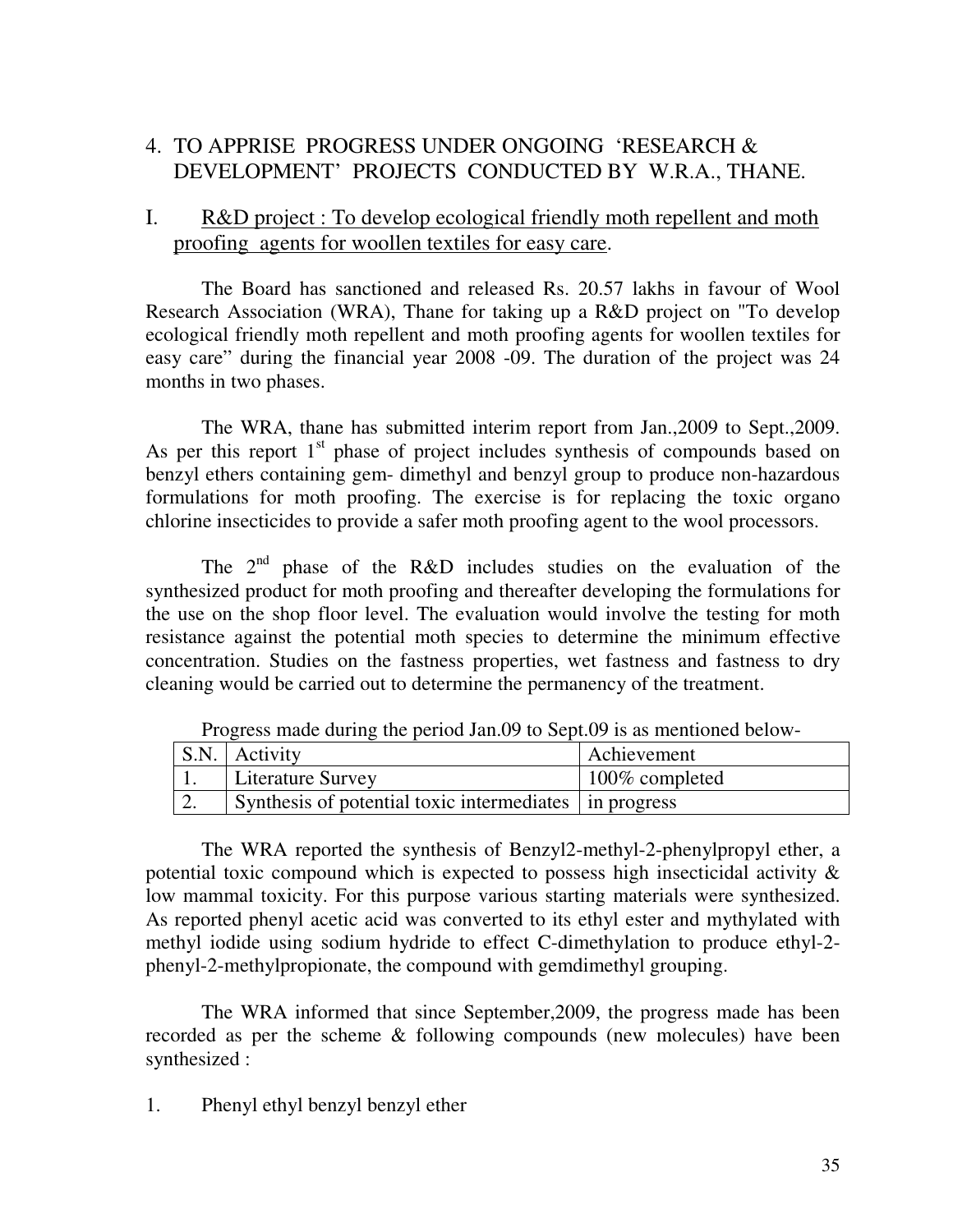- 2. 2 methyl-2 phenyl propyl benzyl ether
- 3. Dibenzyl ether
- 4. 2 methyl 2 phenyl propyl 4 methyl benzyl ether

 The above new molecules have been tested for moth performance test using wool serge against the larvae of Anthrenus flavipes (le-conte) (15 larvae for 14 days). It has been observed that the compound no. 2, and 4 have the high activity of moth repellency. This is due to presence of Gem dimethyl and benzyl group in these molecules. The compound no. 1 and 3 showed moderate activity of moth repellency. The activity can be attributed to the presence of the two benzyl groups in these molecules. Further work on assessment of fastness properties and related synthesis with purification is under progress. The project will be coming to an end in December,2010. Thereafter, final report will be submitted to CWDB after compiling all the results.

## **II**. **R&D project : "To develop textile effluent treatment system for power generation**"

 The Board has sanctioned total Rs. 18.90 lakh to Wool Research Association, Thane to conduct R&D project titled "To develop textile effluent treatment system for power generation" in the year 2009-10. The duration of the project was 24 months in two phases.

 The WRA informed that first interim Report will be submitted after working on the project for about 10-12 months and they have received first installment of Rs. 5.00 lakh only in April,2010. The status of project in the last two months is as follows :

 **"Initial effluent samples have been collected from the woollen mills and are being treated for standardization for parameters generating methane to establish a material balance. Such activity will require a time frame of six months for standardization. Meanwhile, literature survey is being carried out."** 

 The WRA also requested to release next installment to progress the project without any interruption as they require to procure the designated equipment like Genset and fabrication of plant in near future.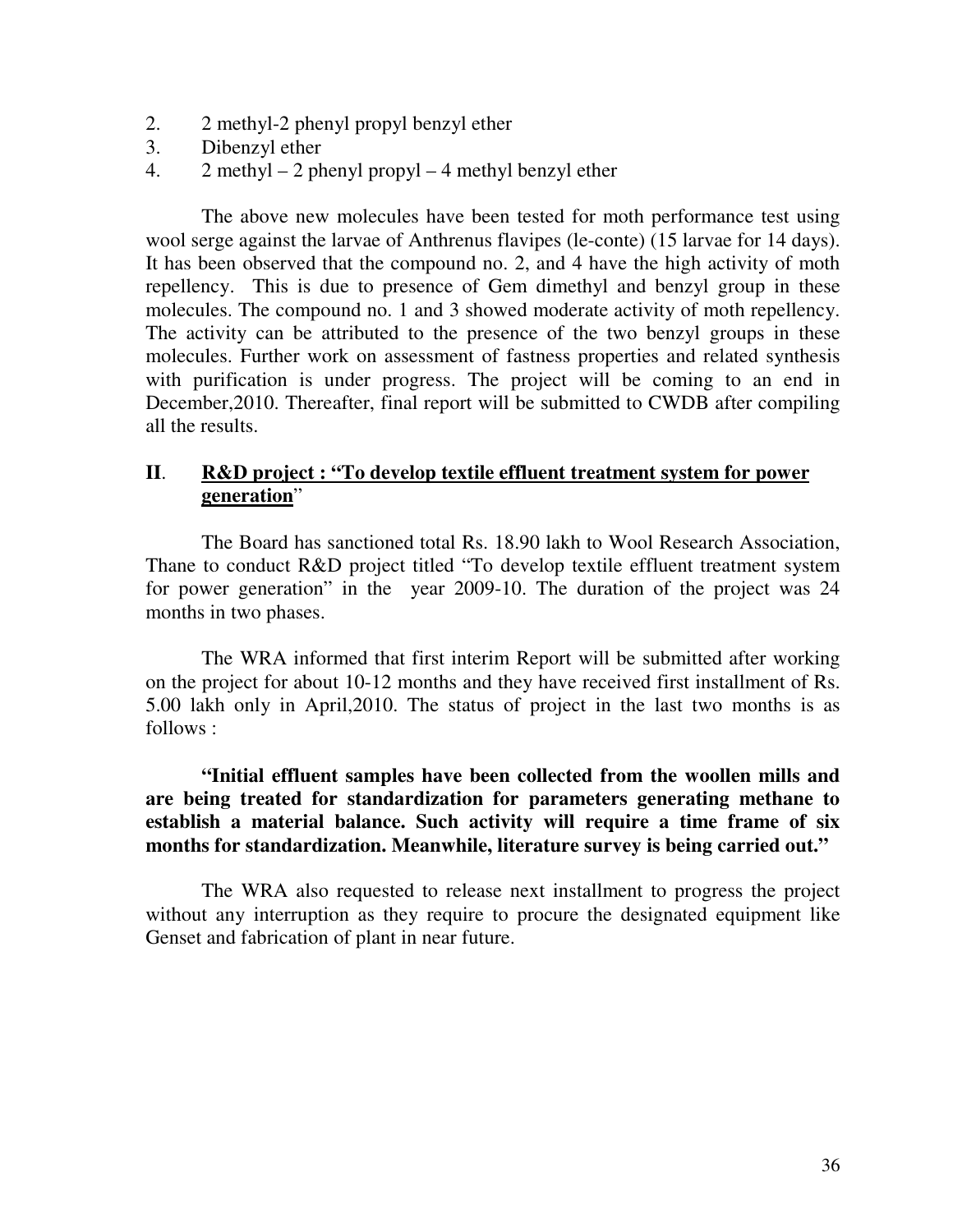# **5. Minutes of the 14th Project Committee Meeting (PCM)**

(held on  $19<sup>th</sup>$  July, 2010 at 3.00 P.M. at Jodhpur)

**I.** The Project Committee meeting of the Central Wool Development Board was held on 19<sup>th</sup> July, 2010 at Jodhpur to consider and recommend project proposals to the Executive Committee for necessary approval.

- A. The following members of Project Committee participated the meeting :
- i) Shri K.K. Goyal, Executive Director, CWDB Chairman
- ii) Shri T.R. Rao, Scientist E 1, Wool Research Association, Thane Member
- iii) Dr. D.B. Shakyawar, Pr. Scientist, Central Sheep & Wool Research Institute Member
- iv) The Committee also co-opted Dr. Dr J. P. Nandwani, Veterinarian from the office of the Jt. Director, Animal Husbandry Deptt., Govt. of Rajasthan, Jodhpur as subject matter specialist under SWIS, Angora/Pashmina wool development programme of the Board. – Member
- v) Shri P. S. Champawat, Wool Mkt. Deve. Officer, CWDB Member Secretary
- B. In Attendance:
	- 1. Dr. R. Gulyani, Pr. Scientist, CSWRI, Avikanagar.
	- 2. Dr. C.K. Murdia, Head, Deptt. of ABG, RAJUVAS, College of Veterinary & Animal Science, Bikaner.

**II.** The Project Committee examined and discussed project proposals received form various government organizations & existing NGOs under (i) Sheep & Wool Improvement Scheme (Revolving Fund, Sheep Supplement, Sheep Pen, Ram Raising, Woollen Expo, HRD & R&D) (ii) Pashmina Wool Development programme under Integrated Wool Improvement & Development Programme (IWIDP) and (iii) Quality Processing of Wool for implementation during FY 2010-11.

**III.** After examining each project proposal with regard to their feasibility, project areas, project cost, financial requirement, infrastructure and technical manpower available with the implementing agencies etc. in detail, the observation/recommendation of the Project Committee on each project proposals are enclosed as **Annexure-V-A.**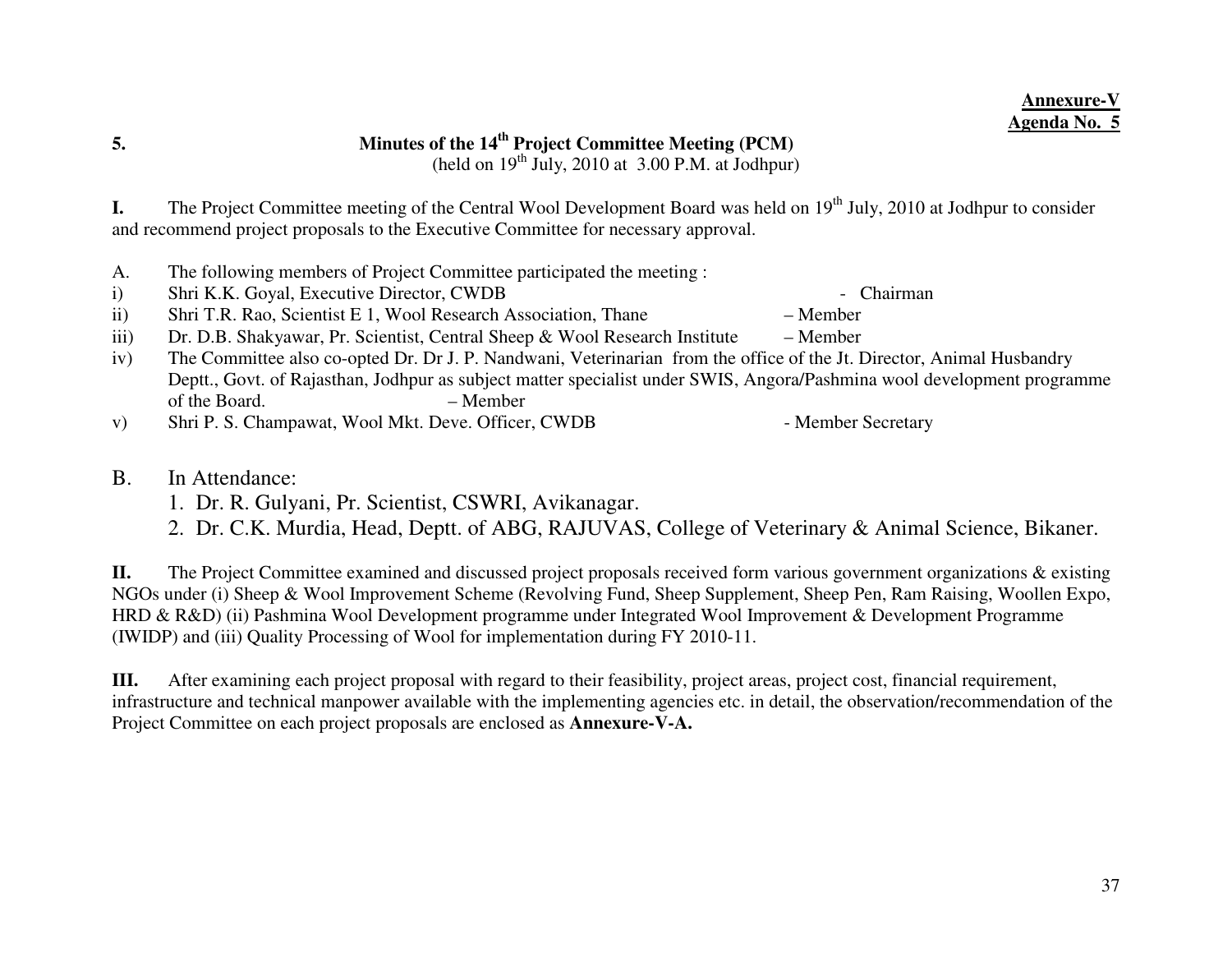|                |                                                                                                                             |                       |             |             | (Rs. in lakhs)                                                                                          |  |  |
|----------------|-----------------------------------------------------------------------------------------------------------------------------|-----------------------|-------------|-------------|---------------------------------------------------------------------------------------------------------|--|--|
| S.             | Name of Agency                                                                                                              | Activity/proposal     | Funds       | Total       | Observation/recommendation of the Project                                                               |  |  |
| No.            | submitted the project                                                                                                       |                       | required    | Project     | Committee for implementation of projects during                                                         |  |  |
|                | proposals                                                                                                                   |                       | during      | Cost for    | current financial year 2010-11.                                                                         |  |  |
|                |                                                                                                                             |                       | 2010-11     | two years   |                                                                                                         |  |  |
| (A)            | <b>SHEEP &amp; WOOL IMPROVEMENT SCHEME (IWIDP):</b>                                                                         |                       |             |             |                                                                                                         |  |  |
| I.             |                                                                                                                             |                       |             |             | New Project Proposal under SWIS: The Board has received following two project proposals from Government |  |  |
|                | Organizations/Agency for FY 2010-11, as under:                                                                              |                       |             |             |                                                                                                         |  |  |
|                |                                                                                                                             |                       |             |             |                                                                                                         |  |  |
| $\mathbf{1}$   | College of Veterinary &                                                                                                     | SWIS project for 5.00 | 93.50       | 166.50      | Recommended project initially for 2.00 lakh                                                             |  |  |
|                | Animal Science Campus,                                                                                                      | lakh sheep of Magra & |             |             | sheep of Magra & Bikaneri Chokla breed sheep                                                            |  |  |
|                | Bikaner. (New proposal)                                                                                                     | Bikaneri Chokla breed |             |             | in a cluster of Bikaner district alonwith Two                                                           |  |  |
|                |                                                                                                                             | sheep in Bikaner      |             |             | Ram Raising Units and One Multiple Facility                                                             |  |  |
|                |                                                                                                                             |                       |             |             | Centre.                                                                                                 |  |  |
| $\overline{2}$ | & Wool<br>Central Sheep                                                                                                     | Improvement of        | 44          | 56.50       | Recommended project for 50,000 sheep for                                                                |  |  |
|                | Research<br>Institute,                                                                                                      | Malpura breed         |             |             | development of Malpura sheep breed at Tonk,                                                             |  |  |
|                | Avikanagar, Jaipur                                                                                                          | covering 50,000 sheep |             |             | Jaipur & Ajmer districts alongwith two Ram                                                              |  |  |
|                |                                                                                                                             |                       |             |             | Raising units and One Multiple Facility Centre at                                                       |  |  |
|                |                                                                                                                             |                       |             |             | CSWRI, Avikanagar for production of superior                                                            |  |  |
|                |                                                                                                                             |                       |             |             | quality breedable improved Malpura rams.                                                                |  |  |
| Π.             | Proposal for additional components under ongoing projects of SWIS : As the Board has decided to introduce additional        |                       |             |             |                                                                                                         |  |  |
|                | component of SWIS scheme under ongoing SWIS projects. Following projects received from various implementing agencies to add |                       |             |             |                                                                                                         |  |  |
|                | new components under ongoing SWIS projects.                                                                                 |                       |             |             |                                                                                                         |  |  |
| $\overline{3}$ | Shakshi<br>Anusandhan                                                                                                       | Feed Supplement, MFC  | $31.86 + 3$ | $31.86 + 3$ | Recommended initially 10,000* sheep for Feed                                                            |  |  |
|                | Mokhari,<br>Sansthan,                                                                                                       | & Sheep Pen           | $= 34.86$   | $= 34.86$   | Supplement of Phalodi Tehsil of Jodhpur district                                                        |  |  |
|                | Phalodi                                                                                                                     |                       |             |             | and 30 <sup>**</sup> Sheep Pens.                                                                        |  |  |
|                |                                                                                                                             |                       |             |             | $(10000 \text{ X } 27 = 270 \text{ Tons } @$ Rs. 11,800 for Feed                                        |  |  |
|                |                                                                                                                             |                       |             |             | & Sheep Pen $@$ Rs. 10,000 per unit)                                                                    |  |  |
| $\overline{4}$ | Mahila Mandal, Barmer                                                                                                       | Feed Supplement, Ram  | $47.79 + 3$ | $47.79 + 3$ | Recommended initially 15,000* sheep for Feed                                                            |  |  |
|                |                                                                                                                             | Raising, Sheep Pen &  | $= 50.79$   | $= 50.79$   | Supplement of Shiv Tehsil of Barmer district and                                                        |  |  |
|                |                                                                                                                             | <b>MFC</b>            |             |             | 30 <sup>**</sup> Sheep Pens.                                                                            |  |  |
|                |                                                                                                                             |                       |             |             | $(15000 \text{ X } 27 = 405 \text{ Tons } @$ Rs. 11,800 for Feed                                        |  |  |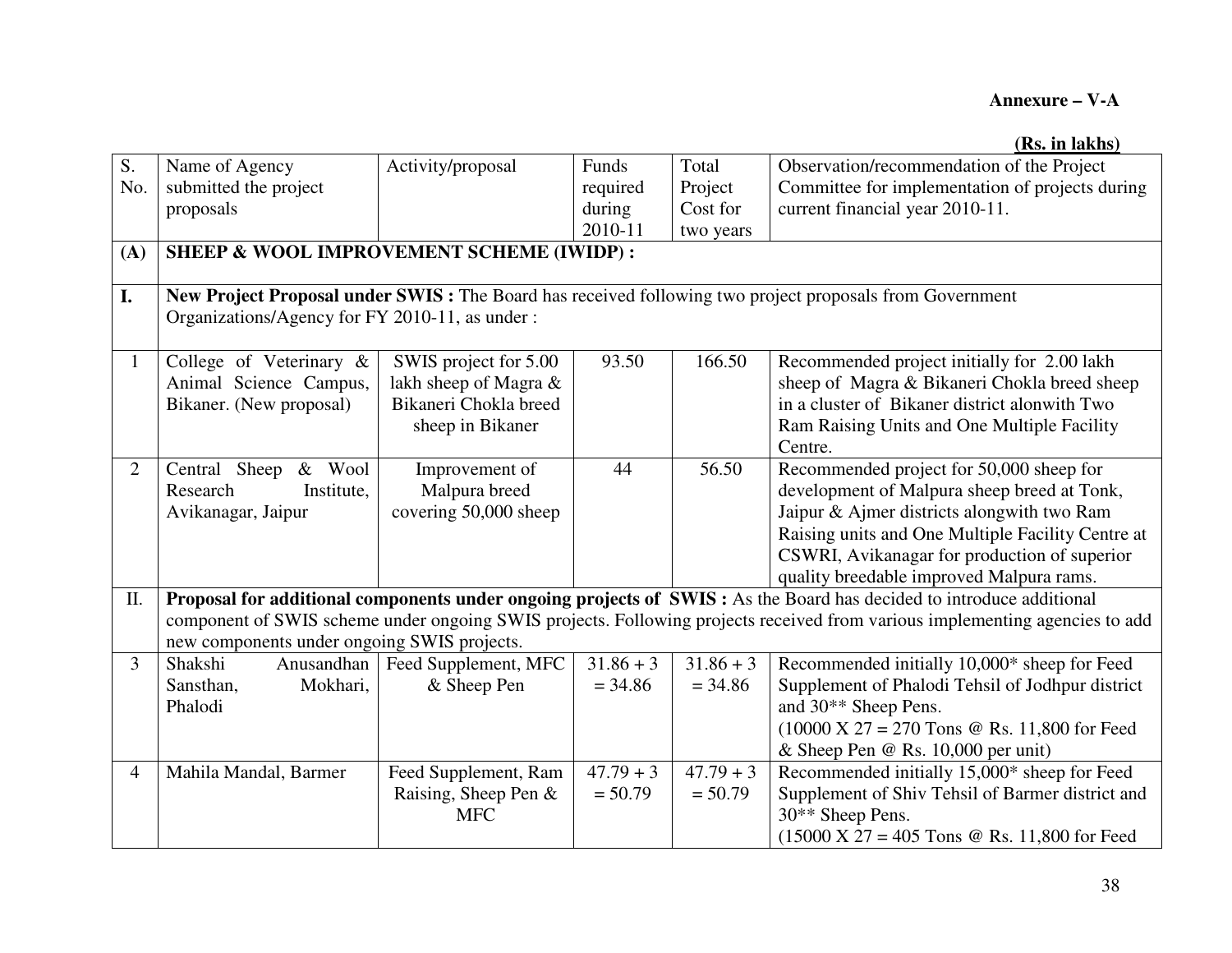|                 |                                                                                                                                |                              |            |            | & Sheep Pen $@$ Rs. 10,000 per unit)                                                                                             |  |
|-----------------|--------------------------------------------------------------------------------------------------------------------------------|------------------------------|------------|------------|----------------------------------------------------------------------------------------------------------------------------------|--|
| 5               | Gujarat Sheep & Wool                                                                                                           | Feed Supplement              | 79.65      | 79.65      | GUSHEEL submitted a proposal for providing                                                                                       |  |
|                 | Deve.<br>Corp.<br>Ltd.,                                                                                                        |                              |            |            | feed supplement in Rann Kutch area of Gujarat.                                                                                   |  |
|                 | Ahmedabad.                                                                                                                     |                              |            |            | Out of total target of 50,000 sheep, the PC                                                                                      |  |
|                 |                                                                                                                                |                              |            |            | recommended initially for 25,000* sheep of                                                                                       |  |
|                 |                                                                                                                                |                              |            |            | Kutch Area of Gujarat.                                                                                                           |  |
|                 |                                                                                                                                |                              |            |            | $(25000 \text{ sheep X } 27 = 675 \text{ Tons } @$ Rs. 11,800 for                                                                |  |
|                 |                                                                                                                                |                              |            |            | Feed Supplement)                                                                                                                 |  |
| 6               | Uttarakhand<br>Sheep<br>$\&$                                                                                                   | Ram Raising Unit and         | $18 + 4 =$ | $18 + 4 =$ | Two Ram Raising Units and 40 Sheep Pen**                                                                                         |  |
|                 | Wool Board, Dehradun.                                                                                                          | Sheep Pen                    | 22         | 22         | recommended for Uttarakhand under ongoing                                                                                        |  |
|                 |                                                                                                                                |                              |            |            | SWIS project. (Ram Raising @ Rs. 9 lakh and                                                                                      |  |
|                 |                                                                                                                                |                              |            |            | Sheep Pen @ Rs. 10,000 per unit)                                                                                                 |  |
| $7\overline{ }$ | Central Sheep & Wool                                                                                                           | Ram Raising Unit of          | 9.00       | 9.00       | The CSWRI will raise Chokla rams which will be                                                                                   |  |
|                 | Research<br>Institute,                                                                                                         | Chokla Ram at                |            |            | supplied to Govt. of Rajasthan to distribute in                                                                                  |  |
|                 | Avikanagar, Jaipur                                                                                                             | Avikanagar                   |            |            | project area of Laadnu Tehsil of Nagour district.                                                                                |  |
|                 | * Note: The Board will purchase feed pellets from Rajasthan Cooperative Dairy Federation (for Rajasthan) and District Milk     |                              |            |            |                                                                                                                                  |  |
|                 | Cooperative Unions (for Gujarat state) @ Rs. 11800 per Ton (Provisional) and made available to these agencies at Taluka/Tehsil |                              |            |            |                                                                                                                                  |  |
|                 | headquarter of project area. The Agency will further distribute to concerned beneficiaries under SWIS project.                 |                              |            |            |                                                                                                                                  |  |
|                 |                                                                                                                                |                              |            |            | ** Note: The beneficiaries under Sheep Pen component, will execute a Affidavit for construction of Sheep Pen with the assistance |  |
|                 |                                                                                                                                |                              |            |            | of Government grant. The CWDB will provide cheque/demand draft on the names of beneficiaries who were interested for             |  |
|                 |                                                                                                                                |                              |            |            | construction of sheep pen having flock size of 100 to 150 sheep. All beneficiaries of a village should be covered if they are    |  |
|                 | interested and having own land.                                                                                                |                              |            |            |                                                                                                                                  |  |
| <b>(B)</b>      | <b>Revolving Fund for raw wool marketing</b>                                                                                   |                              |            |            |                                                                                                                                  |  |
|                 |                                                                                                                                |                              |            |            |                                                                                                                                  |  |
| $\mathbf{1}$    | Gujarat Sheep & Wool                                                                                                           | <b>Creation of Revolving</b> | 20         | 20         | As per decision of last EC meeting, the Board has                                                                                |  |
|                 | Deve.<br>Corp.<br>Ltd.,                                                                                                        | Fund for raw wool            |            |            | take up the matter with State Government                                                                                         |  |
|                 | Ahmedabad.                                                                                                                     | marketing in Gujarat         |            |            | Agencies of Rajasthan for raw wool marketing in                                                                                  |  |
|                 |                                                                                                                                |                              |            |            | Rajasthan State, but no response was received.                                                                                   |  |
|                 |                                                                                                                                |                              |            |            | Meanwhile the Board has received proposal from                                                                                   |  |
|                 |                                                                                                                                |                              |            |            | Gujarat State (GUSHEEL) and Project                                                                                              |  |
|                 |                                                                                                                                |                              |            |            | Committee considered and recommended grant                                                                                       |  |
|                 |                                                                                                                                |                              |            |            | amount of Rs. 20 lakhs for creating Revolving                                                                                    |  |
|                 |                                                                                                                                |                              |            |            | Fund for Gujarat State.                                                                                                          |  |
|                 |                                                                                                                                |                              |            |            |                                                                                                                                  |  |
|                 |                                                                                                                                |                              |            |            |                                                                                                                                  |  |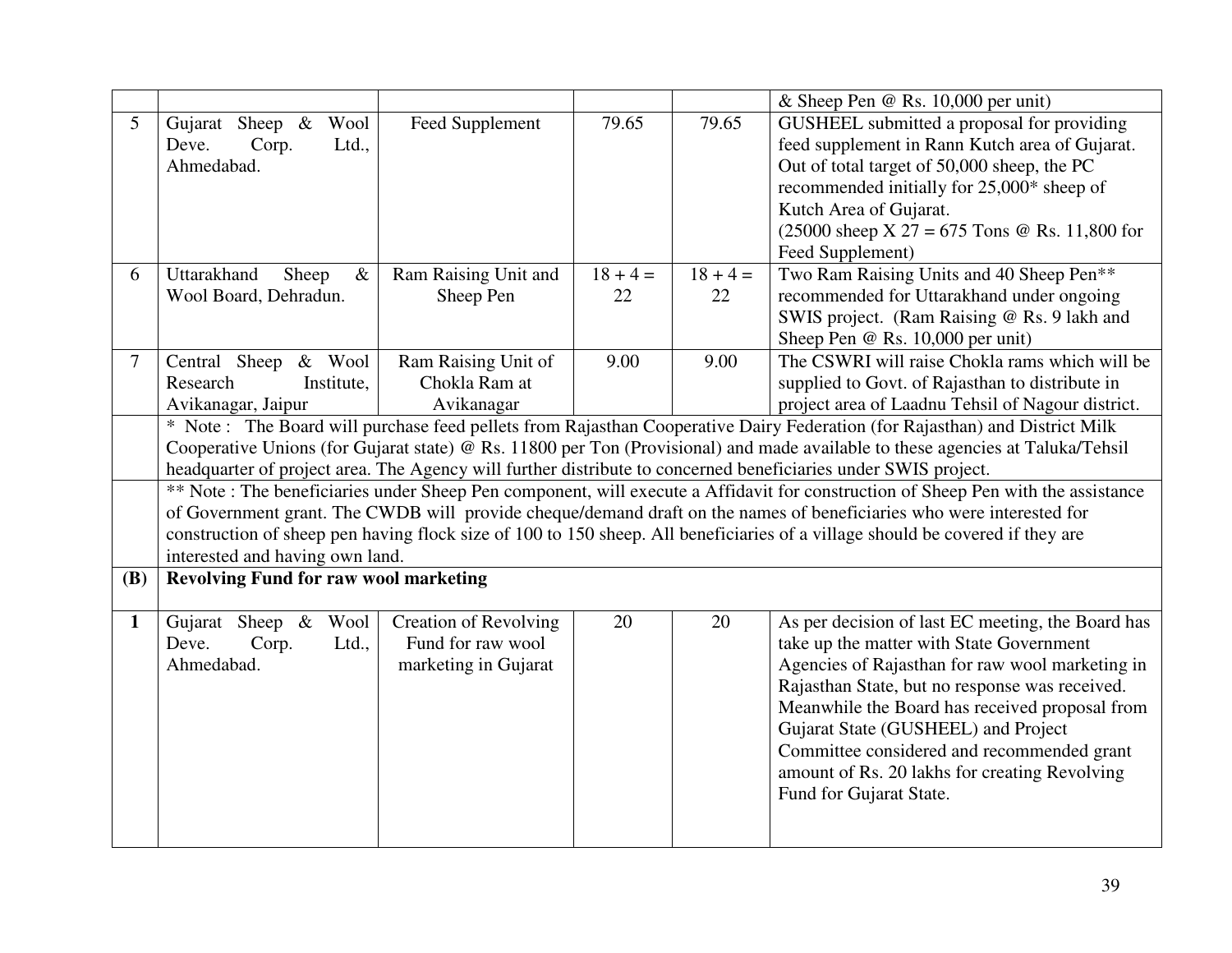| (C)                     | PASHMINA WOOL DEVELOPMENT (IWIDP)                  |                                                 |                          |                          |                                                                                                |  |
|-------------------------|----------------------------------------------------|-------------------------------------------------|--------------------------|--------------------------|------------------------------------------------------------------------------------------------|--|
| $\mathbf{1}$            | Ladakh Autonomous Hill<br>Development Council, Leh | For 800 new families                            | 40.00<br>Lakhs           | 83.75<br>Lakhs           | Project may be considered if fund are made<br>available through re-appropriation. To avoid any |  |
|                         |                                                    |                                                 |                          |                          | duplicity a clarification may be asked from<br>LAHDC before release of fund as CSWRI           |  |
|                         |                                                    |                                                 |                          |                          | representative stated that many project in area                                                |  |
|                         |                                                    |                                                 |                          |                          | have been sanctioned by ICAR.                                                                  |  |
| (D)                     |                                                    | R&D Projects under HRD & PROMOTIONAL ACTIVITIES |                          |                          |                                                                                                |  |
| $\mathbf{1}$            | <b>Wool Research</b>                               | To develop value added                          | 12.12                    | 25.48                    | The Committee recommended the project subject                                                  |  |
|                         | Association, Thane                                 | products for extensive                          |                          |                          | to availability of funds during FY 2010-11 under                                               |  |
|                         |                                                    | utilization of low priced                       |                          |                          | this head.                                                                                     |  |
|                         |                                                    | Indian wool like Deccani                        |                          |                          |                                                                                                |  |
|                         |                                                    | wool                                            |                          |                          |                                                                                                |  |
|                         |                                                    | Project category: Product                       |                          |                          |                                                                                                |  |
|                         |                                                    | Development.                                    |                          |                          |                                                                                                |  |
| $\overline{2}$          | $-do-$                                             | Design and Development of                       | 10.52                    | 21.84                    | The Committee was of view that WRA may re-                                                     |  |
|                         |                                                    | high-end fabrics using yarns                    |                          |                          | look on funding provisions made under various                                                  |  |
|                         | made of special wool fibres                        |                                                 |                          |                          | components as its look on higher side.                                                         |  |
|                         | (Angora/                                           |                                                 |                          |                          |                                                                                                |  |
|                         |                                                    | Pashmina) and Eri silk                          |                          |                          |                                                                                                |  |
|                         | blends. Project category:                          |                                                 |                          |                          |                                                                                                |  |
|                         |                                                    | Product Development.                            |                          |                          |                                                                                                |  |
| 3 <sup>1</sup>          | $-do-$                                             | Upgradation of Indian wool                      | $\overline{\phantom{a}}$ | $\overline{\phantom{a}}$ | Two projects already recommended. This project                                                 |  |
|                         |                                                    | by stretching & setting                         |                          |                          | differed due to paucity of funds under R&D                                                     |  |
|                         |                                                    | means for value addition and                    |                          |                          | activity.                                                                                      |  |
|                         |                                                    | use in apparel purpose.                         |                          |                          |                                                                                                |  |
|                         |                                                    | Project category: Machine                       |                          |                          |                                                                                                |  |
|                         |                                                    | Design.                                         |                          |                          |                                                                                                |  |
| $\overline{\mathbf{4}}$ | Central Sheep &                                    | <b>Sheep Flock Management</b>                   | $\overline{\phantom{a}}$ | $\overline{\phantom{a}}$ | The Project Committee did not recommended the                                                  |  |
|                         | <b>Wool Research</b>                               | with the use of electronic                      |                          |                          | project for consideration of the Executive                                                     |  |
|                         | Institute, Jaipur.                                 | identification technologies.                    |                          |                          | Committee. The Committee was of view that the                                                  |  |
|                         |                                                    | <b>RFID</b> based animal                        |                          |                          | CSWRI first introduce such technology at their                                                 |  |
|                         |                                                    | identification and its                          |                          |                          | farm.                                                                                          |  |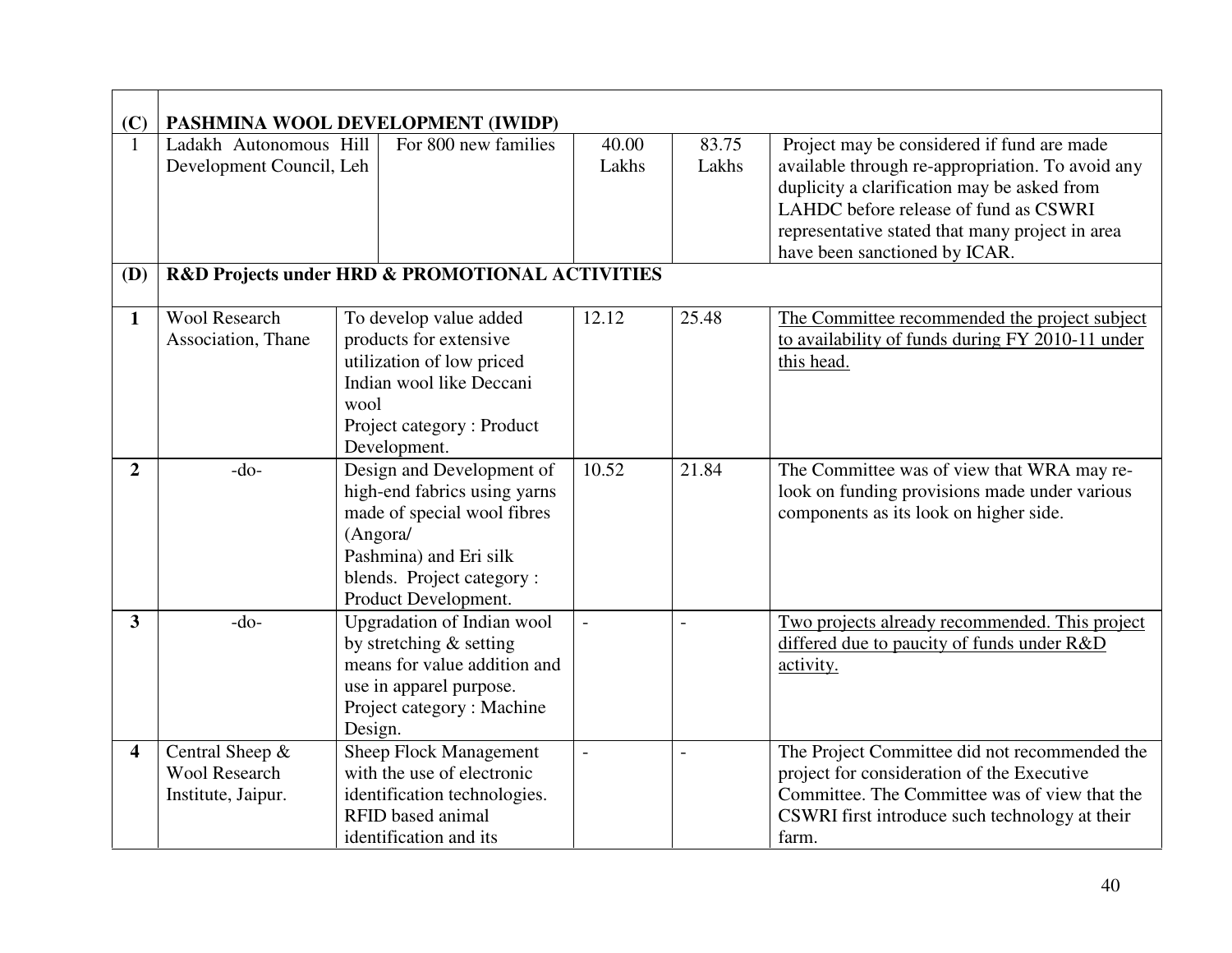| 5 <sup>5</sup> | Central Sheep $&$<br><b>Wool Research</b><br>Institute, Jaipur.        | application in sheep farm<br>management.<br>Development of upgraded<br>utilization techniques for the<br>wool produced in South<br>Peninsular region of the<br>country.                     | 14.70 | 19.40 | The Committee recommended the project subject<br>to availability of funds during FY 2010-11 under<br>this head.               |
|----------------|------------------------------------------------------------------------|---------------------------------------------------------------------------------------------------------------------------------------------------------------------------------------------|-------|-------|-------------------------------------------------------------------------------------------------------------------------------|
| 6              | Indian Institute of<br>Carpet Technology,<br>Bhadohi (U.P.)            | 'Artisans Training Programme<br>on carpet yarn manufacturing<br>through Modular Employable<br>skill, Module-14 (Certificate<br>Level II): $Carpet/CAR213'$ (2<br>Centres for 75 candidates) | 8.50  | 8.50  | The Project Committee agreed to conduct initially<br>one artisan training programme other than<br>Bhadohi Centre as proposed. |
| (E)            | received<br><b>Proposals</b><br><b>WOOLLEN</b><br>under<br><b>EXPO</b> | To hold Sale-cum Exhibition<br>of woollen products at<br>various important ant<br>locations                                                                                                 | 80    | 80    | Recommended 8 Woollen Expos, initially,<br>looking past performance and experience. Detail<br>is enclosed as $Annex. - II.$   |